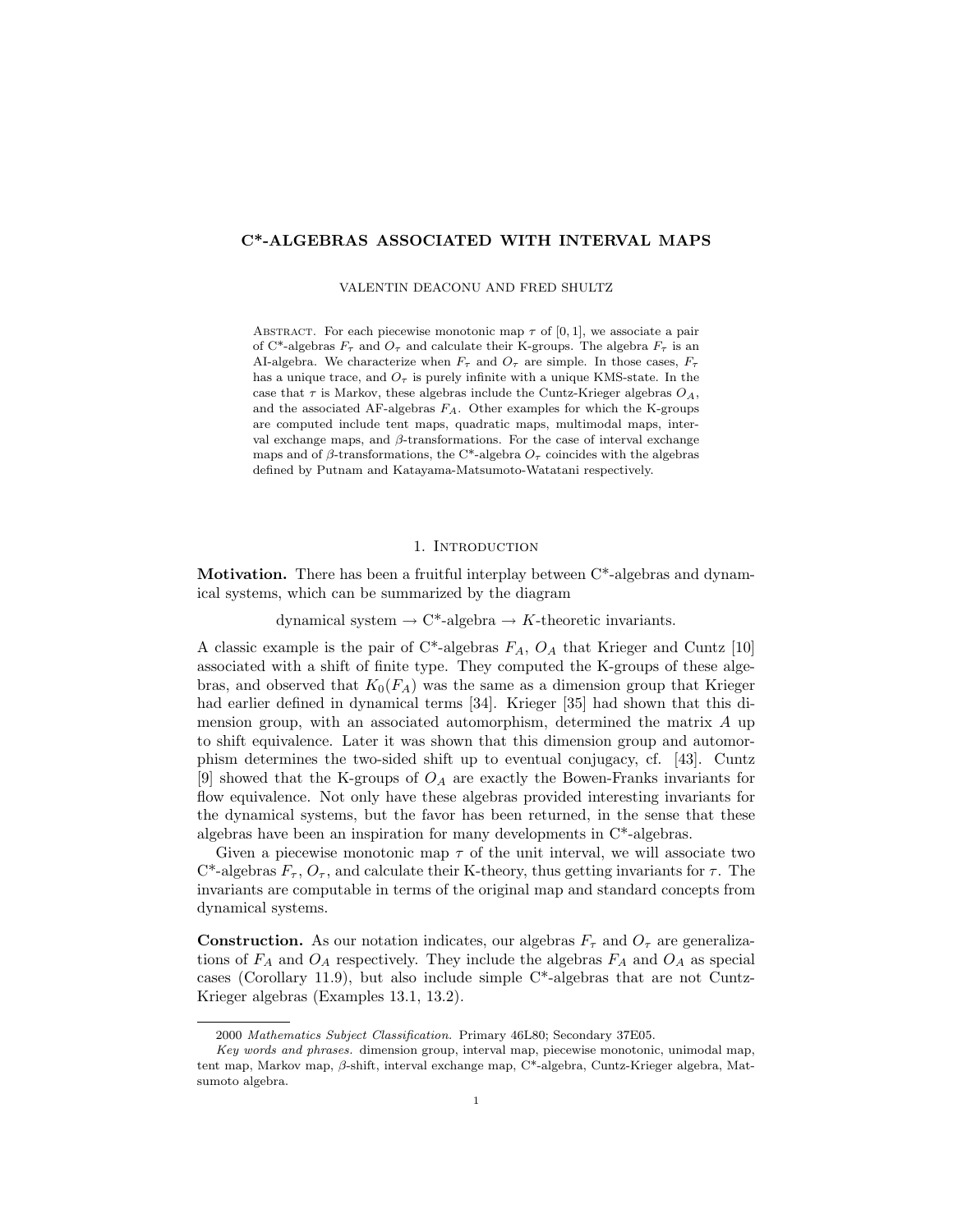Before defining these algebras, we review the construction of two related algebras  $C^*(R(X, \sigma))$  and  $C^*(X, \sigma)$ . Suppose that X is a compact Hausdorff space, and  $\sigma: X \to X$  is a local homeomorphism. Define an equivalence relation

$$
R(X, \sigma) = \{(x, y) \in X \times X \mid \sigma^n x = \sigma^n y \text{ for some } n \ge 0\},\
$$

with a suitable locally compact topology. For  $f, g \in C_c(R(X, \sigma))$ , define a convolution product by  $(f * g)(x, y) = \sum_{z \sim x} f(x, z)g(z, y)$ , and an involution  $*$  by  $f^{*}(x, y) = \overline{f(y, x)}$ . Then  $C_c(R(X, \sigma))$  becomes a <sup>\*</sup>-algebra, which can be normed and completed to become a C<sup>\*</sup>-algebra  $C^*(R(X, \sigma))$ . This is a special case of the construction of C\*-algebras from locally compact groupoids, so one can make use of the extensive machinery developed by Renault [58]. The definition of  $C^*(X,\sigma)$ is similar, except that  $R(X, \sigma)$  is replaced by

$$
G(X, \sigma) = \{ (x, n, y) \in X \times \mathbb{Z} \times X \mid \sigma^j x = \sigma^k y \text{ and } n = k - j \}.
$$

This construction is due to Deaconu [12]. It generalizes an example of Renault in [58], and is generalized further in [1, 59]. It is closely related to a construction of Arzumanian and Vershik [3] in a measure-theoretic context. If this construction is applied to the local homeomorphism given by a one-sided shift of finite type associated with a zero-one matrix *A*, then  $C^*(R(X, \sigma)) \cong F_A$  and  $C^*(X, \sigma) \cong O_A$ , cf. [12, 59].

For the construction above to work, it is crucial that  $\sigma$  is a local homeomorphism. Therefore, if  $\tau : I \to I$  is piecewise monotonic, we associate with  $\tau$  a local homeomorphism  $\sigma: X \to X$ , constructed by disconnecting the interval  $I = [0, 1]$  at points in the forward and backward orbit of the endpoints of intervals of monotonicity. This is a well known technique for one dimensional dynamical systems, cf. [30, 24, 62, 66]. Then we define  $F_\tau = C^*(R(X,\sigma))$ , and  $O_\tau = C^*(X,\sigma)$ . (There are alternative, equivalent, ways to define  $F_{\tau}$  and  $O_{\tau}$ . For example,  $F_{\tau}$  can be defined directly as an inductive limit of interval algebras (cf.  $[63, Prop. 12.3]$  and  $[14,$ Thm. 8.1]), or  $F_{\tau}$  and  $O_{\tau}$  can be defined as the C<sup>\*</sup>-algebras  $\mathcal{F}_E$  and  $\mathcal{O}_E$  defined by Pimsner [51], where *E* is an appropriate Hilbert module. (For details, see [13]).

If  $\tau$  is surjective, from its construction,  $F_{\tau}$  comes equipped with a canonical endomorphism  $\Phi$ , so we have a C<sup>\*</sup>-dynamical system  $(F_\tau, \Phi)$ . The algebra  $O_\tau$  is isomorphic to the crossed product  $F_\tau \times \Phi N$ , i.e., the universal C<sup>\*</sup>-algebra containing a copy of  $F_{\tau}$  and an isometry implementing  $\Phi$ .

**Summary of results.** We describe the *K*-groups of these algebras in dynamical terms, show that they determine the C\*-algebras, and show that the properties of the C<sup>\*</sup>-algebras are closely related to those of the dynamical system  $\tau : I \to I$ .

**Theorem** (Props. 6.7, 6.10).  $F_{\tau}$  is always an AI-algebra (Definition 6.9). It is an AF-algebra iff *τ* has no homtervals.

(For  $\tau : I \to I$ , an interval *J* is a *homterval* if  $\tau^n$  restricted to *J* is a homeomorphism for all  $n \geq 0$ . The dynamical behavior of an interval map on a hometrical is particularly simple, and there are no homervals if, for example,  $\tau$  is transitive. Background on homtervals can be found in Collet-Eckmann [8, §II.5] or de Melo-van Strien [44, Lemma II.3.1].)

**Theorem** (Props. 5.2, 5.3). If  $\tau$  is surjective, then  $F_{\tau}$  is simple iff  $\tau$  is topologically exact (Definitions 2.6, 2.7), and  $O_{\tau}$  is simple iff  $\tau$  is transitive.

If  $(X_A, \sigma_A)$  is a transitive one-sided shift of finite type, it is well known that  $X_A$ decomposes into  $p < \infty$  pieces permuted cyclically by  $\sigma_A$ , such that  $\sigma_A^p$  is mixing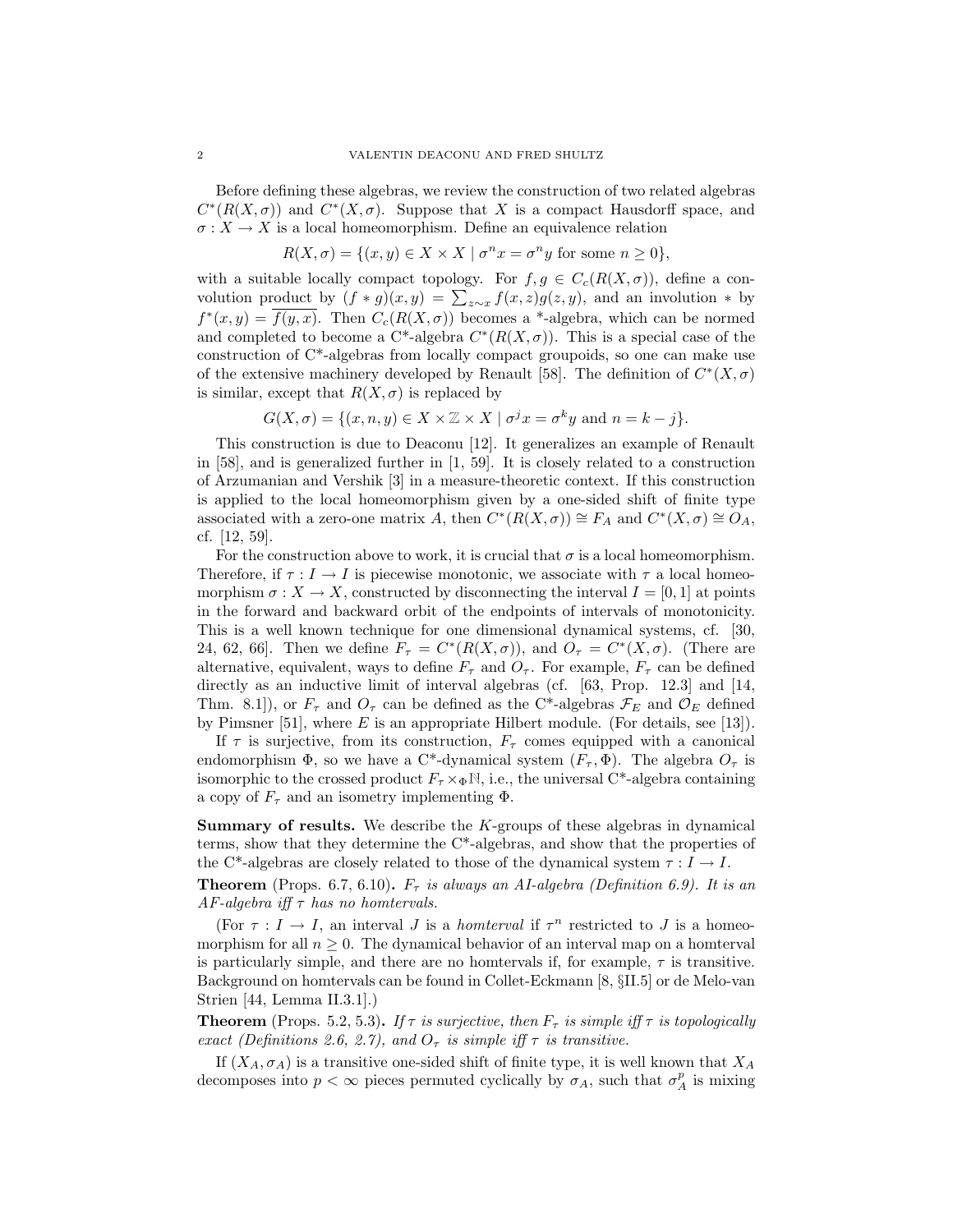on each piece. The same kind of decomposition is valid for transitive piecewise monotonic maps (cf. [64, Cor. 4.7]), and for the associated algebra  $F_{\tau}$ . However, interestingly, we have to exclude the case where  $\tau$  is bijective (as can be seen from the map  $x \mapsto x + \alpha$  mod 1, with  $\alpha$  irrational). We say  $\tau$  is *essentially injective* if it is injective on the complement of a finite set of points, which is equivalent to the associated local homeomorphism  $\sigma$  being a homeomorphism. Of course, a continuous transitive map of the interval can't be essentially injective.

**Theorem** (Cor. 6.13). If  $\tau$  is transitive and not essentially injective, then  $F_{\tau}$  is a finite direct sum  $A_1 \oplus \cdots \oplus A_n$  of simple AF-algebras, each possessing a unique tracial state. The endomorphism  $\Phi$  maps each  $A_i$  to  $A_{i-1 \mod n}$ .

**Theorem** (Thm. 9.5). If  $\tau$  is transitive and not essentially injective, then  $O_{\tau}$  is separable, simple, purely infinite, and nuclear, and it is in the UCT class.

Under the hypotheses above, by the classification results of Phillips [50] and Kirchberg [33], it follows that  $O<sub>\tau</sub>$  is determined by its K-groups.

Since  $F_{\tau}$  is an AI-algebra, then  $K_0(F_{\tau})$  is a dimension group, i.e., an inductive limit of ordered groups of the form  $\mathbb{Z}^{n_k}$ , and  $K_1(F_\tau) = 0$ . If  $\tau$  is surjective, the endomorphism  $\Phi$  induces an automorphism  $\Phi_*$  of  $K_0(F_\tau)$ . We then refer to  $(K_0(F_\tau), K_0(F_\tau)^+, \Phi_*)$  as the *dimension triple* associated with  $\tau$ .

In [63, 64], a dimension triple  $(DG(\tau), DG(\tau)^+, \mathcal{L}_*)$  is defined in dynamical terms, and investigated for various families of interval maps. Here  $\mathcal{L}: C(X,\mathbb{Z}) \to$  $C(X, \mathbb{Z})$  is the transfer operator (Definition 7.2).

**Theorem** (Cor. 7.10). If  $\tau$  is surjective, then

$$
(K_0(F_\tau), K_0(F_\tau)^+, \Phi_*) \cong (DG(\tau), DG(\tau)^+, \mathcal{L}_*).
$$

Combining this description of  $K_0$ , with Paschke's exact sequence [49] for crossed products by endomorphisms, allows us to describe the K-groups of  $O_7$ .

**Theorem** (Prop. 9.4). If  $\tau$  is surjective,

$$
K_0(O_\tau) \cong DG(\tau)/\operatorname{im}(\operatorname{id} - \mathcal{L}_*) \cong C(X,\mathbb{Z})/\operatorname{im}(\operatorname{id} - \mathcal{L})
$$
  
\n
$$
K_1(O_\tau) \cong \operatorname{ker}(\operatorname{id} - \mathcal{L}_*) \cong \operatorname{ker}(\operatorname{id} - \mathcal{L}).
$$

In the case when  $\tau$  is transitive, we can also describe the traces on  $F_{\tau}$  and the KMS-states on  $O_7$ .

**Theorem** (Thms. 10.5, 10.7). If  $\tau$  is transitive and not essentially injective, there is a unique tracial state on  $F_{\tau}$  scaled by the canonical endomorphism  $\Phi$ . The trace is given by the unique scaled measure on *I* (Definition 10.1), and the scaling factor is  $\exp h_{\tau}$ , where  $h_{\tau}$  is the topological entropy of  $\tau$ . Furthermore,  $O_{\tau}$  has a unique *β*-KMS state for  $β = h_τ$ , and there is no other *β*-KMS state for  $0 ≤ β < ∞$ .

After establishing the results described above, we apply them in sections 11-15 to particular families of maps, including unimodal maps, multimodal maps, interval exchange maps, and *β*-transformations. As can be seen from the results above, the K-groups of  $F_{\tau}$  and  $O_{\tau}$  can be recovered from the dynamically defined dimension triple  $(DG(\tau), DG(\tau)^+, \mathcal{L}_*)$ . By making use of the study of this dimension triple in [63, 64], we are able to give explicit descriptions of the K-groups in terms of the map  $\tau$  for these families of maps.

**Other C\*-algebras associated with interval maps.** Other authors have associated C\*-algebras with particular families of interval maps that coincide with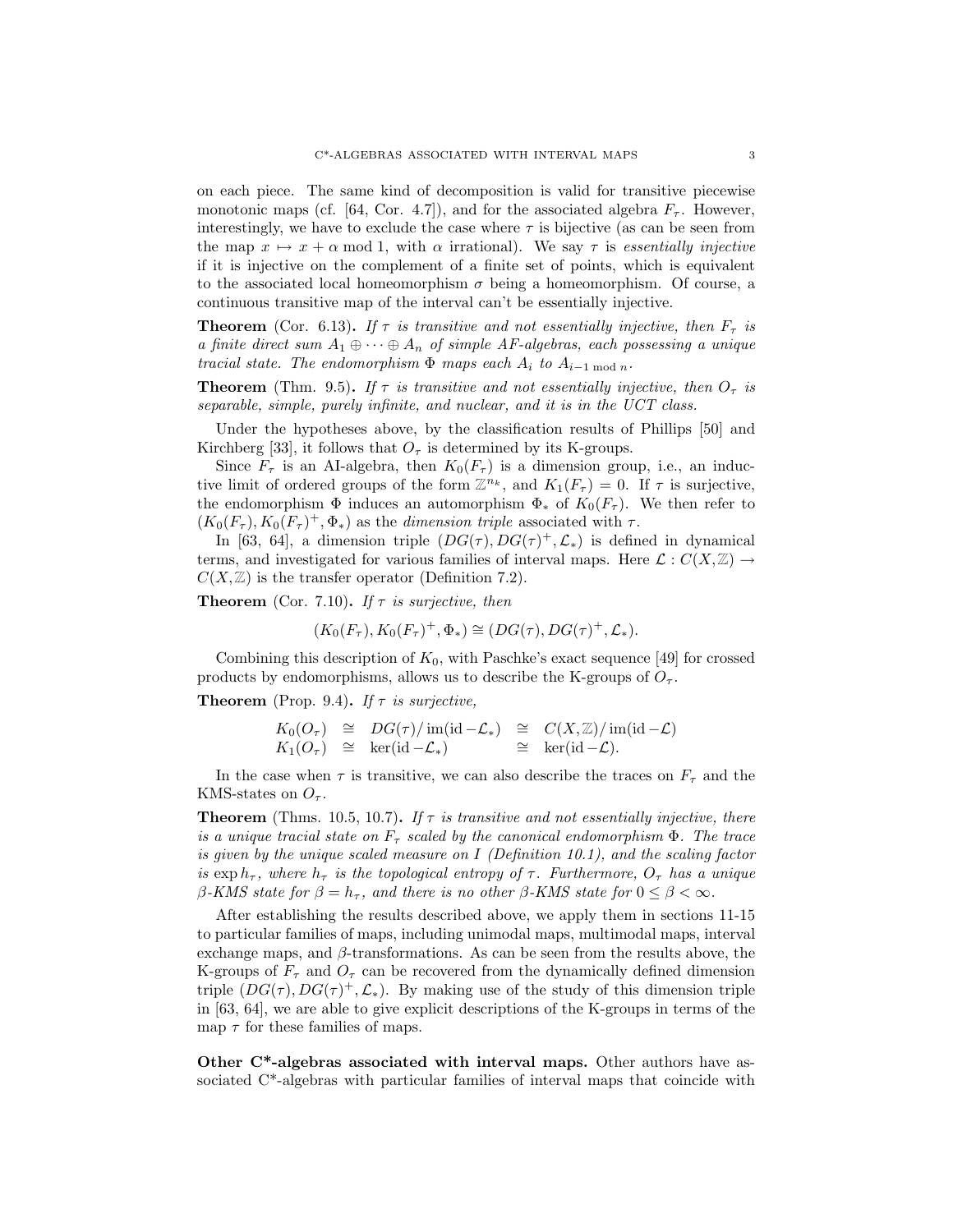ours. For example, for interval exchange maps  $\tau : I \to I$ , Putnam [55, 56] associ-ated a homeomorphism  $\sigma: X \to X$ , which is identical to the local homeomorphism we associated with *τ* viewed as a piecewise monotonic map. The crossed product algebra he analyzes is the same as our  $O_7$ .

Katayama-Matsumoto-Watatani [27] defined  $C^*$ -algebras  $F_\beta^\infty$  and  $O_\beta$  for  $\beta$ shifts. If  $\tau$  is the associated *β*-transformation, for all  $\beta$ ,  $O_{\tau} \cong O_{\beta}$  (Corollary 15.3). When the orbit of 1 under  $\tau$  is finite,  $F_{\tau} \cong F_{\beta}^{\infty}$  (Corollary 15.3). If the orbit of 1 is infinite, the dimension groups  $K_0(F_\beta^{\infty})$  and  $K_0(F_\tau)$  are isomorphic as groups, but it is unknown whether they are order isomorphic, and thus unknown whether  $F^{\infty}_{\beta}$  and  $F_{\tau}$  are isomorphic. The algebras  $F^{\infty}_{\beta}$  and  $O_{\beta}$  are defined in quite different ways than our  $F_{\tau}$  and  $O_{\tau}$ ; it is only through their K-groups that we are able to establish these isomorphisms.

Other authors have defined  $C^*$ -algebras for particular families of interval maps in ways that give different C\*-algebras from those we've defined. Deaconu and Muhly [13] extended the local homeomorphism approach to branched coverings, which, for example, includes the full tent map. The  $C^*$ -algebra they associate with the full tent map is not simple; thus it is not the same as our  $O_7$ . Renault [59] investigated groupoids and the associated  $C^*$ -algebras associated with partially defined local homeomorphisms, which includes branched coverings as a special case. Martins-Severino-Ramos [40] associated a zero-one matrix *A* with quadratic maps whose kneading sequence is periodic, and then computed the K-groups of  $O_A$  in terms of that kneading sequence. Since the kneading sequence can be periodic without the critical point being periodic, the algebra  $O_{\tau}$  we associate with such maps is generally different than their  $O_A$ , though the computation of  $K_0(O_A)$  in terms of the kneading sequence is quite similar. For maps on the interval that are open maps, Exel [20] has defined a C<sup>\*</sup>-algebra, which turns out to be isomorphic to the Cuntz algebra  $O_{\infty}$  for the tent map, while our  $O_{\tau}$  is isomorphic to  $O_2$ . Kajiwara and Watatani [26] have associated a  $C^*$ -algebra with the complex dynamical systems given by a polynomial, acting on either the whole Riemann sphere, the Julia set, or its complement. In a few cases (e.g.  $f(z) = z^2 - 2$ ) the Julia set is an interval, so that *f* on its Julia set can be viewed as an interval map. For this dynamical system the algebra of Kajiwara and Watatani is isomorphic to  $O_{\infty}$ , while the corresponding algebra  $O_7$  we define is isomorphic to  $O_2$ .

Another approach that can be taken when  $\tau : [0,1] \to [0,1]$  is continuous and surjective is to form the inverse limit  $(X^{\infty}, \tau^{\infty})$ , which will be a homeomorphism, and then form the crossed product  $C(X^{\infty}) \times_{\tau} \infty \mathbb{Z}$ . This is a special case of the approach of Brenken [5], who associates a Cuntz-Pimsner C\*-algebra with closed relations (such as the graph of a function). Since the inverse limits will have fixed points, the crossed product algebras won't be simple, so this also generally gives different algebras than those we consider.

#### 2. Local homeomorphisms associated with piecewise monotonic maps

In this section we review a construction in [63], which to each piecewise monotonic map  $\tau : [0,1] \to [0,1]$  associates a local homeomorphism  $\sigma : X \to X$  on  $X \subset \mathbb{R}$ , where *X* is constructed by disconnecting [0, 1] at certain points.

**Definition 2.1.** Let  $I = [0, 1]$ . A map  $\tau : I \to I$  is piecewise monotonic if there are points  $0 = a_0 < a_1 < \ldots < a_n = 1$  such that  $\tau|_{(a_{i-1}, a_i)}$  is continuous and strictly monotonic for  $1 \leq i \leq n$ . We will assume the sequence  $a_0, a_1, \ldots, a_n$  is chosen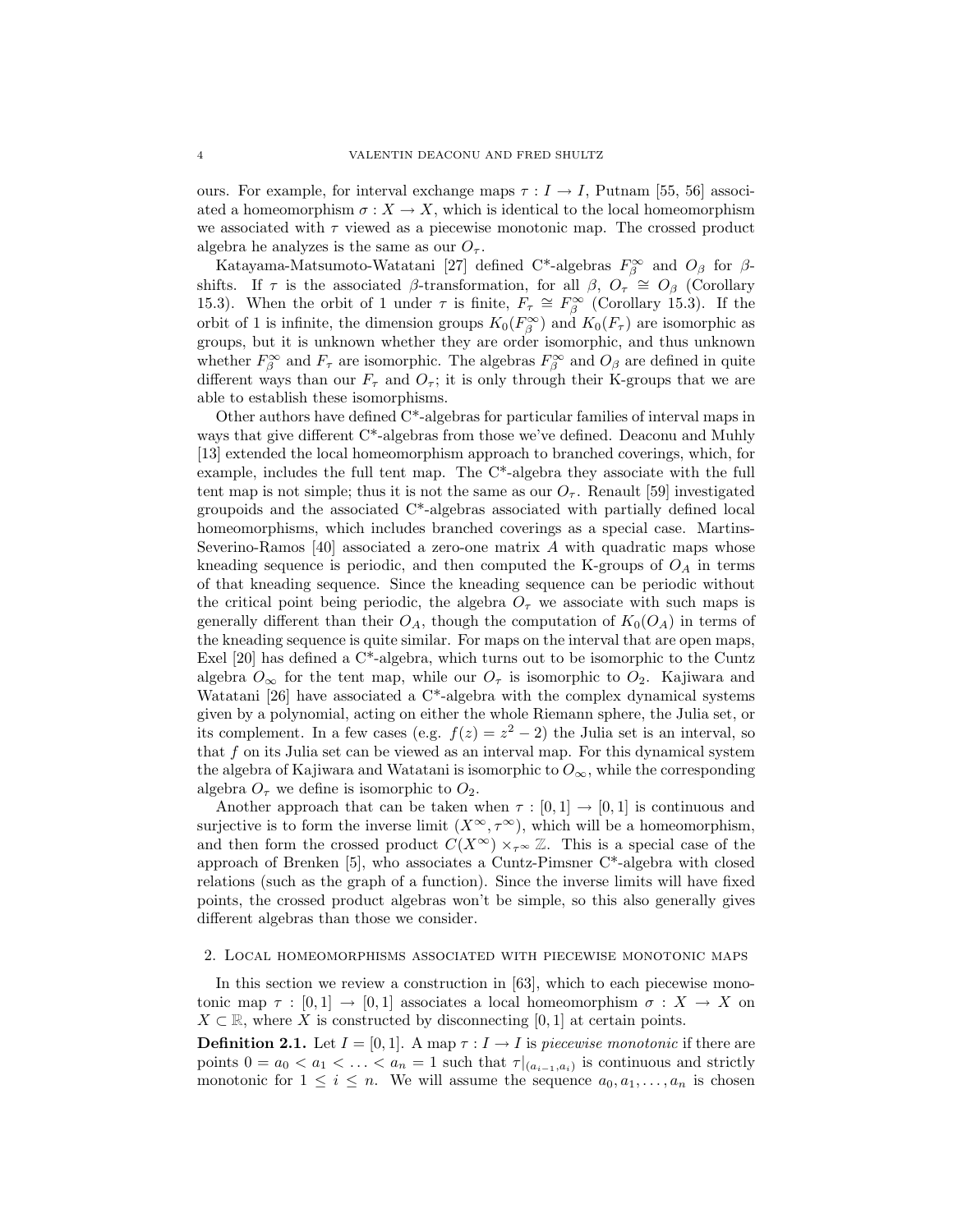so that no interval  $(a_{i-1}, a_i)$  is contained in a larger open interval on which  $\tau$  is continuous and strictly monotonic. The sequence of points  $0 = a_0 < a_1 < \cdots < a_n$  $a_n = 1$  is the partition associated with  $\tau$ , and the intervals  $\{(a_{i-1}, a_i) \mid 1 \leq i \leq n\}$ are called the *intervals of monotonicity for*  $\tau$ . Note that for  $1 \leq i \leq n$ , the map  $\tau|_{(a_{i-1},a_i)}$  extends uniquely to a strictly monotonic continuous map  $\tau_i: [a_{i-1},a_i] \rightarrow$ *I*, which will be a homeomorphism onto its image.

If  $\tau$  is not continuous, we will ignore the actual values of  $\tau$  at the partition points, and instead view  $\tau$  as being multivalued, with the values at  $a_i$  (for  $1 \leq i \leq n-1$ ) being the values given by left and right limits, i.e. the values of  $\tau$  at  $a_i$  are  $\tau_i(a_i)$  and  $\tau_{i+1}(a_i)$ . We define a (possibly multivalued) function  $\hat{\tau}$  on *I* by setting  $\hat{\tau}(x)$  to be the set of left and right limits of  $\tau$  at *x*. At points where  $\tau$  is continuous,  $\hat{\tau}(x) = {\tau(x)}$ , and we identify  $\hat{\tau}(x)$  with  $\tau(x)$ . Thus for  $A \subset I$ ,  $\hat{\tau}(A) = \bigcup_i \tau_i(A \cap [a_{i-1}, a_i])$ , and  $\hat{\tau}^{-1}(A) = \prod_i \{r \in [a_{i-1}, a_i] \mid \tau_i(r) \in A\}$  $\hat{\tau}^{-1}(A) = \bigcup_{i} \{x \in [a_{i-1}, a_i] \mid \tau_i(x) \in A\}.$ <br>If  $r \in I$  the *generalized orbit* of *x* is

If  $x \in I$ , the *generalized orbit* of *x* is the smallest subset of *I* containing *x* and forward and backward invariant with respect to  $\hat{\tau}$ . Let  $I_1$  be the union of the generalized orbits of  $a_0, a_1, \ldots, a_n$ , and let  $I_0 = I \setminus I_1$ . The set  $I_0$  is dense in *I*, and both  $I_0$  and  $I_1$  are forward and backward invariant with respect to  $\hat{\tau}$ .

**Definition 2.2.** Let  $I = [0, 1]$ , and let  $I_0$ ,  $I_1$  be as above. The *disconnection of I* at points in  $I_1$  is the totally ordered set X which consists of a copy of I with the usual ordering, but with each point  $x \in I_1 \setminus \{0,1\}$  replaced by two points  $x^- < x^+$ . We equip *X* with the order topology, and define the *collapse map*  $\pi : X \to I$  by  $\pi(x^{\pm}) = x$  for  $x \in I_1$ , and  $\pi(x) = x$  for  $x \in I_0$ . We write  $X_1 = \pi^{-1}(I_1)$ , and  $X_0 = \pi^{-1}(I_0) = X \setminus X_1.$ 

Here  $X$  will be homeomorphic to a compact subset of  $\mathbb{R}$ .

**Proposition 2.3.** Let  $\tau : I \to I$  be piecewise monotonic, and X as in Definition 2.2. Then

- (1)  $\pi$  is continuous, and  $\pi|_{X_0}$  is a homeomorphism from  $X_0$  onto  $I_0$ .
- (2)  $X_0$  *is dense in* X.

*Proof.* [63, Prop. 2.2]

*Notation.* If  $b_1, b_2 \in I_1$  with  $b_1 < b_2$ , then  $I(b_1, b_2)$  is the order interval  $[b_1^+, b_2^-]_X$ . If  $b_1 > b_2$ , then we define  $I(b_1, b_2) = I(b_2, b_1)$ , and if  $b_1 = b_2$ , then we set  $I(b_1, b_2) = \emptyset$ . Each set  $I(b_1, b_2)$  will be clopen in X, and every clopen subset of X is a finite union of such sets [63, Prop. 2.2].

**Proposition 2.4.** Let  $\tau : I \to I$  be a piecewise monotonic map, with associated partition  $a_0 < a_1 < \cdots < a_n$ , and let  $(X, \pi)$  be as described in Definition 2.2.

- (1) There is a unique continuous map  $\sigma : X \to X$  such that  $\pi \circ \sigma = \tau \circ \pi$  on *X*0.
- (2) The sets  $X_0$  and  $X_1 = X \setminus X_0$  are forward and backward invariant with respect to *σ*.
- (3)  $\pi$  is a conjugacy from  $\sigma|_{X_0}$  onto  $\tau|_{I_0}$ .
- (4) The sets  $J_1 = I(a_0, a_1), \ldots, J_n = I(a_{n-1}, a_n)$  are a partition of X into clopen sets such that for  $1 \leq i \leq n$ ,  $\pi(J_i) = [a_{i-1}, a_i]$ , and  $\sigma|J_i$  is a homeomorphism from  $J_i$  onto  $\sigma(J_i)$ .
- (5) For  $1 \leq i \leq n$ ,  $\pi \circ \sigma = \tau_i \circ \pi$  on  $J_i$ .

*Proof.* [63, Theorem 2.3]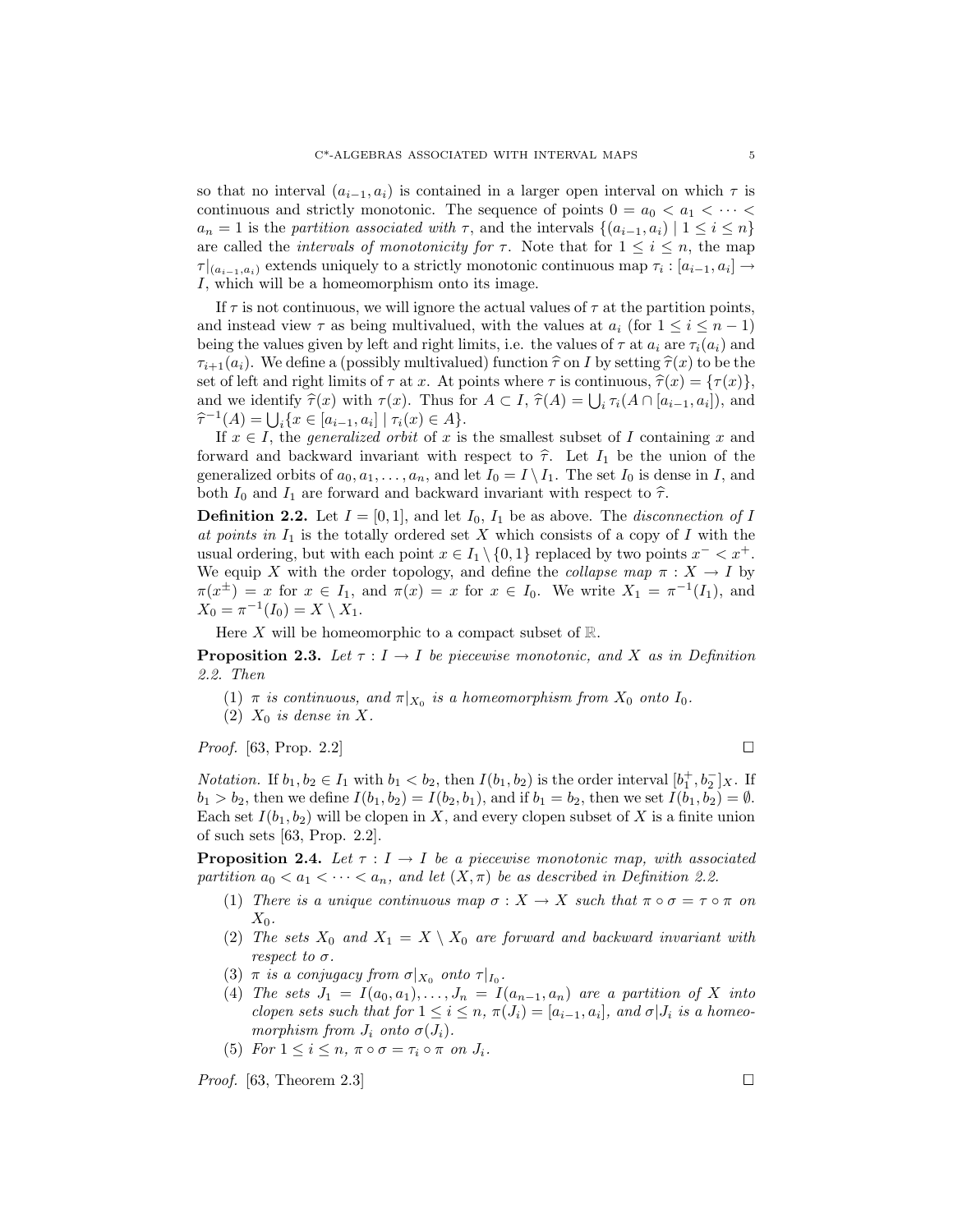Note that if  $\tau$  is continuous, by (3) and density of  $I_0$  in  $I$  and  $X_0$  in  $X, \pi$  will be a semi-conjugacy from  $(X, \sigma)$  onto  $(I, \tau)$ . We will call  $\sigma$  the *local homeomorphism* associated with  $\tau$ . The map  $\sigma$  actually has a somewhat stronger property, which will play an important role in our dynamical description of  $K_0(F_\tau)$  (Corollary 7.10).

**Definition 2.5.** Let *X* be a compact metric space. A continuous map  $\sigma: X \to X$ is a *piecewise homeomorphism* if  $\sigma$  is open and there is a partition of X into clopen sets, each mapped homeomorphically onto its image.

If  $\tau : I \to I$  is piecewise monotonic, and  $\sigma : X \to X$  is the associated local homeomorphism, then  $\sigma$  will be a piecewise homeomorphism by Proposition 2.4 (4).

If *X* is any compact metric space and is zero dimensional, then any local homeomorphism  $\sigma: X \to X$  is a piecewise homeomorphism. (For each point *x*, pick a clopen neighborhood on which  $\sigma$  is injective, then select a finite cover of such clopen sets, and finally refine the cover to form a partition.)

Property (3) of Proposition 2.4 can be used to show that  $\sigma$  and  $\tau$  share many properties. Before being more explicit, we review some terminology.

**Definition 2.6.** If *X* is any topological space, and  $f : X \to X$  is a continuous map, then *f* is transitive if for each pair *U*, *V* of non-empty open sets, there exists  $n \geq 0$ such that  $f^n(U) \cap V \neq \emptyset$ . We say f is *strongly transitive* if for every non-empty open set *U*, there exists *n* such that  $\bigcup_{k=0}^{n} f^k(U) = X$ . The map *f* is *(topologically)* mixing if for every pair *U, V* of nonempty open sets, there exists *N* such that for all  $n \geq N$ ,  $f^{n}(U) \cap V \neq \emptyset$ , and f is topologically exact if for every non-empty open set *U*, there exists *n* such that  $f^{n}(U) = X$ .

**Definition 2.7.** If  $\tau : I \to I$  is piecewise monotonic, we view  $\tau$  as undefined at the set *C* of endpoints of intervals of monotonicity, and say  $\tau$  is transitive if for each pair *U, V* of non-empty open sets, there exists  $n \geq 0$  such that  $\tau^n(U) \cap V \neq \emptyset$ , and is topologically mixing if for each pair  $U, V$  of non-empty open sets, there exists  $N \geq 0$  such that for all  $n \geq N$ ,  $\tau^{n}(U) \cap V \neq \emptyset$ . We say  $\tau$  is strongly transitive if for every non-empty open set *U*, there exists *n* such that  $\bigcup_{k=0}^{n} \hat{\tau}^k(U) = I$ . The map  $\tau$  is topologically exact if for every non-empty open set U, there exists *n* such that  $\hat{\tau}^n(U) = I$ . (If  $\tau$  is continuous and piecewise monotonic, these definitions are consistent with those in Definition 2.6.)

Clearly every strongly transitive map is transitive, and every topologically exact map is topologically mixing. The converse implications do not hold, as can be seen by considering the two-sided *n*-shift. However, every continuous piecewise monotonic topologically mixing map is topologically exact, cf. [54, Thm. 2.5], and [6, Thm. 45]. See also [64, Prop. 4.9] for an additional result relating mixing and exactness.

**Proposition 2.8.** Let  $\tau : I \to I$  be piecewise monotonic and  $\sigma : X \to X$  the associated local homeomorphism.

- (1)  $\sigma$  is surjective iff  $\tau$  is surjective.
- (2)  $\sigma$  is strongly transitive iff  $\tau$  is strongly transitive iff  $\tau$  is transitive iff  $\sigma$  is transitive.
- (3)  $\sigma$  is topologically exact if  $\tau$  is topologically exact.
- (4) The topological entropy of  $\sigma$  is equal to the topological entropy of  $\tau$ .

*Proof.* [63, Lemma 4.2, Prop. 2.9, Lemma 5.2] and [64, Prop. 2.8].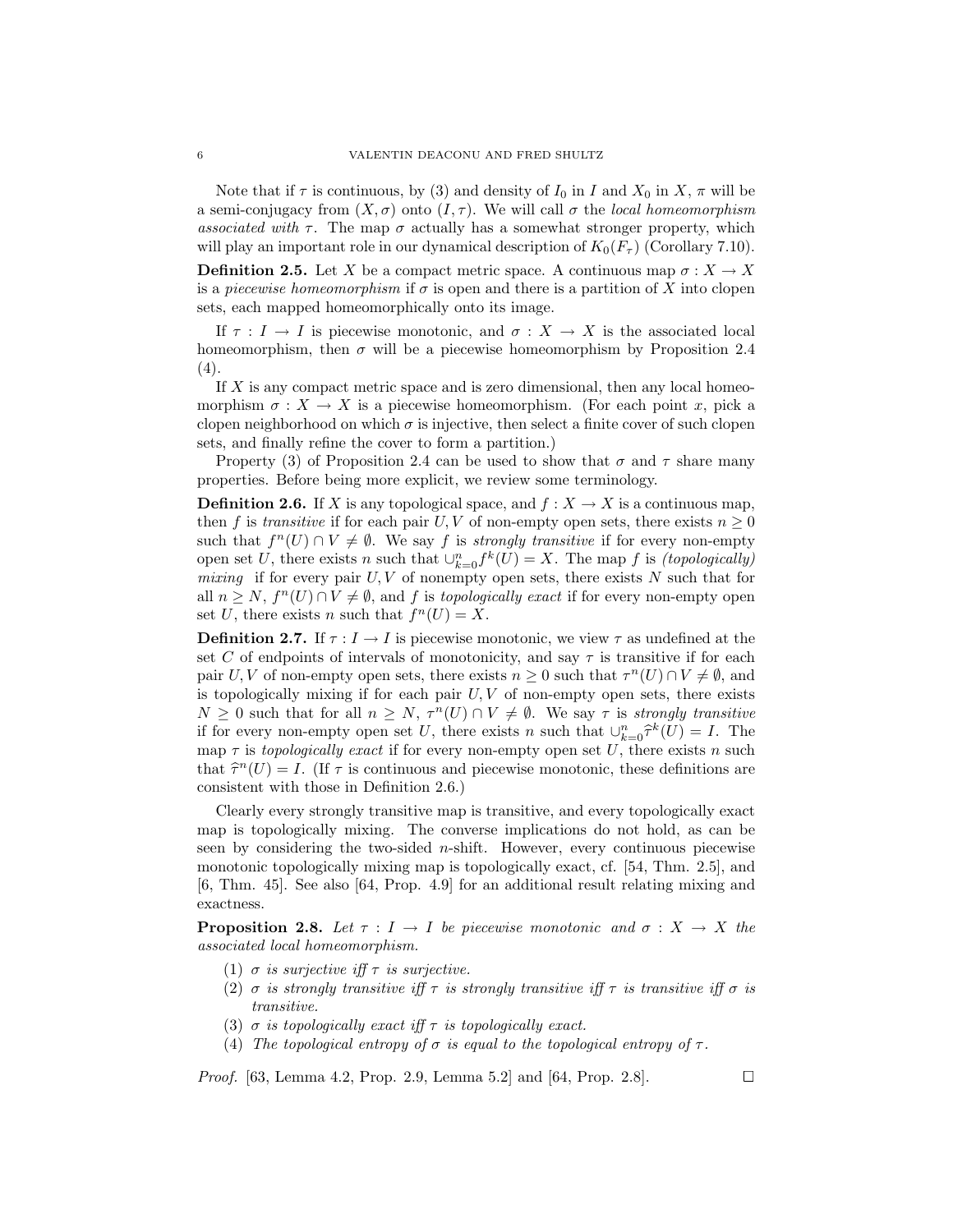#### 3. C\*-algebras associated with local homeomorphisms

Let *X* be a compact metric space, and  $\sigma: X \to X$  a local homeomorphism, i.e., a continuous open map such that each point admits an open neighborhood on which  $\sigma$  is injective. In this section we will review the construction of two  $C^*$ -algebras associated with  $\sigma$ . (While this construction is well known, we will need to refer to some of the details later.)

We first describe two locally compact groupoids associated with  $\sigma$ . (The standard reference for locally compact groupoids and their associated C\*-algebras is the book of Renault [58]). These groupoids were first described in [58] for the shift map  $\sigma$  on the space  $\Sigma_n$  of sequences  $\{1, 2, ..., n\}^{\mathbb{N}}$ , for *p*-fold covering maps in [12], for surjective local homeomorphisms in [1] and in [2], and for general local homeomorphisms in [59]. Similar constructions in a measure-theoretic context were introduced in [3].

For each  $n \in \mathbb{N}$ , let

$$
R_n = \{(x, y) \in X \times X \mid \sigma^n x = \sigma^n y\},\
$$

and  $R(X, \sigma) = \bigcup_n R_n$ . Give each  $R_n$  the product topology from  $X \times X$ , and give  $R(X, \sigma)$  the inductive limit topology. We write  $x \sim y$  when  $(x, y) \in R(X, \sigma)$ , and define a product and involution on  $C_c(R(X, \sigma))$  by

$$
(f \star g)(x, y) = \sum_{z \sim x} f(x, z)g(z, y), \qquad f^*(x, y) = \overline{f(y, x)}.
$$

Each  $R_n$  is a compact open subset of  $R(X, \sigma)$ , so we can identify  $C(R_n)$  with the functions in  $C_c(R(X, \sigma))$  whose support is contained in  $R_n$ . Thus  $C_c(R(X, \sigma))$  =  $\cup_{n=0}^{\infty} C(R_n)$ . Each subspace  $C(R_n)$  will be a <sup>\*</sup>-subalgebra of  $C_c(R(X, σ))$ . By [58, Prop. II.4.2] there is a norm (necessarily unique) making  $C(R_n)$  a C\*-algebra, which we denote by  $C^*(R_n)$ . Since  $C_c(R(X, \sigma))$  is the union of the subalgebras  $C^*(R_n)$ , there is a unique norm on  $C_c(R(X, \sigma))$  satisfying the C<sup>\*</sup> norm axioms, and the completion is a C<sup>\*</sup>-algebra that we denote  $C^*(R(X, \sigma))$ . (By the uniqueness of the  $C^*$  norm on  $C_c(R(X, \sigma))$ , the full and reduced  $C^*$ -algebras of  $R(X, \sigma)$  coincide; cf. [59, proof of Prop. 2.4].) From the discussion above,  $C^*(R(X, \sigma))$  is the inductive limit of the algebras  $C^*(R_n)$ ; cf. [60, Cor. 2.2].

Now we define a second groupoid

$$
G(X, \sigma) = \{(x, n, y) \in X \times \mathbb{Z} \times X \mid \exists k, l, \text{ with } \sigma^k x = \sigma^l y \text{ and } n = k - l\},\
$$

with the product  $(x, m, y)(y, n, z) = (x, m + n, z)$ , inverse  $(x, n, y)^{-1} = (y, -n, x)$ , and with the topology given by the basis of open sets

$$
N(U, V, k, l) = \{(x, k-l, y) \in U \times \mathbb{Z} \times V \mid \sigma^k x = \sigma^l y\},\
$$

where  $\sigma^k$  and  $\sigma^l$  are injective on the open sets *U* and *V*. Then we can define a<sup>\*</sup>-algebra  $C_c(G(X, \sigma))$  by a convolution product, and for a suitable norm the completion is a C<sup>\*</sup>-algebra, denoted by  $C^*(G(X, \sigma))$ , or by  $C^*(X, \sigma)$ . (The reduced and full C<sup>\*</sup>-algebras associated with  $G(X,\sigma)$  coincide, cf. [59, Prop. 2.4]. We remark that if  $\sigma$  is a homeomorphism, then the map  $(x, m) \mapsto (x, m, \sigma^m x)$  is a homeomorphism and algebraic isomorphism from the groupoid  $X \times_{\phi} \mathbb{Z}$  associated with the transformation group  $\mathbb Z$  acting on *X*, onto  $G(X, \sigma)$ . In that context, it follows that  $C^*(X, \sigma) \cong C(X) \times_{\psi} \mathbb{Z}$ , where  $\psi(f) = f \circ \sigma^{-1}$ , cf. [58].

There is a close relationship between the two  $C^*$ -algebras we have just defined. Suppose that  $\sigma$  is surjective, and let  $A = C^*(R(X, \sigma))$ . Then the map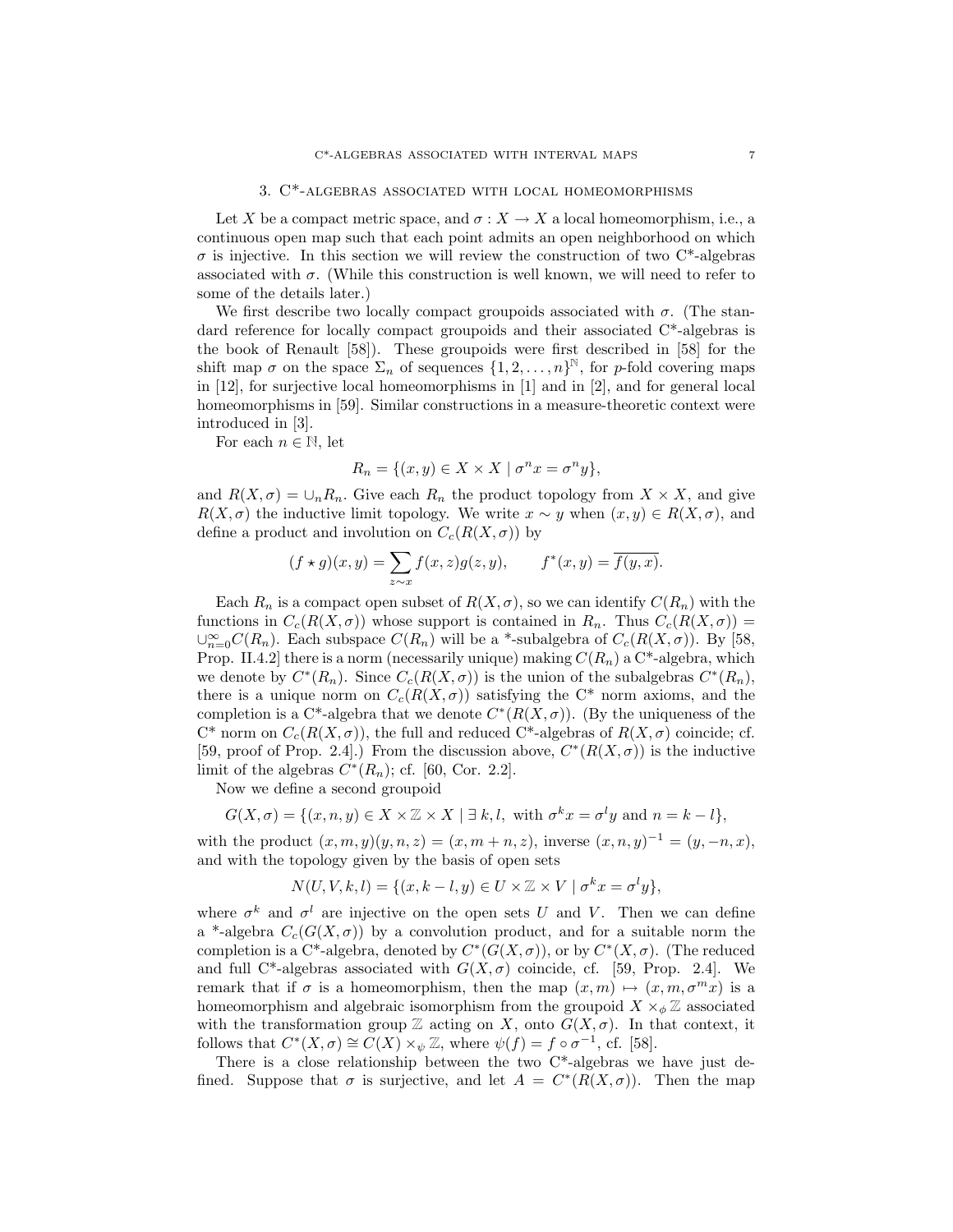$\Phi: C_c(R(X, \sigma)) \to C_c(R(X, \sigma))$  given by

(1) 
$$
\Phi(f)(x,y) = \frac{1}{\sqrt{p(\sigma(x))p(\sigma(y))}} f(\sigma(x), \sigma(y)),
$$

where  $p(z)$  is the cardinality of  $\sigma^{-1}(z)$ , extends to a \*-endomorphism from *A* into *A*. The image of  $\Phi$  is *qAq*, where  $q = \Phi(1)$ . If  $\sigma$  is not injective, then  $q \neq 1$ . Thus, in the terminology of Paschke [48], Φ will be a proper corner endomorphism. Therefore we can form the crossed product  $A \times_{\Phi} \mathbb{N}$  (the universal C<sup>\*</sup>-algebra generated by a copy of *A* and a non-unitary isometry implementing  $\Phi$ ), and  $C^*(X,\sigma)$  will be isomorphic to  $A \times_{\Phi} \mathbb{N}$ , cf. [12] and [1].

Many maps of the interval that are of interest are not surjective, e.g. the members of the logistic family  $L_k$  given by  $L_k(x) = kx(1-x)$ . However, these maps are often eventually surjective. We say a map  $\sigma : X \to X$  is eventually surjective if there exists an integer  $n > 0$  such that  $\sigma^{n+1}(X) = \sigma^n(X)$ . In that case we call  $\sigma^n(X)$  the eventual range, and  $\sigma$  restricted to its eventual range is surjective. For example, if  $2 \leq k < 4$ , the map  $L_k$  is not surjective but is eventually surjective with eventual range being the interval  $[0, L_k(1/2)].$ 

If *X* is a compact Hausdorff space and  $\sigma : X \to X$  is an eventually surjective local homeomorphism, with eventual range *Y*, then the algebra  $C^*(R(X, \sigma))$  is strongly Morita equivalent to  $C^*(R(Y, \sigma|_Y))$ , and  $C^*(X, \sigma)$  is strongly Morita equivalent to  $C^*(Y, \sigma|_Y)$ . This follows from the fact that each  $R(X, \sigma)$  equivalence class meets *Y*, cf. [41, Ex. 2.7 and Thm. 2.8]. Thus for our purposes there is not much lost by restricting consideration to surjective maps, and we will do that whenever it is convenient.

## 4. SIMPLICITY OF  $C^*(R(X, \sigma))$  AND  $C^*(X, \sigma)$ .

For a groupoid *G* with object space *X*, define elements  $x, y \in X$  to be *G*equivalent if there is an element of *G* whose source is *x* and whose range is *y*. This is readily seen to be an equivalence relation. A subset *A* of *X* is *G*-invariant if *A* is saturated with respect to this equivalence relation, i.e., if any element *G*-equivalent to an element of  $A$  is itself in  $A$ . We say a locally compact groupoid  $G$  is minimal if there are no proper *G*-invariant open subsets.

Let *X* be a compact Hausdorff space, and  $\sigma : X \to X$  a local homeomorphism. Then  $C^*(R(X, \sigma))$  is simple iff  $R(X, \sigma)$  is minimal ([58, Prop. II.4.6]). This can be reformulated as follows.

**Proposition 4.1.** Let *X* be a compact metric space and  $\sigma: X \to X$  a surjective *local homeomorphism. Then*  $C^*(R(X, \sigma))$  *is simple iff*  $\sigma$  *is topologically exact.* 

*Proof.* By compactness of *X*,  $R(X, \sigma)$  is minimal iff  $\sigma$  is topologically exact, cf. [39, Prop. 2.1].

We remark that surjectivity is not necessary in order for  $C^*(R(X, \sigma))$  to be simple. If  $\sigma$  is eventually surjective, and is topologically exact on its eventual range, then a similar proof shows that  $C^*(R(X, \sigma))$  is simple. Similar modifications are possible for the characterizations of simplicity for  $C^*(X, \sigma)$  that follow.

**Lemma 4.2.** Let *X* be a compact Hausdorff space, and  $\sigma : X \to X$  a surjective local homeomorphism. The following are equivalent.

(1) For every  $x \in X$  and every open set V, there exist  $n, m \in \mathbb{N}$  such that  $\sigma^{n}(x) \in \sigma^{m}(V)$ .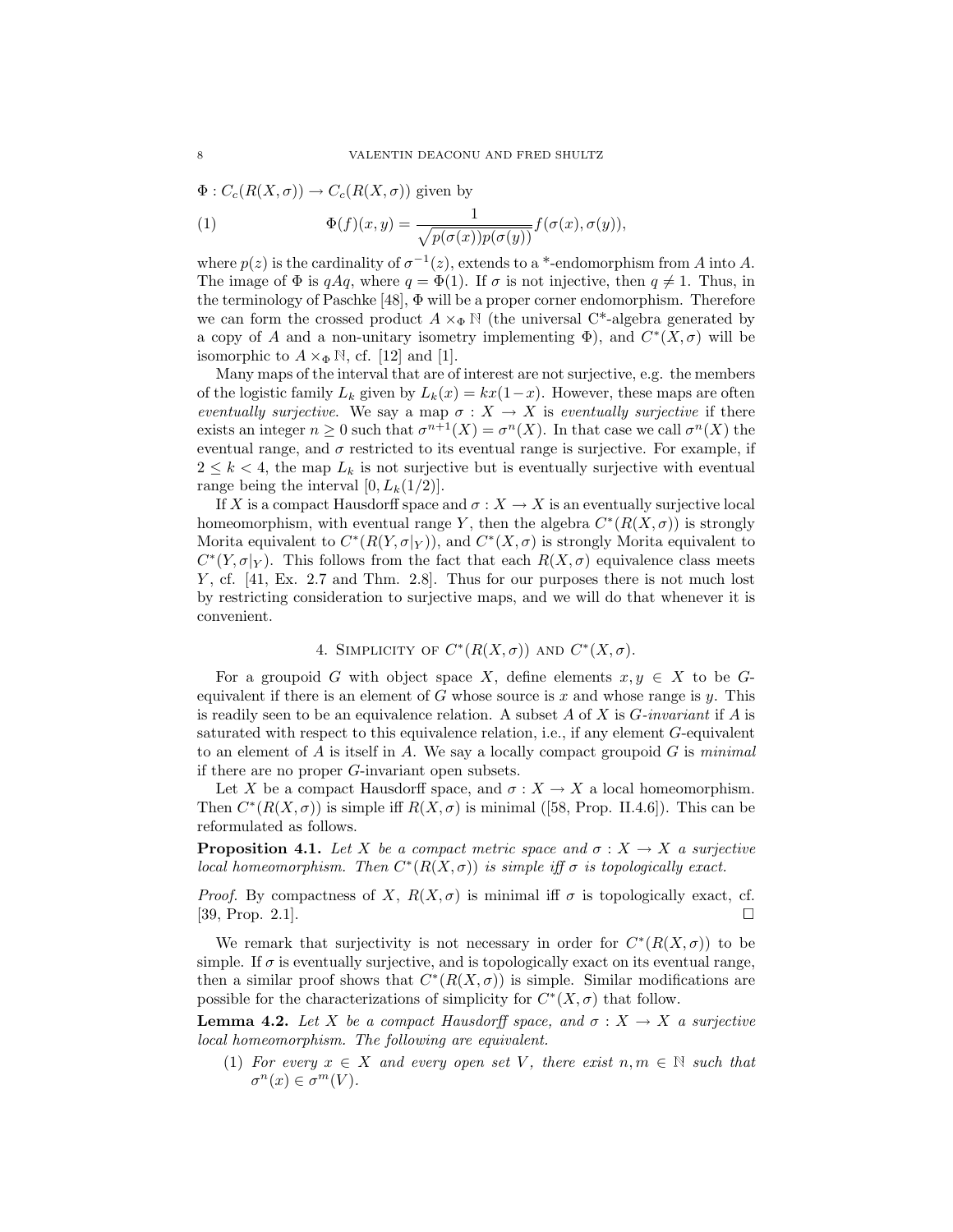(2) *G*(*X,σ*) is minimal.

(3)  $\sigma$  is strongly transitive.

*Proof.* (1)  $\Leftrightarrow$  (2) This is clear.

(1)  $\Rightarrow$  (3) By (1), for every  $x \in X$  and every open set *V* of *X*, there exist  $n, m \in \mathbb{N}$  such that  $x \in \sigma^{-n} \sigma^m(V)$ . This is equivalent to  $\bigcup_{m,n} \sigma^{-n} \sigma^m(V) = X$ . By compactness, this holds for a finite subcover, so  $X = \bigcup_{i=1}^{k} \sigma^{-n_i} \sigma^{m_i}(V)$ . Let  $M = \max\{n_1, \ldots, n_k\}$ . Then

$$
X = \sigma^M(X) = \bigcup_{i=1}^k \sigma^M \sigma^{-n_i} \sigma^{m_i}(V) = \bigcup_{i=1}^k \sigma^{M-n_i+m_i}(V).
$$

Each  $M - n_i + m_i \geq 0$ , so  $\sigma$  is strongly transitive.

 $(3) \Rightarrow (1)$  Conversely, suppose  $\sigma$  is strongly transitive. Let *V* be an open subset of *X*. By strong transitivity, there exists *p* such that  $X = \bigcup_{k=0}^{p} \sigma^k(V)$ , so (1)  $holds.$ 

Let *X* be a compact metric space. A local homeomorphism  $\sigma : X \to X$  is essentially free if for every pair  $m, n$  of distinct non-negative integers there is no open subset of *X* on which  $\sigma^m$  and  $\sigma^n$  agree. The proof of the next result relies on Renault's result [59, Prop. 2.5] that if  $\sigma : X \to X$  is an essentially free local homeomorphism, and  $G(X, \sigma)$  is minimal, then  $C^*(X, \sigma)$  is simple.

**Proposition 4.3.** Let *X* be a compact metric space, and  $\sigma: X \to X$  a surjective local homeomorphism. Then  $C^*(X, \sigma)$  is simple iff X has infinite cardinality and *σ* is strongly transitive.

*Proof.* Assume first that *X* is infinite, and that  $\sigma$  is strongly transitive. Then  $G(X, \sigma)$  is minimal by Lemma 4.2. Furthermore, since  $\sigma$  is surjective and transitive, there exists a point *p* with a dense forward orbit, cf. [67, Thm. 5.9]. If  $\sigma^m = \sigma^n$ on an open set V with  $m < n$ , the orbit of p must enter V, and thus is eventually periodic, and so in particular is finite. The finite orbit of *p* can't be dense in the infinite space *X*, so this is impossible. Thus  $\sigma$  is essentially free, and  $G(X, \sigma)$  is minimal, so  $C^*(X, \sigma)$  is simple by [59, Prop. 2.5].

Conversely, suppose that  $C^*(X, \sigma)$  is simple. Then there are no open  $G(X, \sigma)$ invariant subsets by [58, Prop. II.4.5], so  $G(X, \sigma)$  is minimal, and therefore  $\sigma$ is strongly transitive by Lemma 4.2. Suppose that *X* is finite. Surjectivity of  $\sigma$ implies that  $\sigma$  is bijective. Then as observed in the previous section, the map  $(x, m) \mapsto (x, m, \sigma^m x)$  is a homeomorphism and isomorphism from the groupoid  $X \times_{\sigma} \mathbb{Z}$  associated with the transformation group  $\mathbb{Z}$  acting on *X*, onto  $G(X, \sigma)$ . Since Z does not act freely, the associated C<sup>\*</sup>-algebra  $C^*(G(X, \sigma)) \cong C(X) \times_{\sigma} \mathbb{Z}$ is not simple, cf. [11, p. 230]. This contradiction shows that *X* is infinite.  $\square$ 

For an alternative characterization for the case when  $\sigma$  is a covering map, see [21, Thm. 11.2].

## 5. C\*-algebras of piecewise monotonic maps

**Definition 5.1.** Let  $\tau: I \to I$  be piecewise monotonic, and let  $\sigma: X \to X$  be the associated local homeomorphism. We define  $F_\tau = C^*(R(X,\sigma))$  and  $O_\tau = C^*(X,\sigma)$ .

We now give conditions for simplicity of  $F_\tau$  and  $O_\tau$ .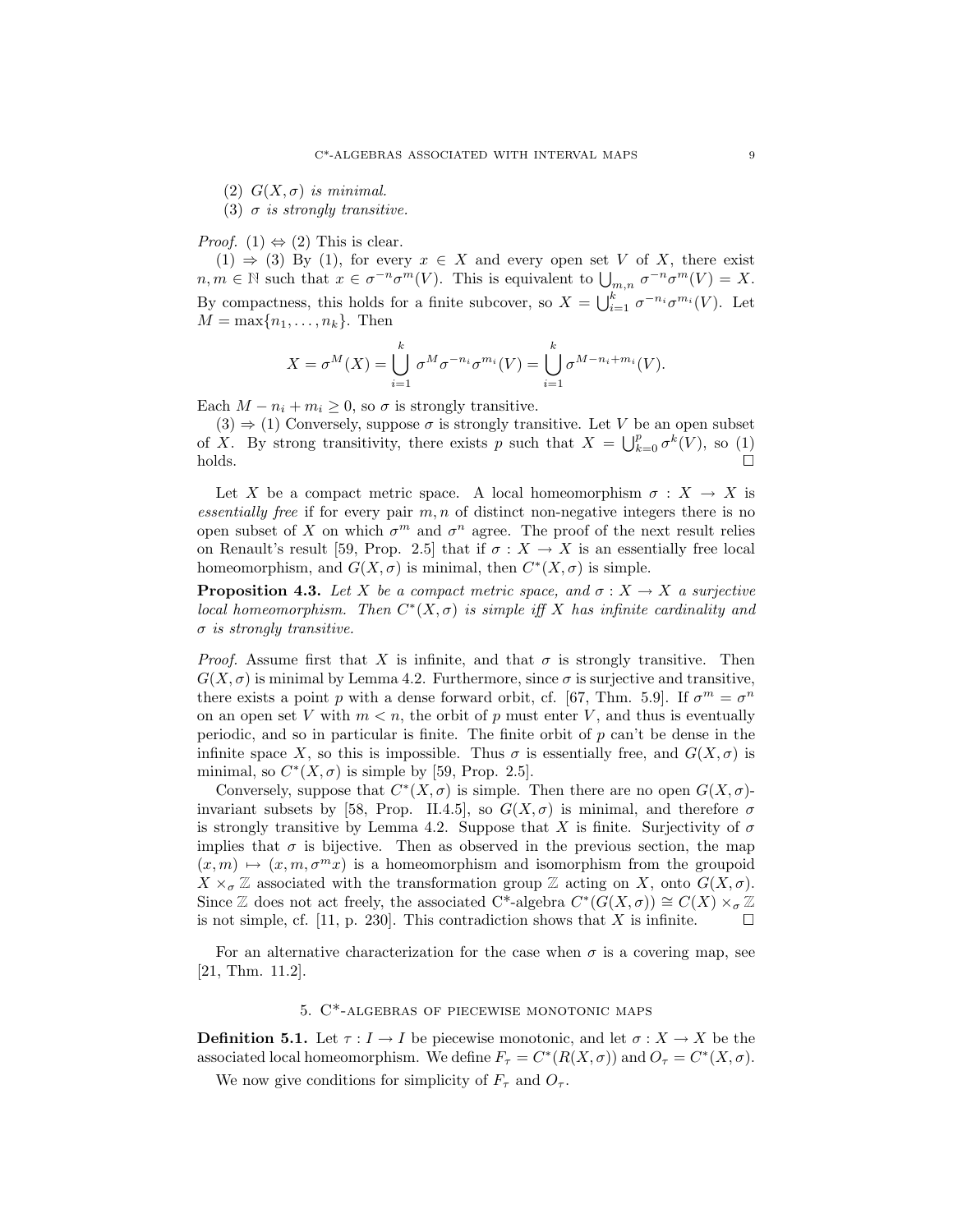**Proposition 5.2.** If  $\tau : I \to I$  is piecewise monotonic and surjective, then  $F_{\tau}$  is simple iff  $\tau$  is topologically exact.

*Proof.* By Proposition 2.8,  $\sigma$  is surjective, and  $\tau$  is topologically exact iff  $\sigma$  is topologically exact. Now the result follows from Proposition 4.1.  $\Box$ 

**Proposition 5.3.** If  $\tau : I \to I$  is piecewise monotonic and surjective, then  $O_{\tau}$  is simple iff  $\tau$  is transitive.

*Proof.* By Proposition 2.8,  $\tau$  is surjective, and is transitive iff  $\sigma$  is strongly transitive. Now the result follows from Proposition 4.3.  $\Box$ 

### 6. Structural properties of *F<sup>τ</sup>*

We are going to show that  $F_{\tau}$  is always an AI-algebra (Definition 6.9 below), describe when  $F_{\tau}$  is an AF-algebra, and give sufficient conditions for  $F_{\tau}$  to be the direct sum of simple AF-algebras.

*Notation.* Let *X* be a compact metric space,  $\sigma : X \to X$ ,  $n \in \mathbb{N}$ , and assume there exists a partition of *X* into clopen sets  $X_1, \ldots, X_p$ , and a clopen set  $Y \subset X$ , such that for each *i*,  $\sigma^n|_{X_i}$  is a homeomorphism from  $X_i$  onto  $Y$ . For  $1 \leq i \leq p$ , let  $\phi_i: Y \to X_i$  be the inverse of  $\sigma^n|_{X_i}$ . For each pair of indices *i, j* we define  $(\phi_i, \phi_j)$ : *Y*  $\rightarrow$  *R*<sub>n</sub>(*X*, $\sigma$ ) by ( $\phi_i$ , $\phi_j$ )(*y*) = ( $\phi_i$ (*y*), $\phi_j$ (*y*)). Let { $e_{ij}$ } be the standard matrix units of  $M_p = M_p(\mathbb{C})$ . If *Y* is a compact metric space, we identify  $C(Y, M_n)$  with  $M_n(C(Y))$ , so that each member *g* of  $C(Y, M_n)$  can be written as  $g = \sum_{ij} g_{ij} e_{ij}$ , where  $g_{ij} \in C(Y)$ .

**Proposition 6.1.** Assume *X* is a compact metric space,  $\sigma : X \to X$  a local homeomorphism, and  $n \in \mathbb{N}$  such that X admits a partition into clopen sets each mapped homeomorphically onto  $Y \subset X$  by  $\sigma^n$ . With the notation above, the map  $\pi: C^*(R_n(X, \sigma)) \to C(Y, M_p)$  given by

$$
\pi(f) = \sum_{ij} (f \circ (\phi_i, \phi_j)) e_{ij}
$$

is a \*-isomorphism, so that  $C^*(R_n) \cong C(Y, M_n)$ .

*Proof.*  $\pi$  is a \*-isomorphism by a straightforward calculation.  $\square$ 

**Lemma 6.2.** If *X* is a compact metric space, and  $\sigma : X \to X$  is a piecewise homeomorphism, then for each  $n \in \mathbb{N}$ , there exists a partition  $B_1, \ldots, B_q$  of X into clopen sets on which  $\sigma^n$  is injective, and whose images are pairwise equal or disjoint.

*Proof.* For each point  $x \in X$  choose a clopen set on which  $\sigma^n$  is injective, then a finite cover of *X* by such sets, and then a partition of *X* into clopen sets  $A_1, \ldots, A_p$ on which  $\sigma^n$  is injective. Now let  $B_1, \ldots, B_q$  be the partition of  $\sigma^n X$  into clopen sets generated by the sets  $\sigma^n(A_i)$  for  $1 \leq i \leq p$ . Then the sets  $\{\sigma^{-n}(B_i) \cap A_j \mid 1 \leq j \leq p\}$  $i \leq q$ ,  $1 \leq j \leq p$  form a partition P of X such that the images of the partition members under  $\sigma^n$  are disjoint or equal.

**Corollary 6.3.** Let *X* be a compact metric space,  $\sigma: X \to X$  a piecewise homeomorphism,  $n \in \mathbb{N}$ . Choose a partition of X into clopen subsets on which  $\sigma^n$  is injective, with the images of these sets being either equal or disjoint. Let  $Y_1, \ldots, Y_q$ be the collection of the distinct images, and let  $n_i$  be the number of inverse images  $of each point in Y_i$ . Then  $C^*(R_n) \cong \bigoplus_i C(Y_i, M_{n_i})$ .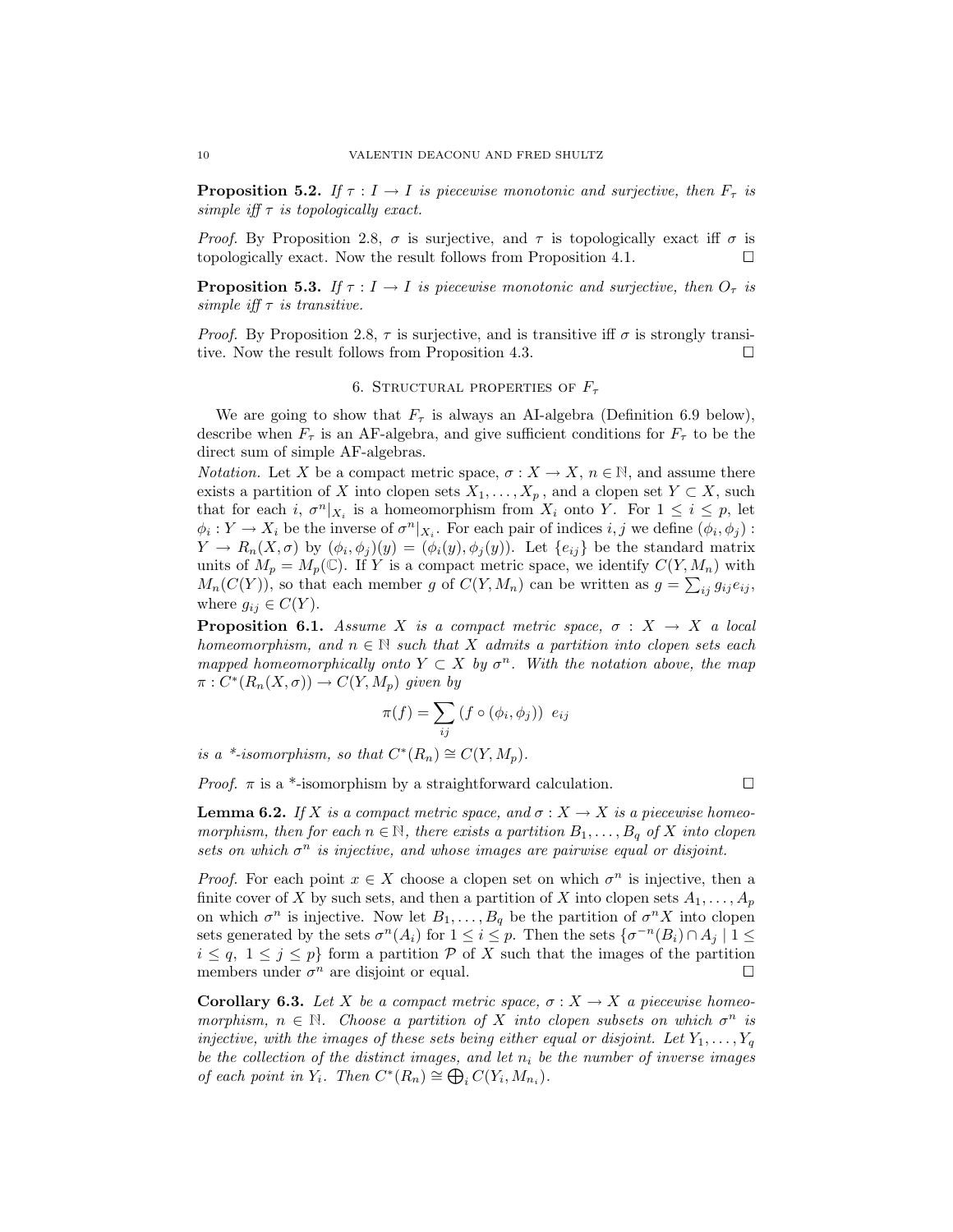*Proof.* The sets  ${V_i = \sigma^{-n}V_i \mid 1 \leq i \leq q}$  form a partition of X into clopen  $R_n(X, \sigma)$ -invariant subsets. Let  $R_n|_{V_i}$  denote  $R_n \cap (V_i \times V_i)$ . Then  $C^*(R_n) \cong$  $\bigoplus_i C^*(R_n|_{V_i})$ . Now the corollary follows by repeated application of Proposition 6.1, with  $V_i$  in place of  $X$  and  $Y_i$  in place of  $Y$ .

By "interval" we will always mean a non-degenerate interval, i.e., not a single point.

**Lemma 6.4.** If *X* is a compact subset of  $\mathbb{R}$ , then there is a decreasing sequence  ${X_n}$  of subsets of R such that  $\cap_n X_n = X$ , and such that each  $X_n$  is a finite union of closed intervals. For such a sequence,  $C(X)$  is the inductive limit of the algebras  $C(X_n)$ , with the connecting maps  $C(X_n) \to C(X_{n+1})$  given by the restriction map.

*Proof.* Let  $[a, b]$  be a closed interval containing X. Write  $\mathbb{R} \setminus X$  as a countable disjoint union of open intervals  $V_1, V_2, \ldots$  Let  $\overline{X}_n = [a, b] \setminus \bigcup_{i=1}^{n} \phi_n(V_i)$ , where for each *n* and each open interval *J*,  $\phi_n(J)$  is an open interval with the same midpoint as *J*, but with length shrunk by a factor  $(1-1/n)$ . Then each  $X_n$  is a finite union of closed intervals. (The shrinking given by  $\phi_n$  is needed to insure that these intervals are non-degenerate). The sets  $X_n$  are a decreasing sequence with intersection equal to *X*. Thus *X* is the projective limit  $X_1 \leftarrow X_2 \cdots$  where the connecting maps are the inclusion maps. Therefore  $C(X)$  is the inductive limit of the sequence  $C(X_1) \rightarrow C(X_2) \rightarrow \cdots$ .

If  $\sigma: X \to X$  is the local homeomorphism associated with a piecewise monotonic map  $\tau$ , then *X* need not be totally disconnected. We recall from [63] the characterization of total disconnectedness for *X*.

**Definition 6.5.** An interval *J* is a *homterval* for a piecewise monotonic map  $\tau$ :  $I \rightarrow I$  if  $\tau^n$  is a homeomorphism on *J* for all *n*.

**Example 6.6.** A polynomial of degree  $\geq 2$  has homervals iff it has an attractive periodic orbit, cf. [63, Prop. 5.7].

**Proposition 6.7.** Let  $\tau : I \to I$  be piecewise monotonic, and  $\sigma : X \to X$  the associated local homeomorphism, and *C* the associated partition for *τ* . Then the following are equivalent.

- (1) *X* is totally disconnected.
- (2) The generalized orbit of *C* is dense in  $(0,1)$ .
- (3) *τ* has no homtervals.

In particular, these hold if  $\tau$  is transitive.

*Proof.* [63, Prop. 5.8]

Recall that an AF-algebra is a  $C^*$ -algebra which is the inductive limit of a sequence of finite dimensional  $C^*$ -algebras. The following also can be derived from [58, Prop. III.1.15].

**Proposition 6.8.** If a compact Hausdorff space *X* is totally disconnected, and  $\sigma: X \to X$  is a local homeomorphism, then  $C^*(R(X, \sigma))$  is an AF-algebra.

*Proof.* It suffices to show  $C^*(R_n)$  is AF for each *n*. Since X is totally disconnected, then  $\sigma$  is a piecewise homeomorphism. By Corollary 6.3,  $C^*(R_n)$  is isomorphic to  $\bigoplus_i C(Y_i, M_n)$ , where each  $Y_i$  is a clopen subset of X. Since each  $Y_i$  is totally disconnected, then each  $C(Y_i, M_n)$  is an AF-algebra, and thus  $C^*(R_n)$  and  $C^*(R(X, \sigma))$ are AF-algebras.  $\square$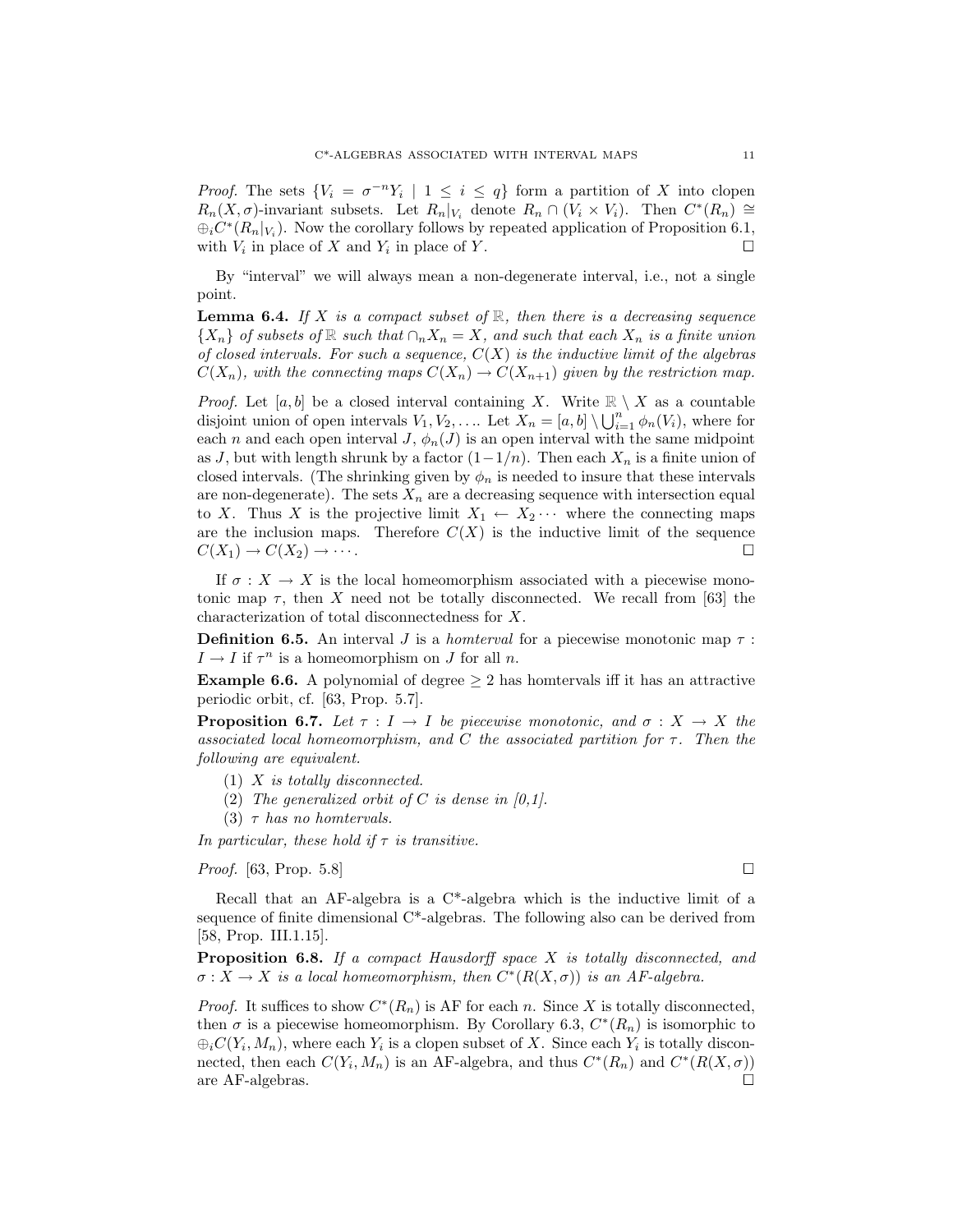The converse of Proposition 6.8 is false, as was shown by Blackadar [4, Thm. 7.2.1].

**Definition 6.9.** A C\*-algebra is an *interval algebra* if it is of the form  $C([0,1], A)$ where  $A$  is a finite dimensional  $C^*$ -algebra, and is an  $AI$ -algebra if it is an inductive limit of interval algebras.

**Proposition 6.10.** If  $\tau : I \to I$  is piecewise monotonic, then  $F_{\tau}$  is an AI-algebra. It is an AF-algebra iff *τ* has no homterval. In particular, this is true if *τ* is transitive.

*Proof.* First, we show  $F_{\tau}$  is an AI-algebra. Each subalgebra  $C^*(R_n)$  is isomorphic to a sum of algebras of the form  $C(Y, M_k)$  for *Y* a compact subset of R (Corollary 6.3). Here  $C(Y)$  is the inductive limit of algebras  $C(Y_i)$  where  $Y_i$  is a finite union of closed intervals (Lemma 6.4), so  $C(Y, M_k)$  is the inductive limit of  $C(Y_i, M_k)$ , and thus is an AI-algebra. Hence  $\{C^*(R_n)\}\$ is an increasing sequence of AI-algebras, and is dense in  $C<sup>*</sup>(R(X, \sigma))$ , so the latter is an AI-algebra. (An inductive limit of AI-algebras is an AI-algebra, since AI-algebras admit a local characterization, cf. Elliott's proof of the analogous result for AT-algebras [19, Lemma 4.2 and Thm. 4.3].)

If  $\tau$  has no hometryals, then *X* is totally disconnected (Proposition 6.7), and so  $F_{\tau} = C^*(R(X, \sigma))$  is AF (Proposition 6.8).

Now suppose that  $\tau$  has a homterval *J*. Let  $\pi : X \to I$  be the collapse map. Then  $\pi^{-1}(J) \subset X$  is connected, and  $\sigma^n$  is injective on it for all *n*. The same is true for the connected component *J'* of *X* containing  $\pi^{-1}(J)$ , and *J'* is homeomorphic to [0*,* 1].

Thus the equivalence relation  $R(X, \sigma)$  restricted to *J'* is trivial. Let *p* be the projection corresponding to  $J'$  (where  $J'$  is viewed as a subset of the diagonal of  $R(X, \sigma)$ . Since no distinct points in *J'* are equivalent,  $pC_c(R(X, \sigma))p$  is the set of functions in  $C_c(R(X, \sigma))$  with support in the diagonal intersected with  $J' \times J'$ . This is then isomorphic to  $C(J')$ . Since this is dense in  $pC^*(R(X, \sigma))p$ , and injections are isometric, then  $pC^*(R(X, \sigma))p \cong C(J')$ . If  $C^*(R(X, \sigma))$  were an AF-algebra, then the corner  $pC^*(R(X, \sigma))p$  would also be AF. Since  $C(J')$  is not an AF-algebra, then neither is  $C^*(R(X, \sigma))$ .

It is also possible to give a constructive proof of the fact that  $F_\tau$  is an AI-algebra, by showing that  $F_{\tau}$  is isomorphic to the algebra  $A_{\tau}$  defined in [63, §12], cf. [14, Thm. 8.1].

**Definition 6.11.** A piecewise monotonic map  $\tau : I \to I$  is essentially injective if there is no pair *U*, *V* of disjoint open sets such that  $\tau(U) = \tau(V)$ .

The map  $\tau$  will be essentially injective iff the associated local homeomorphism  $\sigma: X \to X$  is injective, cf. [63, Lemma 11.3].

**Theorem 6.12.** If  $\tau : I \to I$  is transitive and is not essentially injective, and  $\sigma: X \to X$  is the associated local homeomorphism, then there is a positive integer *n* and a partition of *X* into clopen sets  $X_1, \ldots, X_n$  cyclically permuted by  $\sigma$ , such that  $\sigma^n$  restricted to each set  $X_i$  is topologically exact.

*Proof.* [64, Thm. 4.5]

**Corollary 6.13.** Let  $\tau : I \to I$  be piecewise monotonic, transitive, and not essentially injective, and let  $X_1, \ldots, X_n$  be a partition of X as in Theorem 6.12.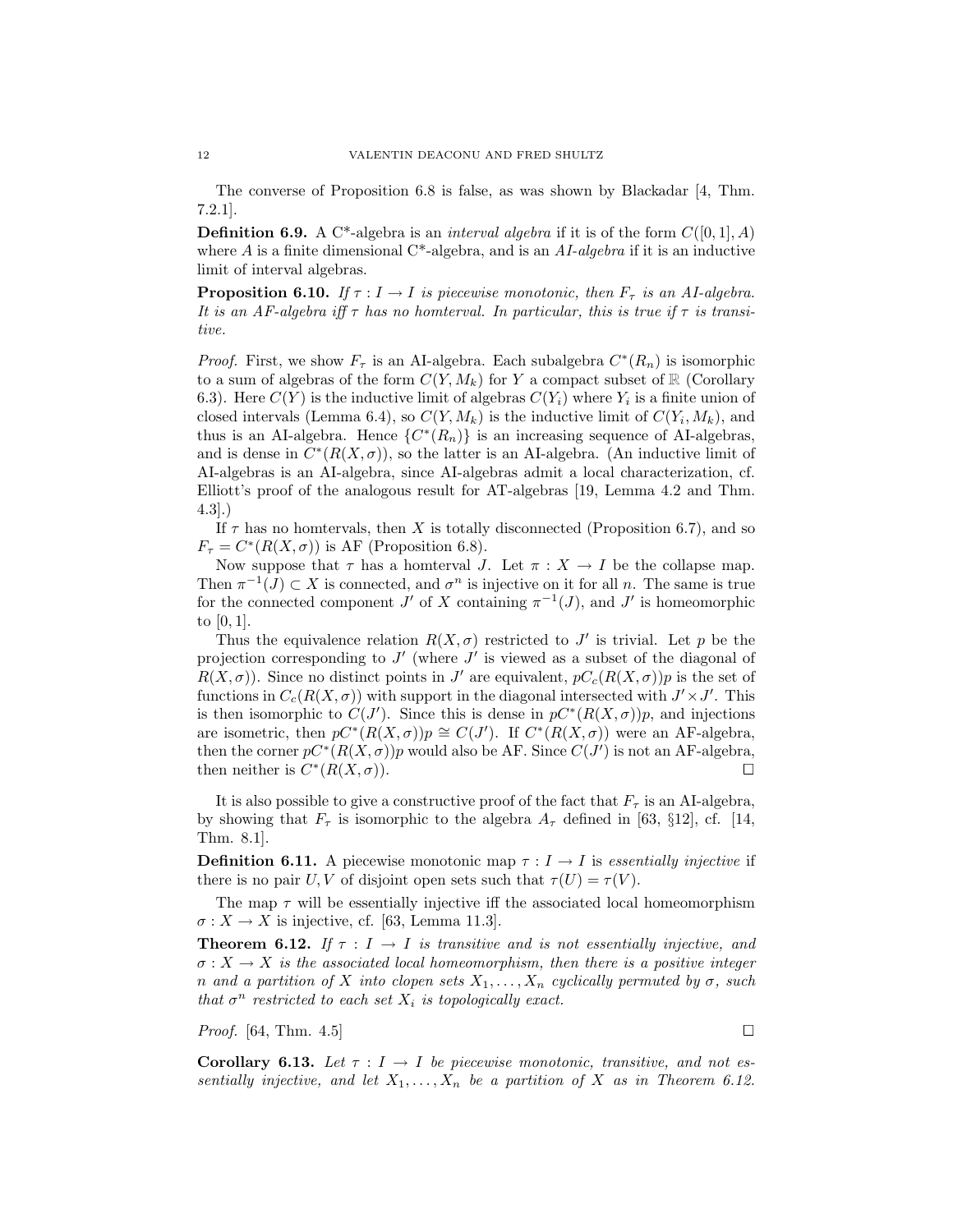Then  $F_{\tau} = A_1 \oplus A_2 \oplus \cdots \oplus A_n$ , where for each *i*,  $A_i \cong C^*(R(X_i, \sigma^n))$  is a simple AF-algebra. For each index *i*, the canonical endomorphism  $\Phi$  of  $F_{\tau}$  maps  $A_i$  into  $A_{i-1 \mod n}$ .

*Proof.* Since  $R_k \subset R_{k+1}$  for all *k*, then  $R(X, \sigma) = \bigcup_k R_{kn} = R(X, \sigma^n)$ . Since  $\sigma$ cyclically permutes  $X_1, \ldots, X_n$ , then for each  $i, \{ (x, y) \in R(X, \sigma) \cap (X_i \times X_i) \}$  $\sigma^{n}(x) = \sigma^{n}(y)$  is a clopen invariant subset of  $R(X, \sigma)$ , and is isomorphic as a locally compact groupoid to  $R(X_i, \sigma^n)$ . For  $1 \leq i \leq n$ , let  $A_i$  be the closure in  $F_{\tau}$  of the algebra of functions with compact support in  $R(X, \sigma) \cap (X_i \times X_i)$ . Then  $F_{\tau} = A_1 \oplus A_2 \oplus \cdots \oplus A_n$ . Since  $\sigma$  permutes  $X_1, \ldots, X_n$  cyclically, then  $(x, y) \in X_i \times X_i$  is in  $R(X, \sigma)$  iff  $\sigma^j x = \sigma^j y$  for some *j* a multiple of *n*. Thus  $A_i \cong C^*(R(X_i, \sigma^n))$  for  $1 \leq i \leq n$ . Since  $\sigma^n$  is topologically exact on  $X_i$ , then each *A*<sub>*i*</sub> is a simple AF-algebra by Proposition 4.1 and Proposition 6.10. Since  $\sigma$  maps *X*<sup>*i*</sup> to *X*<sup>*i*</sup>+1 mod *n*, by the definition of the canonical endomorphism  $\Phi$  of  $F_\tau$ , when  $f \in C_c(R(X, \sigma))$  has support in  $X_i$ , then  $\Phi(f)$  will have support in  $X_{i-1 \mod n}$ . Thus  $\Phi$  will map  $A_i$  into  $A_{i-1 \mod n}$ .

## 7. A DYNAMICAL DESCRIPTION OF  $K_0(F_\tau)$

Our goal in this section is to show that  $K_0(F_\tau)$  is isomorphic to the dynamically defined dimension group  $DG(\tau)$  defined in [63]. See [23] or [16] for background on dimension groups.

An ordered abelian group *G* is unperforated if for each positive integer *n* and  $g \in G$ , if  $ng \in G^+$  then  $g \in G^+$ . An ordered abelian group *G* satisfies the Riesz decomposition property if whenever  $g_1, g_2, h_1, h_2 \in G$  with  $g_i \leq h_j$  for  $i, n = 1, 2$ , then there exists *f* with  $g_i \le f \le h_j$  for  $i, j = 1, 2$ .

**Definition 7.1.** An ordered abelian group *G* is a *dimension group* if *G* is unperforated and has the Riesz decomposition property.

If *G* is countable, then by a result of Effros-Handelman-Shen [17], *G* is a dimension group iff *G* is an inductive limit of a sequence of ordered groups  $\mathbb{Z}^{n_k}$ , cf. [17]. If X is any compact Hausdorff space, then  $C(X, \mathbb{Z})$  (with the pointwise ordering) is easily seen to be a dimension group.

**Definition 7.2.** Let *X* be a compact Hausdorff space and  $\sigma : X \to X$  a local homeomorphism. Then the *transfer map*  $\mathcal{L}_{\sigma}: C(X,\mathbb{Z}) \to C(X,\mathbb{Z})$  is defined by

$$
\mathcal{L}_{\sigma}(f)(x) = \sum_{\sigma y = x} f(y).
$$

(We will write  $\mathcal L$  in place of  $\mathcal L_{\sigma}$  when the meaning is clear from the context.)

By compactness of *X*, and the definition of a local homomorphism, each fiber  $\sigma^{-1}(x)$  is finite, so the sum in the definition of  $\mathcal L$  is finite. Note that  $\mathcal L$  is a positive map, and if  $\sigma$  is injective on a clopen set E, then

$$
\mathcal{L}_{\sigma}(\chi_E) = \chi_{\sigma(E)}.
$$

The transfer map will play a central role in our dynamical description of  $K_0(F_\tau)$ .

**Definition 7.3.** Let *X* be a compact metric space, and  $\sigma : X \to X$  a piecewise homeomorphism. Define an equivalence relation on  $C(X, \mathbb{Z})$  by  $f \sim g$  if  $\mathcal{L}_{\sigma}^{n} f = \mathcal{L}_{\sigma}^{n} g$ for some  $n \geq 0$ , and denote equivalence class by square brackets. Define  $[f] + [g] =$  $[f+g]$ , and  $[f] \geq 0$  if  $\mathcal{L}_{\sigma}^n f \geq 0$  for some  $n \geq 0$ . The set of equivalence classes is an ordered abelian group, denoted  $G_{\sigma}$ . If  $\tau : I \to I$  is piecewise monotonic, and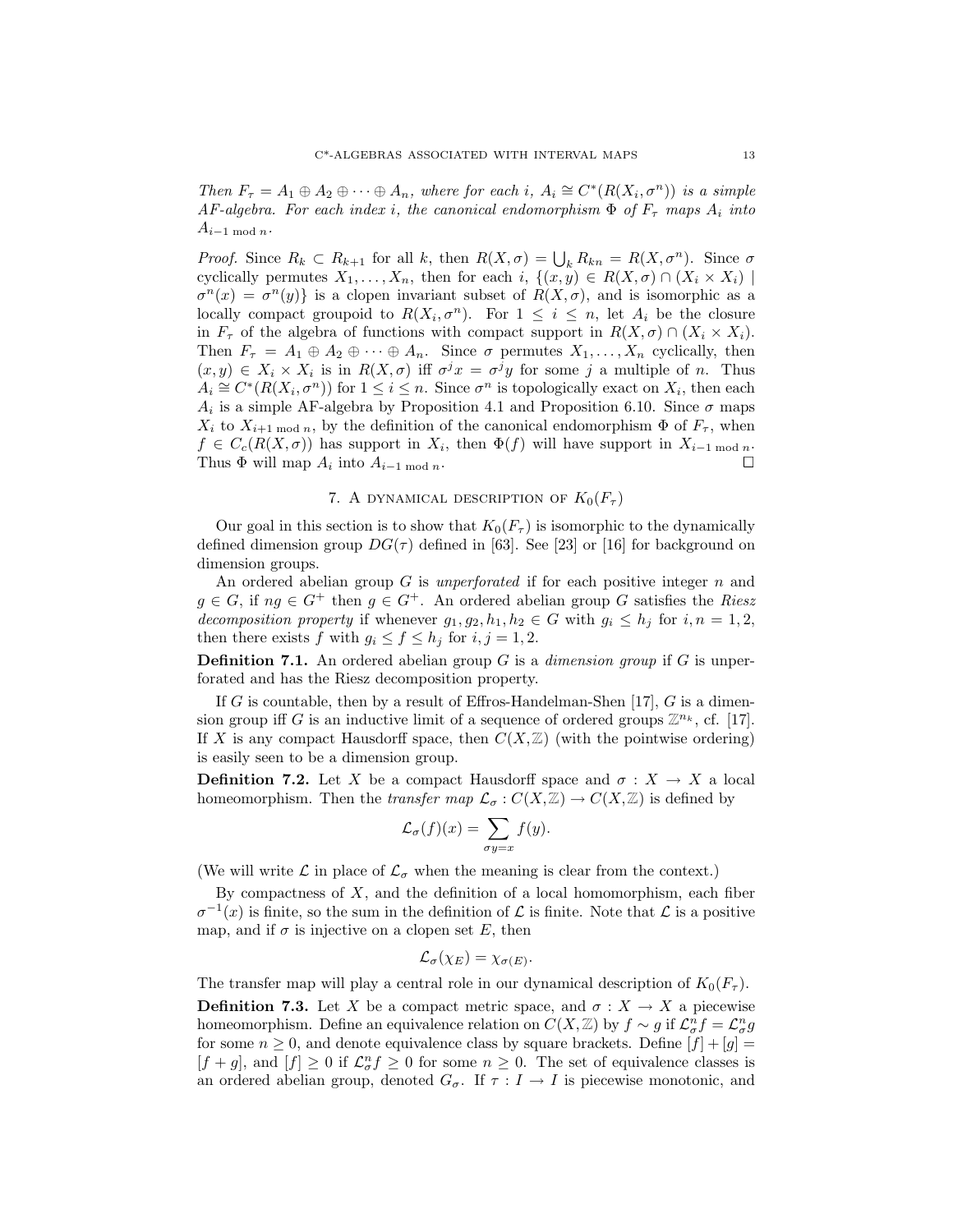$\sigma: X \to X$  is the associated local homeomorphism, then  $DG(\tau)$  is defined to be  $G_{\sigma}$ . (We will see below that  $G_{\sigma}$  and  $DG(\tau)$  are dimension groups.)

**Lemma 7.4.** Let *X* be a compact Hausdorff space,  $\sigma : X \rightarrow X$  a piecewise homeomorphism, and  $Y = \sigma(X)$ . Then  $\mathcal{L}(C(X, \mathbb{Z})) = \{f \in C(X, \mathbb{Z}) \mid \text{supp } f \subset$ *Y* },  $\mathcal{L}(C(X,\mathbb{Z}))^+=\mathcal{L}(C(X,\mathbb{Z})^+),$  and  $\mathcal{L}(C(X,\mathbb{Z}))\cong C(Y,\mathbb{Z})$ . In particular,  $\mathcal{L}(C(X,\mathbb{Z}))$  is a dimension group.

*Proof.* [63, Lemmas 3.5, 3.9].

**Proposition 7.5.** Let *X* be a compact subset of  $\mathbb{R}$ , and let  $\sigma : X \to X$  be a piecewise homeomorphism. Then  $G_{\sigma}$  is isomorphic to the inductive limit

$$
C(X,\mathbb{Z}){\overset{\mathcal{L}}{\longrightarrow}}\mathcal{L}(C(X,\mathbb{Z})){\overset{\mathcal{L}}{\longrightarrow}}\mathcal{L}^2(C(X,\mathbb{Z})){\overset{\mathcal{L}}{\longrightarrow}}\cdots,
$$

and is a dimension group if equipped with the positive cone  $G^+_{\sigma} = \{[f] \mid f \in$  $C(X,\mathbb{Z})^+$ . The map  $\mathcal{L}_*: G_{\sigma} \to G_{\sigma}$  is positive and injective, and is an order automorphism iff  $\sigma$  is eventually surjective.

*Proof.* [63, Lemma 3.8, Cor. 3.12, and Prop. 4.5]

We are going to show in Proposition 7.7 that  $K_0(C(X)) = C(X, \mathbb{Z})$  for X a

**Lemma 7.6.** If  $X_1, X_2, \ldots$  is a decreasing sequence of compact subsets of a Hausdorff topological space, and  $X = \bigcap_n X_n$ , then the dimension group  $C(X, \mathbb{Z})$  is the inductive limit of the sequence  $C(X_1, \mathbb{Z}) \to C(X_2, \mathbb{Z}) \to \cdots \to C(X_n, \mathbb{Z}) \to \cdots$ , where the connecting maps are the restriction maps.

compact subset of R. We will do this by computing appropriate inductive limits.

*Proof.* Let *G* be the inductive limit of the sequence  $C(X_n, \mathbb{Z})$  of dimension groups, thought of as sequences  $f_1, f_2, \ldots$  where  $f_i \in C(X_i, \mathbb{Z})$ , and such that  $f_{i+1} = f_i|_{X_{i+1}}$ for all but finitely many *i*. Two such sequences are identified if they agree for all but finitely many terms. If  $f_{i+1} = f_i|_{X_{i+1}}$  for all  $i \geq n$ , we represent the equivalence class of this sequence by  $[f_n, n]$ , which will be the same as  $[g, m]$  if  $f_n|_{X_k} = g|_{X_k}$ for some  $k > \max\{m, n\}$ .

Suppose  $f \in C(X_n)$  and  $f|_X = 0$ . Fix  $\epsilon > 0$ . We claim

(1) there exists  $k \geq n$  such that  $|f| < \epsilon$  on  $X_k$ .

Indeed, let  $G_k = \{x \in X_k \mid |f(x)| \geq \epsilon\}$ ; then  $G_1, G_2, \ldots$  is a nested decreasing sequence of compact sets with empty intersection, so some  $G_k$  is empty, which proves (1).

Define  $\Psi: G \to C(X, \mathbb{Z})$  by  $\Psi([f, n]) = f|_X$ . Suppose that  $\Psi([f, n]) = 0$ , i.e.,  $f \in C(X_n, \mathbb{Z})$  and  $f|_X = 0$ . Choosing  $\epsilon < 1$  in (1), since f has integer values, we conclude that there exists  $k > n$  such that  $f|_{X_k} = 0$ , so  $[f, n] = 0$ . Thus  $\Psi$  is injective.

To see that  $\Psi$  is surjective, let  $p$  be the characteristic function of a clopen set *E* ⊂ *X*. Choose *f* ∈  $C(X_1)$  such that  $0 \le f \le 1$  and such that  $f|_X = p$ . Then  $f - f^2 = 0$  on *X*, so by (1), there exists  $k \ge 1$  such that  $|f - f^2| \le 3/16$  on  $X_k$ . Then *f*( $X_k$ ) is contained in [0*,* 1/4] ∪ [3/4*,* 1]. Choose a continuous function  $\phi$  : [0*,* 1] → [0, 1] such that  $\phi = 0$  on [0, 1/4], and  $\phi = 1$  on [3/4, 1]. Then  $h = (\phi \circ f)|_{X_k}$  is a projection in  $C(X_k)$ , and  $h|_X = \phi \circ p = p$ . Thus  $\Psi([h,k]) = p$ , so  $\Psi$  is surjective, which completes the proof that  $C(X, \mathbb{Z})$  is the desired inductive limit.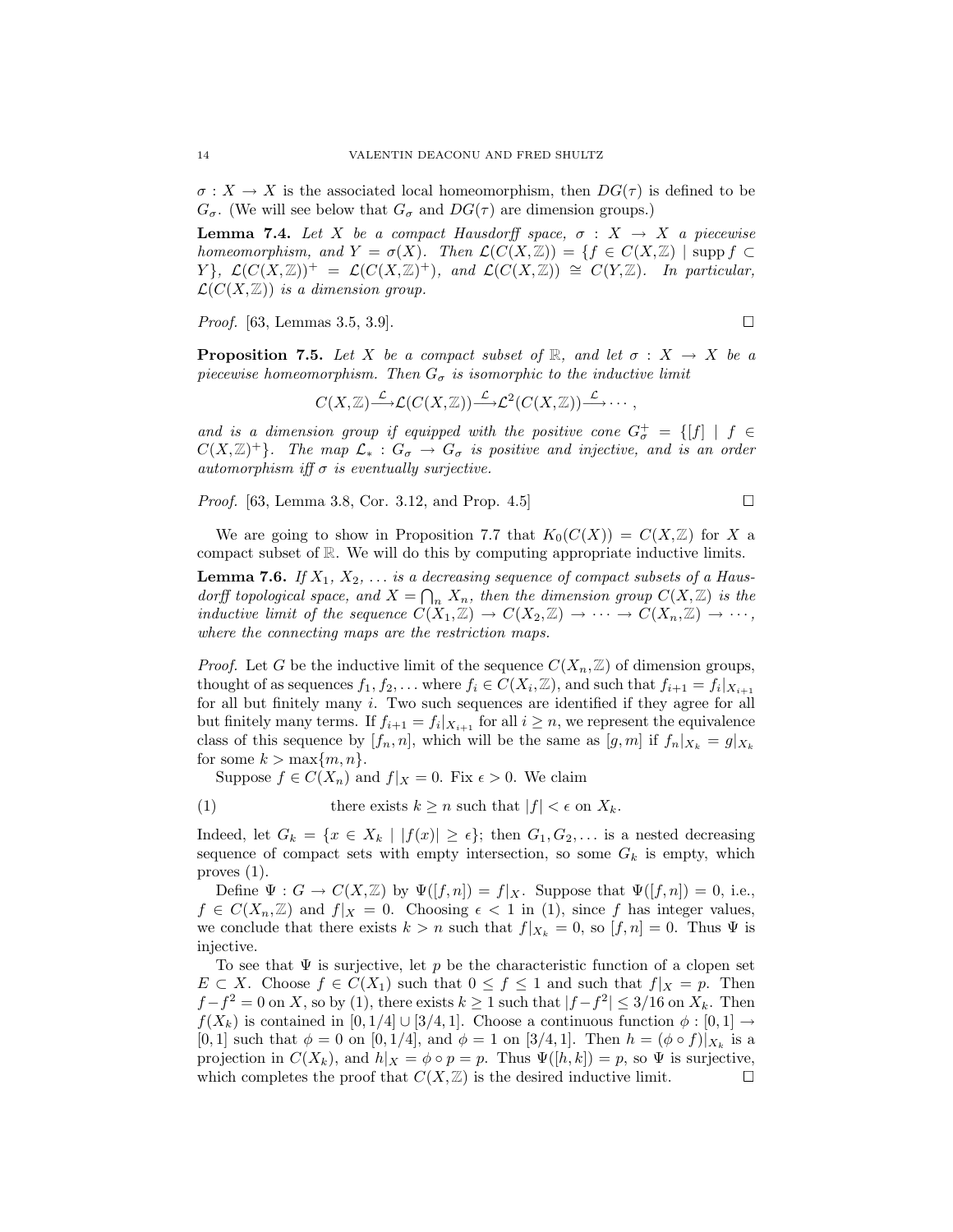**Proposition 7.7.** If *X* is a compact subset of  $\mathbb{R}$ , then there is a unique isomorphism  $K_0(C(X)) \cong C(X, \mathbb{Z})$ , which for each clopen set  $E \subset X$  takes the class  $[\chi_E] \in K_0(C(X))$  to  $\chi_E \in C(X, \mathbb{Z})$ .

*Proof.* Choose  $X_1 \supset X_2 \cdots$  so that each  $X_i$  is a finite union of closed intervals, and such that  $\bigcap_n X_n = X$ , cf. Lemma 6.4. For a closed interval *J*, we have  $K_0(C(J)) = \mathbb{Z}$ , with a generator being the function constantly 1 on *J*, so we can identify  $K_0(C(J))$  with  $C(J,\mathbb{Z})$ . Therefore  $K_0(C(X_n)) \cong C(X_n,\mathbb{Z})$ , and this isomorphism takes the class  $[\chi_E] \in K_0(C(X_n))$  to  $\chi_E \in C(X_n, \mathbb{Z})$ . Now the result follows from the fact that  $C(X)$  is the inductive limit of the sequence  $C(X_1) \rightarrow$  $C(X_2) \rightarrow \ldots$ , continuity of  $K_0$  with respect to inductive limits, and Lemma 7.6.  $\Box$ 

The second author would like to thank Jack Spielberg for helpful conversations regarding the proof of Proposition 7.7.

For each clopen subset *E* of *X*, we write *E* for the corresponding subset  $\{(x, x) \in$ <br>  $\{X \mid x \in E\}$  of the diagonal of  $P(Y, z)$  and  $[x]$  denotes the class of the  $X \times X \mid x \in E$  of the diagonal of  $R(X, \sigma)$ , and  $[\chi_{\overline{E}}]$  denotes the class of the projection  $\chi_{\overline{E}}$  in  $K_0(C^*(R_n))$ .

**Lemma 7.8.** Let *X* be a compact subset of  $\mathbb{R}$ , and let  $\sigma : X \to X$  be a piecewise homeomorphism. For each  $k \in \mathbb{N}$ , there is a unique isomorphism of  $K_0(C^*(R_k))$ <br>onto  $\mathcal{L}^k C(X,\mathbb{Z})$  taking  $[\chi_{\overline{E}}]$  to  $\mathcal{L}^k \chi_E$  for each clopen set  $E \subset X$ , and the elements **Lemma 7.8.** Let *X* be a compact subset of  $\mathbb{R}$ , and let  $\sigma : X \to X$  be a piecewise homeomorphism. For each  $k \in \mathbb{N}$ , there is a unique isomorphism of  $K_0(C^*(R_k))$  onto  $\mathcal{L}^k C(X, \mathbb{Z})$  taking  $[\chi_{\overline{E}}]$  to  $\mathcal$ **Lemma 7.8.** Let X be a controlleright *K*<sup>E</sup> (*X*<sub>*E*</sub>) taking  $[\chi_{\overline{E}}]$  generate  $K_0(C^*(R_k))$ .

*Proof.* We may assume without loss of generality that  $k = 1$ . (Otherwise just replace  $\sigma$  by  $\sigma^k$ , and observe that  $\mathcal{L}^k_{\sigma} = \mathcal{L}_{\sigma^k}$ , and  $R_k(X, \sigma) = R_1(X, \sigma^k)$ .) By Lemma 6.2, we can construct a partition of  $X$  into clopen sets on each of which  $\sigma$ is injective, and whose images are either equal or disjoint. Let  $Y_1, \ldots, Y_p$  be the distinct images of these sets, and let  $W_i = \sigma^{-1}(Y_i)$  for  $1 \leq i \leq p$ . By construction, for each  $i$ ,  $W_i$  admits a finite partition into clopen sets mapped homeomorphically by  $\sigma$  onto  $Y_i$ . It suffices to prove the statement of the lemma with  $W_i$  in place of *X* for  $1 \leq i \leq p$ . Thus without loss of generality, we may assume  $p = 1$ .

Let  $X_1, \ldots, X_n$  be a partition of *X* into clopen subsets on which  $\sigma$  is 1-1, such that  $\sigma(X_i) = Y \subset X$  for  $1 \leq i \leq n$ . We have isomorphisms:

$$
(2) \qquad K_0(C^*(R_1)) \cong K_0(C(Y,M_n)) \cong K_0(C(Y)) \cong C(Y,\mathbb{Z}) \cong \mathcal{L}C(X,\mathbb{Z}).
$$

Here the first isomorphism is induced by the isomorphism of  $C^*(R_1)$  and  $C(Y, M_n)$ given in Proposition 6.1. The second is induced by the inverse of the isomorphism from  $C(Y)$  onto  $C(Y)e_{11}$  given by  $f \mapsto fe_{11}$ . The third isomorphism is given by Proposition 7.7. Finally, by Lemma 7.4, extending functions in  $C(Y, \mathbb{Z})$  to functions in *X* that are zero off *Y* gives an isomorphism  $C(Y, \mathbb{Z}) \cong \mathcal{L}C(X, \mathbb{Z})$ .

Now suppose *E* is a clopen subset of the partition member *X*1. Then under the sequence of isomorphisms in (2), If  $X$  that are zero off  $Y$  gives an isomorphism  $C(Y, \mathbb{Z}) \cong CC(X, \mathbb{Z})$ .<br>
Now suppose  $E$  is a clopen subset of the partition member  $X_1$ . Then under the sequence of isomorphisms in (2),<br>  $[\chi_{\bar{E}}] \mapsto [\chi_{\bar{E}} \circ (\phi_1, \phi$ 

$$
[\chi_{\overline{E}}] \mapsto [\chi_{\overline{E}} \circ (\phi_1, \phi_1)e_{11}] = [\chi_{\sigma(E)}e_{11}] \mapsto ([\chi_{\sigma(E)}] \in C(Y, \mathbb{Z})) \mapsto \mathcal{L}\chi_E \in \mathcal{L}C(X, \mathbb{Z}).
$$

Since the functions  $\mathcal{L}\chi_E$  generate the group  $\mathcal{L}C(X,\mathbb{Z})$ , it follows that the classes  $[\chi_{\overline{E}}] \mapsto [\chi_{\overline{E}} \circ (\phi_1, \phi_1)e_{11}] = [\chi_{\sigma(E)}e_{11}] \mapsto ([\chi_{\sigma(E)}] \in C(Y, \mathbb{Z})) \mapsto \mathcal{L}\chi_E \in \mathcal{LC}(X, \mathbb{Z}).$ <br>Since the functions  $\mathcal{L}\chi_E$  generate the group  $\mathcal{LC}(X, \mathbb{Z})$ , it follows that the classes  $[\chi_{\overline{E}}]$  generate  $[\chi_{\overline{E}}]$  generate  $K_0(C^*(R_1))$ , which proves the uniqueness statement in the lemma.

**Theorem 7.9.** Let *X* be a compact subset of  $\mathbb{R}$ , and let  $\sigma: X \to X$  be a piecewise homeomorphism. Then there is a unique isomorphism  $K_0(C^*(R(X, \sigma))) \to G_\sigma$ taking  $[\widetilde{\chi}_E]$  to  $[\chi_E]$  (for each clopen subset *E* of *X*). If  $\sigma$  is surjective, and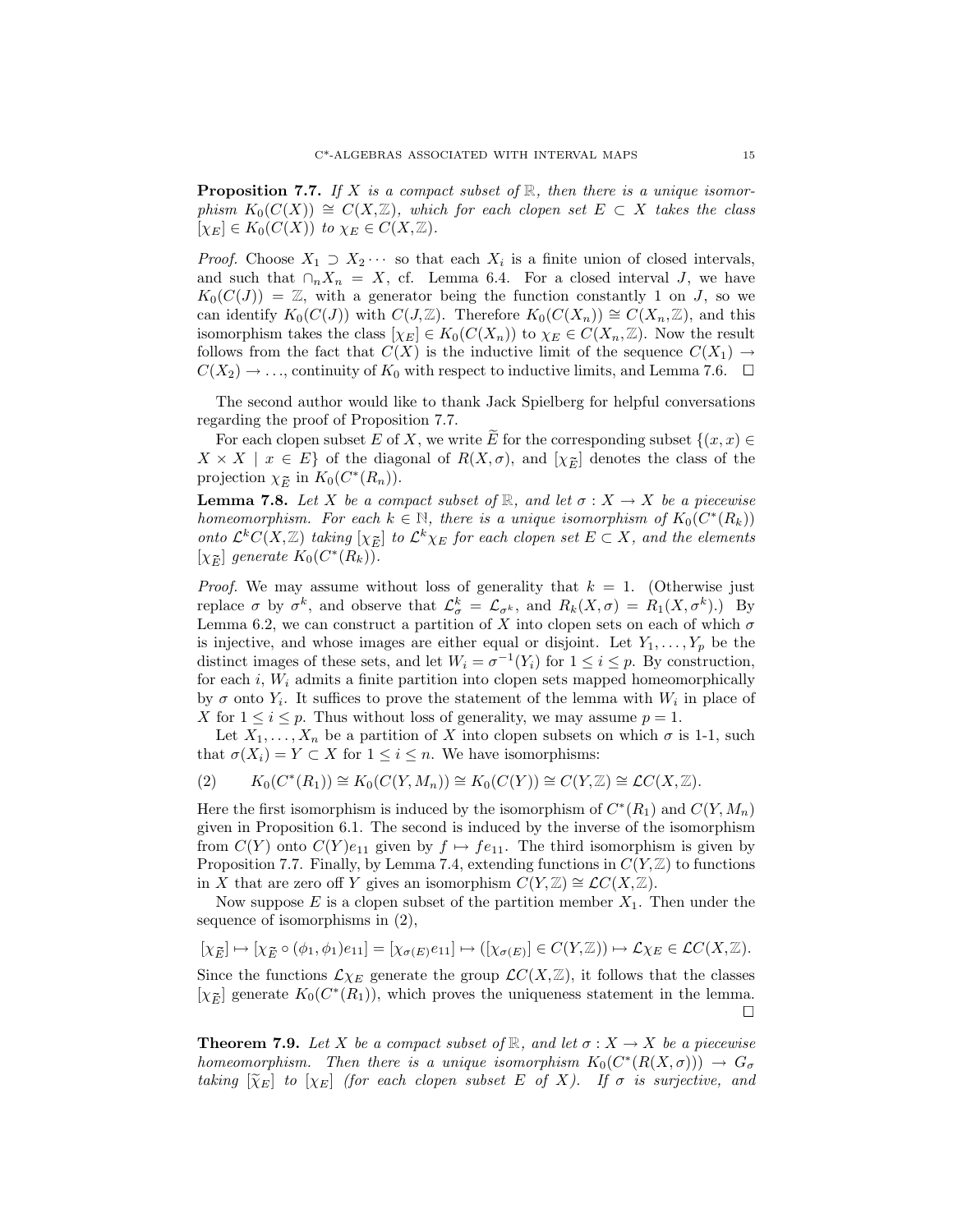$\Phi$  is the canonical endomorphism of  $C^*(R(X, \sigma))$ , then the automorphism  $\Phi_*$  of  $K_0(C^*(R(X, \sigma)))$  is carried to the automorphism  $(\mathcal{L}_{\sigma})_*^{-1}$  on  $G_{\sigma}$ .

*Proof.* If we identify *X* with the diagonal of  $R(X, \sigma)$ , i.e., with  $R_0(X, \sigma)$ , for each  $n \in \mathbb{N}$  we have the commutative diagram

$$
K_0(C^*(R_n)) \longrightarrow \mathcal{L}^n C(X,\mathbb{Z})
$$
  
\n
$$
\uparrow \mathcal{L}^n
$$
  
\n
$$
K_0(C^*(R_0)) \longrightarrow C(X,\mathbb{Z})
$$

*,*

where the vertical arrow on the left is induced by the inclusion of  $C^*(R_0)$  in  $C<sup>*</sup>(R<sub>n</sub>)$ , and the horizontal arrows are isomorphisms given in Lemma 7.8. Since  $\mathcal{L}^n$ :  $C(X,\mathbb{Z}) \to \mathcal{L}^n C(X,\mathbb{Z})$  is surjective, then the map  $K_0(C^*(R_0)) \to K_0(C^*(R_n))$ is also surjective. It follows that the following diagram commutes:

$$
\begin{array}{ccc}K_0(C^*(R_{n+1}))&\longrightarrow &\mathcal{L}^{n+1}C(X,\mathbb{Z})\\ \uparrow&&\uparrow \mathcal{L}\\K_0(C^*(R_n))&\longrightarrow &\mathcal{L}^nC(X,\mathbb{Z})\\ \end{array}
$$

Since  $C^*(R(X, \sigma))$  is the inductive limit of the sequence  $\{C^*(R_n(X, \sigma))\}$ , then  $K_0(C^*(R(X, \sigma)))$  is the inductive limit of the sequence  $\{K_0(C^*(R_n))\}$ . By virtue of the commutative diagram above, this is the same as the inductive limit of the sequence  $\mathcal{L}: \mathcal{L}^n C(X,\mathbb{Z}) \to \mathcal{L}^{n+1} C(X,\mathbb{Z})$ , which is in turn isomorphic to  $G_{\sigma}$ , cf. Proposition 7.5.

Finally, we show that  $\mathcal{L}_*\Phi_*$  is the identity map on  $K_0(C^*(R(X,\sigma)))$ . For this purpose, it suffices to prove that  $\mathcal{L}_*\Phi_*[\chi_{\bar{Y}}] = [\chi_{\bar{Y}}]$  for every clopen  $Y \subset X$ . Without loss of generality,  $Y$  is contained in one of the sets  $Y_i$  in Lemma 6.3 (applied with *n* = 1), so that there are clopen sets  $E_1, \ldots, E_p$  each mapped bijectively by  $\sigma$  onto purpose, it suffices to prove that  $\mathcal{L}_*\Phi_*[\chi_{\bar{Y}}] = [\chi_{\bar{Y}}]$  for every clopen  $Y \subset X$ . Without loss of generality, *Y* is contained in one of the sets  $Y_i$  in Lemma 6.3 (applied with  $n = 1$ ), so that there are clopen  $w = (1/\sqrt{p}) \sum_i \chi_{E_{1i}}$ , then  $ww^* = \chi_{E_{11}}$ , and  $E_{ij} = \{(x, y) \in E_i\}$ , and<br>  $\sum \chi_{E_{ij}} = \Phi(\chi_{\bar{Y}})$ .

$$
w^*w = (1/p)\sum \chi_{E_{ij}} = \Phi(\chi_{\bar{Y}}).
$$
  

$$
\mathcal{L}_*\Phi_*[\chi_{\bar{Y}}] = \mathcal{L}_*[\chi_{E_{11}}] = [\chi_{\bar{Y}}],
$$

Thus

$$
\mathcal{L}_{*}\Phi_{*}[\chi_{\bar{Y}}] = \mathcal{L}_{*}[\chi_{E_{11}}] = [\chi_{\bar{Y}}],
$$

which completes the proof of the lemma.  $\Box$ 

**Corollary 7.10.** If  $\tau : I \to I$  is piecewise monotonic, then  $K_0(F_{\tau}) \cong DG(\tau)$ . If *τ* is surjective, and  $\Phi$  is the canonical endomorphism of  $F_{\tau}$ , then the action of  $\Phi_*$ on  $K_0(F_\tau)$  corresponds to  $\mathcal{L}_*^{-1}$  on  $DG(\tau)$ .

*Proof.* This follows from Theorem 7.9, and the definitions  $F_\tau = C^*(R(X, \sigma))$  and  $DG(\tau) = G_{\sigma}$ .

A continuous map  $\tau : I \to I$  is unimodal if for some  $c \in I$ ,  $\tau$  increases on  $[0, c]$  and decreases on  $[c, 1]$ . (If instead  $\tau$  decreases and then increases, the map  $\phi(x) = 1 - x$  is a conjugacy from  $\tau$  onto a unimodal map.)

**Corollary 7.11.** If  $\tau_i$  :  $I \rightarrow I$  are unimodal and transitive for  $i = 1, 2,$  and  $(K_0(F_{\tau_1}), (\Phi_1)^*) \cong (K_0(F_{\tau_2}), (\Phi_2)_*)$ , then  $\tau_1$  and  $\tau_2$  are conjugate.

*Proof.* If  $(K_0(F_{\tau_1}), (\Phi_1)^*) \cong (K_0(F_{\tau_2}), (\Phi_2)_*)$ , then by Corollary 7.10, the dimension triples  $(DG(\tau_1), DG(\tau_1)^+, \mathcal{L}_*)$  and  $(DG(\tau_2), DG(\tau_2)^+, \mathcal{L}_*)$  are isomorphic, so by [64, Cor. 8.3], the maps  $\tau_1$  and  $\tau_2$  are conjugate.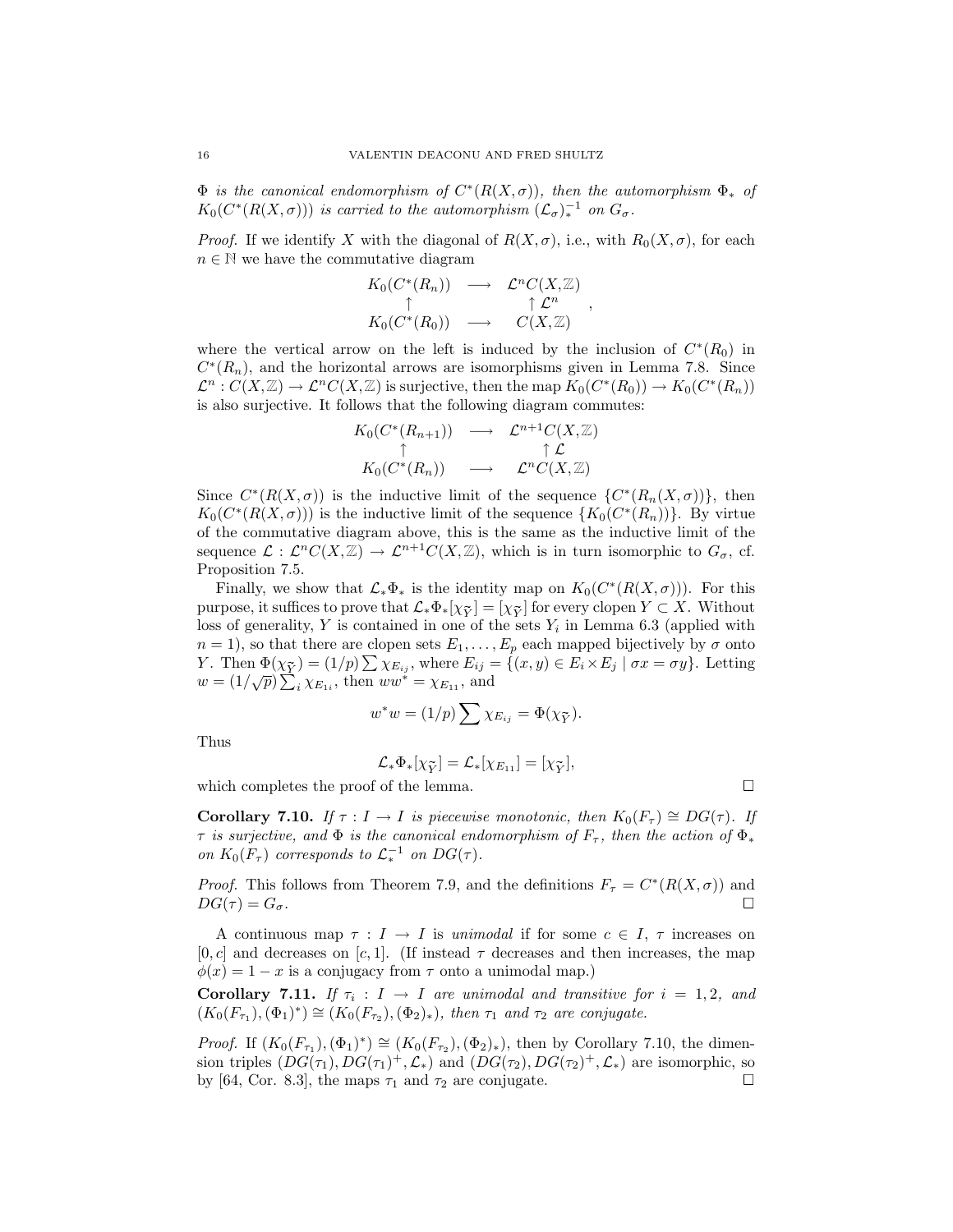When  $\tau$  is transitive, the dimension group  $DG(\tau)$  has a unique state scaled by the canonical automorphism  $\mathcal{L}_* = \Phi_*^{-1}$ , the scaling factor is  $\exp(h_\tau)$ , where  $h_\tau$  is the topological entropy of  $\tau$ , cf. [64, Thm. 5.3]. Thus one can recover  $h_{\tau}$  from the dimension group together with the canonical automorphism.

**Corollary 7.12.** If  $\tau_i : I \to I$  are piecewise monotonic and transitive for  $i = 1, 2$ ,  $and (K_0(F_{\tau_1}), (\Phi_1)^*) \cong (K_0(F_{\tau_2}), (\Phi_2)_*), \text{ then } h_{\tau_1} = h_{\tau_2}.$ 

*Proof.* If  $(K_0(F_{\tau_1}), (\Phi_1)^*) \cong (K_0(F_{\tau_2}), (\Phi_2)_*)$ , then by Corollary 7.10, the dimension triples  $(DG(\tau_1), DG(\tau_1)^+, \mathcal{L}_*)$  and  $(DG(\tau_2), DG(\tau_2)^+, \mathcal{L}_*)$  are isomorphic, so by [64, Cor. 5.4], the maps  $\tau_1$  and  $\tau_2$  have the same topological entropy.  $\Box$ 

### 8. THE MODULE STRUCTURE OF  $K_0(F_\tau)$

If  $\tau : [0,1] \to [0,1]$  is piecewise monotonic and surjective, then the canonical endomorphism  $\Phi$  of  $F_\tau$  induces an automorphism  $\Phi_*$  of  $K_0(F_\tau)$ , cf. Corollary 7.10. Under the isomorphism of  $K_0(F_\tau)$  with  $DG(\tau)$ ,  $\Phi_*^{-1}$  is carried to  $\mathcal{L}_*$ .

The automorphism  $\mathcal{L}_*$  gives  $K_0(F_\tau) \cong DG(\tau)$  the structure of a  $\mathbb{Z}[t, t^{-1}]$  module. In [63], a finite set of generators for this module is described. For later use, we summarize those results.

As usual,  $\sigma: X \to X$  denotes the local homeomorphism associated with  $\tau$ . If *D* is a finite subset of R, we will say distinct points  $x, y \in D$  are *adjacent* in *D* if there is no element of *D* between them. Recall that  $I(c, d) = [c^+, d^-]_X$  for  $c, d \in I_1$ , where  $I_1$  is the generalized orbit in *I* of the partition points  $a_0, \ldots, a_n$  for  $\tau$ . We will identify clopen subsets of  $X$  with their characteristic functions, so  $I(c, d)$  will be viewed as an element of  $DG(\tau)$ . For the definition of  $\tau_1, \ldots, \tau_n$  in Theorem 8.1, see Definition 2.1.

**Theorem 8.1.** Let  $\tau : I \to I$  be piecewise monotonic and surjective, with associated partition  $a_0, a_1, \ldots, a_n$ . Let M be any member of the set  $\{\tau_1(a_0), \tau_1(a_1), \ldots, \tau_n(a_n)\}$  $\tau_n(a_{n-1}), \tau_n(a_n)$ . Let

 $\mathcal{J}_1 = \{ I(c,d) \mid c, d \text{ are adjacent points in } \{ a_0, a_1, \ldots, a_n, M \} \},$ 

and let  $\mathcal{J}_2$  be the set of intervals corresponding to jumps at partition points, i.e.,

 $\mathcal{J}_2 = \{ I(\tau_i(a_i), \tau_{i+1}(a_i)) \mid 1 \leq i \leq n-1 \}.$ 

Then  $DG(\tau)$  is generated as a module by  $\mathcal{J}_1 \cup \mathcal{J}_2$ .

*Proof.* [63, Thm. 6.2]

**Corollary 8.2.** If  $\tau : I \to I$  is a continuous, surjective piecewise monotonic map, with associated partition  $a_0, a_1, \ldots, a_n$ , then  $DG(\tau)$  is generated as a module by  $I(a_0, a_1), I(a_1, a_2), \ldots, I(a_{n-1}, a_n).$ 

*Proof.* [63, Cor. 6.3]

### 9. K-groups of *O<sup>τ</sup>*

Let *A* be a unital C<sup>\*</sup>-algebra, and  $\alpha$  :  $A \rightarrow A$  a proper corner endomorphism, i.e.,  $q = \alpha(1)$  is a proper projection of *A*, and  $\alpha$  is a \*-isomorphism from *A* onto  $qAq$ . If in addition  $qAq$  is a full corner of *A*, then there is a cyclic exact sequence due to Paschke [49, Thm. 4.1]:

$$
(3) \quad \cdots \to K_j(A) \xrightarrow{\mathrm{id}-\alpha^*} K_j(A) \xrightarrow{i_*} K_j(A \times_\alpha \mathbb{N}) \longrightarrow K_{1-j}(A) \xrightarrow{\mathrm{id}-\alpha^*} \cdots \quad (j=0,1)
$$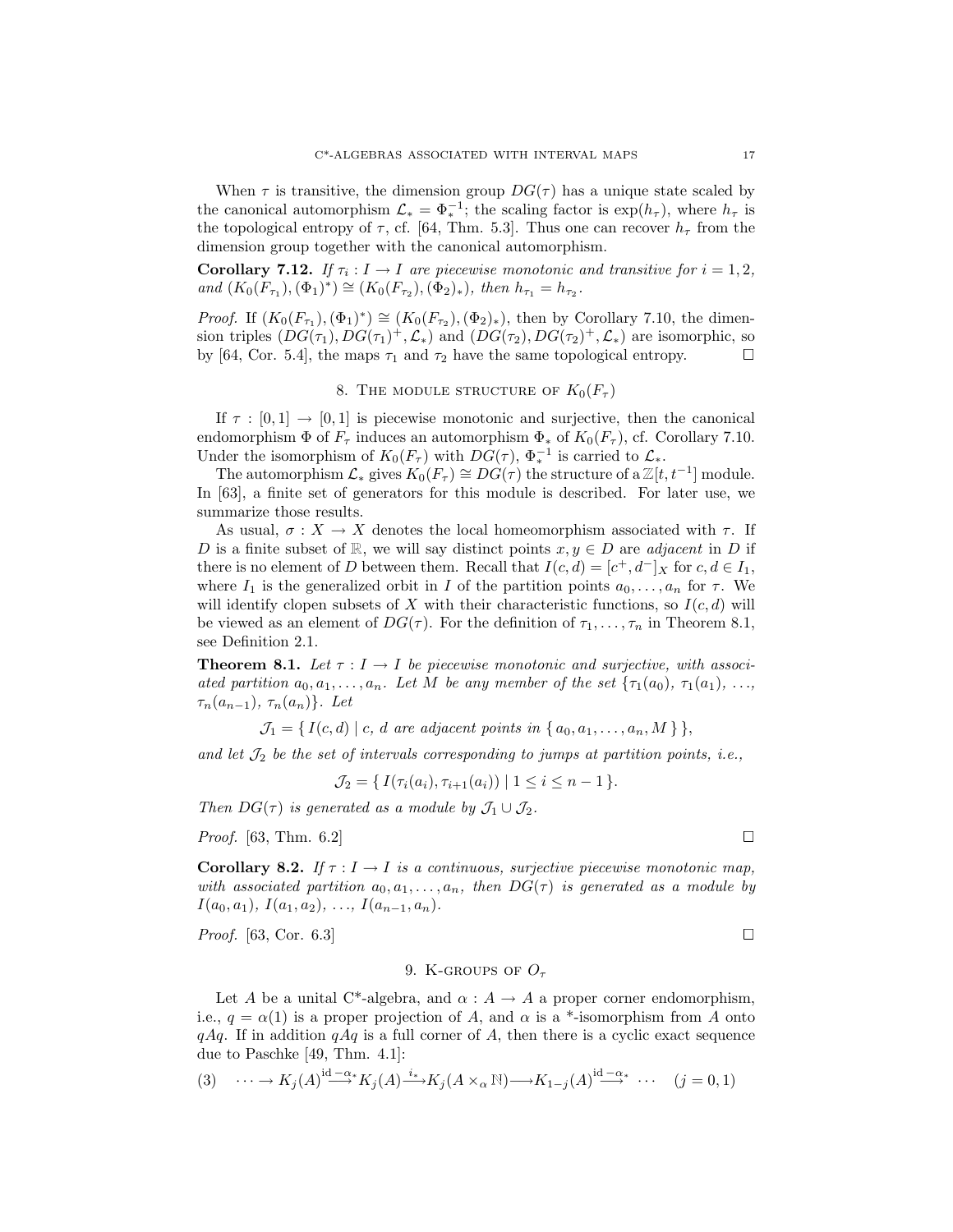The following appears in [12] for the case where  $\sigma$  is a covering map and  $G(X,\sigma)$ is minimal.

**Proposition 9.1.** Let *X* be a compact metric space, and  $\sigma: X \to X$  a surjective piecewise homeomorphism. Then there is an exact sequence

(4) 
$$
K_0(C^*(R(X,\sigma))) \xrightarrow{\operatorname{id} - \Phi^*} K_0(C^*(R(X,\sigma))) \xrightarrow{\iota_*} K_0(C^*(X,\sigma))
$$
  
\n
$$
K_1(C^*(X,\sigma)) \xrightarrow{\iota_*} K_1(C^*(R(X,\sigma))) \xrightarrow{\operatorname{id} - \Phi^*} K_1(C^*(R(X,\sigma))),
$$

where  $\Phi$  is the canonical endomorphism of  $C^*(R(X, \sigma))$ , cf. equation (1).

*Proof.* If  $\sigma$  is injective, then  $C^*(R(X, \sigma)) = C(X)$ , and  $\Phi$  is a \*-automorphism of *C*(*X*). Then  $C^*(X, \sigma) \cong C(X) \times_{\Phi} \mathbb{Z}$ , and (4) is the Pimsner-Voiculescu exact sequence [52]. If  $\sigma$  is not injective, and  $q = \Phi(1)$ , then  $q \neq 1$ , and  $\Phi$  is an isomorphism from  $C^*(R(X, \sigma))$  onto the proper corner  $qC^*(R(X, \sigma))q$ . Then (4) follows from Paschke's exact sequence (3), if we show that this corner is full, i.e., that the ideal it generates is all of  $C^*(R(X, \sigma))$ . For each *Y* in Corollary 6.3, let  $E_Y = \frac{1}{k(Y)} \sum_{ij} e_{ij}^Y$ . Then  $\Phi(1) = \sum_{Y} E_{Y}$ , and so the ideal generated by  $q = \Phi(1) \in C^{*}(R_2)$  is all of  $C^*(R_2)$ ; in particular that ideal contains 1. Therefore  $qC^*(R(X,\sigma))q$  is a full corner of  $C^*(R(X, \sigma))$ , which completes the proof of the proposition.

**Corollary 9.2.** If  $\tau : I \to I$  is piecewise monotonic and surjective, there is an exact sequence

(5) 
$$
K_0(F_\tau) \xrightarrow{\mathrm{id} \longrightarrow^*} K_0(F_\tau) \xrightarrow{\phantom{a}i_*} K_0(O_\tau)
$$

$$
\uparrow \qquad \qquad \downarrow
$$

$$
K_1(O_\tau) \xleftarrow{\phantom{a}i_*} K_1(F_\tau) \xleftarrow{\mathrm{id} \longrightarrow^*} K_1(F_\tau),
$$

where  $\Phi$  is the canonical endomorphism of  $F_{\tau}$ , cf. equation (1).

*Proof.* This follows from Proposition 9.1 and the definitions of  $F_\tau$  and  $O_\tau$ .

**Proposition 9.3.** Let *G* be an ordered abelian group and  $T : G \rightarrow G$  a positive homomorphism. Let  $G^{\infty} = \lim(T : G \to G)$  be the inductive limit, with canonical homomorphisms  $\mu_k$  from the *k*-th copy of *G* into  $G^{\infty}$ . Then there is a unique order automorphism  $T^{\infty}$  of  $G^{\infty}$  such that  $T^{\infty}(\mu_k(z)) = \mu_k(Tz)$  for all k, and

(6) 
$$
\operatorname{coker}(\operatorname{id} - T^{\infty}) \cong \operatorname{coker}(\operatorname{id} - T),
$$

(7) 
$$
\ker(\mathrm{id} - T^{\infty}) \cong \ker(\mathrm{id} - T).
$$

*Proof.* The proof for the case  $G = \mathbb{Z}^n$  in [9, Prop. 3.1] works for general  $G$ .

**Proposition 9.4.** Let  $\tau : I \to I$  be a piecewise monotonic surjective map, with associated local homeomorphism  $\sigma : X \to X$ . Let  $\Phi$  be the canonical endomorphism of  $F_{\tau}$ , and  $\mathcal{L}: C(X,\mathbb{Z}) \to C(X,\mathbb{Z})$  the transfer map. Then

(8)  $K_0(O_\tau) \cong \text{coker}(\text{id} - \Phi_*) \cong \text{coker}(\text{id} - \mathcal{L}_*) \cong \text{coker}(\text{id} - \mathcal{L}),$ 

(9) 
$$
K_1(O_\tau) \cong \ker(\mathrm{id} - \Phi_*) \cong \ker(\mathrm{id} - \mathcal{L}_*) \cong \ker(\mathrm{id} - \mathcal{L}).
$$

*Proof.* We apply the exact sequence (5). Since  $F_\tau$  is an AI-algebra, then  $K_1(F_\tau)$  = 0, and the first isomorphisms of (8) and (9) follow. Under the isomorphism of  $K_0(F_\tau)$  with  $DG(\tau)$ ,  $\Phi_*$  is carried to  $\mathcal{L}_*^{-1}$  (Corollary 7.10), so (id  $-\Phi_*$ ) $K_0(F_\tau)$  is carried to

$$
(\mathrm{id} - \mathcal{L}_*^{-1})DG(\tau) = (\mathrm{id} - \mathcal{L}_*)\mathcal{L}_*^{-1}DG(\tau) = (\mathrm{id} - \mathcal{L}_*)DG(\tau).
$$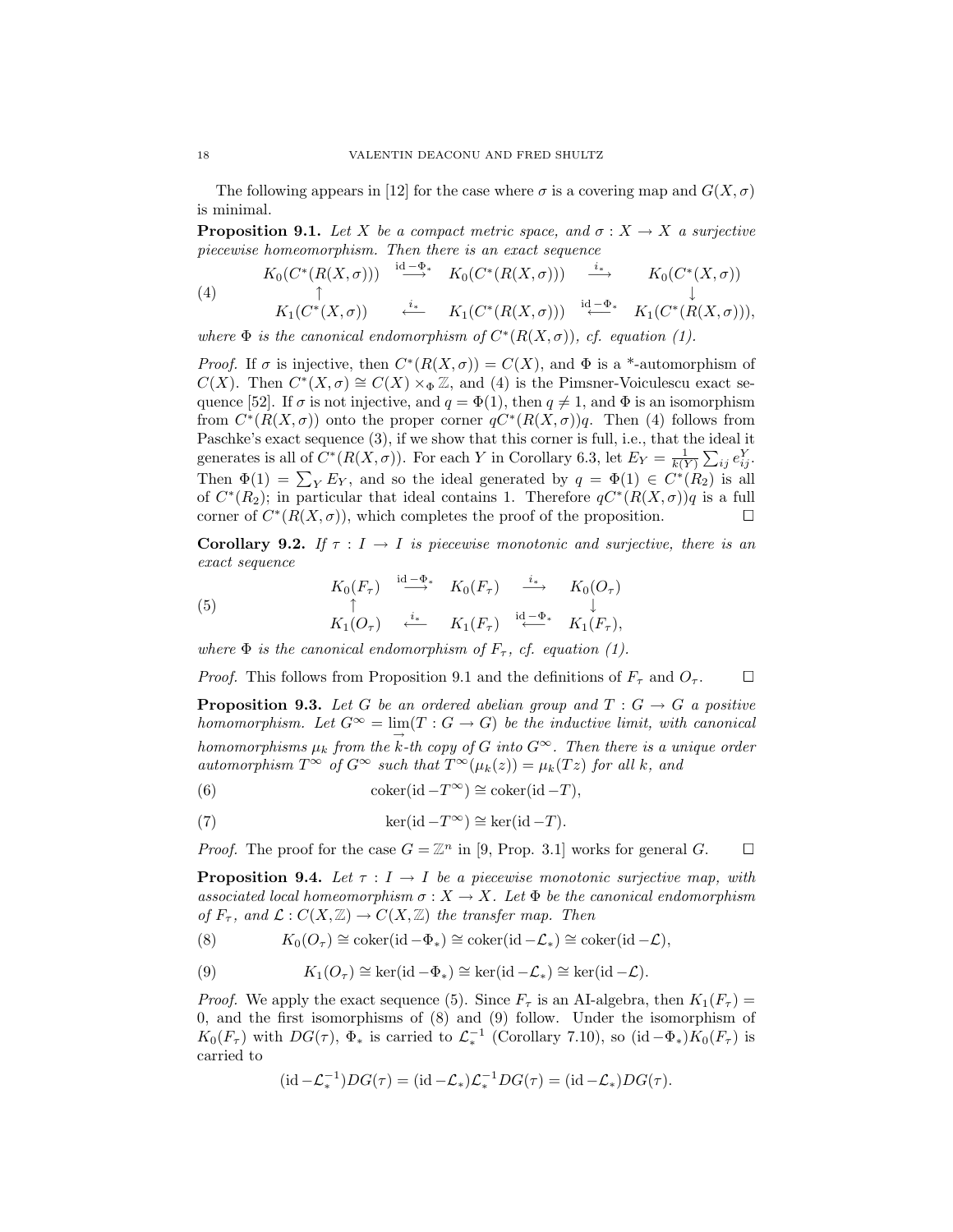From this, the second isomorphism in (8) follows, and the second isomorphism of (9) follows by a similar argument.

By Proposition 7.5 and Definition 7.3,  $DG(\tau)$  is isomorphic to the inductive limit  $\lim(\mathcal{L}: \mathcal{L}^n(C(X,\mathbb{Z})) \to \mathcal{L}^{n+1}(C(X,\mathbb{Z}))$ . Since  $\tau$  (and therefore  $\sigma$  and  $\mathcal{L}$ ) is surjective, this is the same as the inductive limit  $\lim(\mathcal{L}: C(X,\mathbb{Z}) \to C(X,\mathbb{Z})$ . The induced map  $\mathcal{L}^{\infty}$  on  $DG(\tau)$  is  $\mathcal{L}_{*}$ , cf. Proposition 9.3. Thus by (6)

$$
coker(\mathrm{id} - \mathcal{L}_*) \cong \mathrm{coker}(\mathrm{id} - \mathcal{L}).
$$

This completes the proof of the third isomorphism in (8). In a similar manner, from (7) we get the third isomorphism of (9).

Applying a result of Anantharaman-Delaroche [1], Renault [59, Prop. 2.6] has shown that for an essentially free local homeomorphism  $\sigma : X \to X$ , if for every non-empty open set  $U \subset X$ , there exists an open set  $V \subset U$ , and  $m, n \in \mathbb{N}$  such that  $\sigma^{n}(V)$  is properly contained in  $\sigma^{m}(V)$ , then  $C^{*}(X,\sigma)$  is purely infinite. We apply this to get a sufficient condition for  $O<sub>\tau</sub>$  to be purely infinite.

**Theorem 9.5.** If  $\tau : I \to I$  is piecewise monotonic, transitive, and not essentially injective, then  $O<sub>\tau</sub>$  is separable, simple, purely infinite, and nuclear, and is in the  $UCT \; class \; N.$ 

*Proof.* Separability follows from the fact that  $F<sub>\tau</sub>$  is an AF-algebra (Proposition 6.10), and the fact that  $O_7$  is the crossed product of  $F_7$  by an endomorphism. Simplicity follows from Proposition 5.3. Nuclearity of  $C^*(X, \sigma)$  is established in [1], or see [59, Prop. 2.4]. Furthermore,  $G(X, \sigma)$  is amenable [59, Prop. 2.4], so the full and reduced C<sup>\*</sup>-algebras coincide. Since  $\tau$  is transitive, then  $\sigma$  is strongly transitive (Proposition 2.8), so as shown in the proof of Proposition 4.3,  $\sigma$  is essentially free. We would like to show that for each open set *W* there is an open set  $V \subset W$  and positive integers *m, n* such that  $\sigma^{m}(V)$  is properly contained in  $\sigma^{n}(V)$ . By Theorem 6.12, there is a partition  $X_1, \ldots, X_p$  of *X* into clopen sets invariant under  $\sigma^p$ , such that  $\sigma^p$  is topologically exact on each  $X_i$ . Choose  $X_j$  so that  $X_j \cap W \neq \emptyset$ , and let *V* be a proper open subset of  $X_j \cap W$ . By exactness of  $\sigma^p$  on  $X_j$ , there exists  $k \geq 0$ such that  $(\sigma^p)^k V = X_j \supset V$ , which proves that  $O_\tau = C^*(X, \sigma)$  is purely infinite. Since AI-algebras are in the UCT class  $\mathcal{N}$ , and that class is closed under crossed products by N, then  $O_7$  is in N.

The hypothesis that  $\tau$  is not essentially injective cannot be omitted in Theorem 9.5. For example, if  $\tau : I \to I$  is the piecewise linear map given by  $x \mapsto x + \theta \mod 1$ , with  $\theta$  irrational, then  $\tau$  is transitive and essentially injective. The associated local homeomorphism  $\sigma: X \to X$  is a homeomorphism, and  $O_{\tau} \cong C(X) \times_{\Phi} \mathbb{Z}$ . Here Lebesgue measure induces a measure on *X*, invariant with respect to  $\sigma$ , so  $O_{\tau}$  has a tracial state. Since  $O_7$  is simple (Proposition 5.2), this tracial state must be faithful, so  $O<sub>\tau</sub>$  can't be purely infinite.

For later reference, we recall the classification results of Kirchberg and Phillips  $(33]$  and  $[50]$ ). For an exposition, see the book of Rørdam  $[61, §8.4]$ .

**Theorem 9.6.** (Kirchberg and Phillips) Let *A*<sup>1</sup> and *A*<sup>2</sup> be unital C\*-algebras which are separable, simple, purely infinite, and nuclear, and are in the UCT class  $N$ . If there is a unital isomorphism of  $K_0(A_1)$  onto  $K_0(A_2)$ , and an isomorphism of  $K_1(A_1)$  onto  $K_1(A_2)$ , then  $A_1$  and  $A_2$  are isomorphic.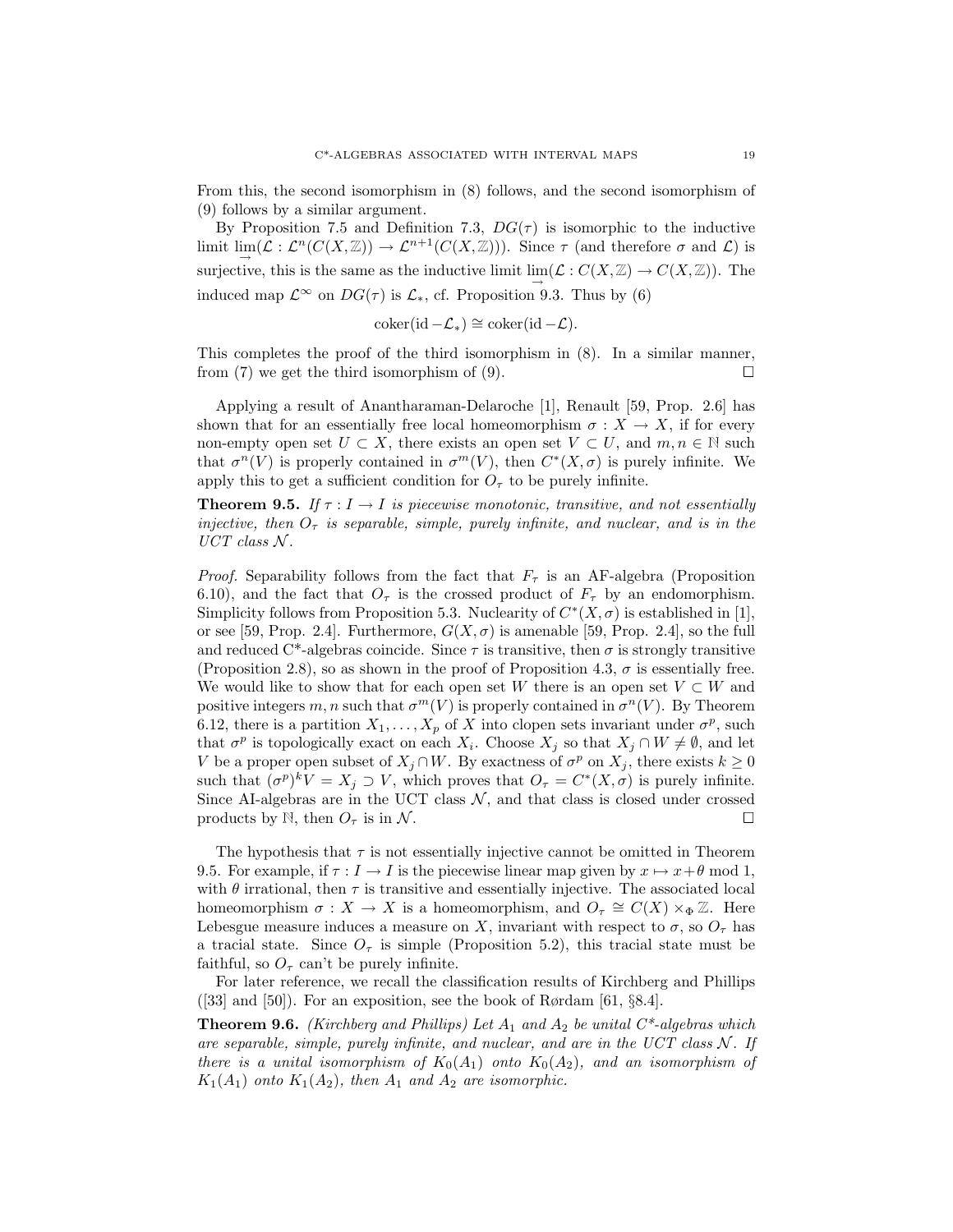By Theorems 9.5 and 9.6, when  $\tau$  is piecewise monotonic, transitive, and not essentially injective, the C<sup>\*</sup>-algebra  $O_7$  is determined by  $K_0(O_7)$  and  $K_1(O_7)$ .

#### 10. Traces and KMS-states

We recall the following definition from [64].

**Definition 10.1.** Let *X* be a compact metric space,  $\psi : X \to X$  a map that takes Borel sets to Borel sets, and *m* a probability measure on *X*. Then  $\psi$  scales *m* by a  $factor s$  if  $m(\psi(E)) = s m(E)$  for all Borel sets *E* on which  $\psi$  is 1–1.

**Lemma 10.2.** Let  $\tau : I \to I$  be piecewise monotonic, and  $\sigma : X \to X$  the associated local homeomorphism. Let *m* be a measure on *X* scaled by  $\sigma$  by a factor *s*. Then there is a trace on  $F_\tau = C^*(R(X, \sigma))$  which satisfies

(10) 
$$
\operatorname{tr}(f) = \int_X f(x, x) \, dm \text{ for } n \in \mathbb{N} \text{ and } f \in C^*(R_n),
$$

and this trace is uniquely determined by (10).

Proof. By Lemma 6.2, we can construct a partition of *X* into clopen sets on each of which *σ<sup>n</sup>* is injective, and whose images are either equal or disjoint. Let *Y* be one of these images, and  $E_1, \ldots, E_q$  a partition of  $\sigma^{-n}Y$  into clopen sets mapped bijectively by  $\sigma^n$  onto *Y*. Let  $\{E_{ij}\}\$ be the canonical matrix units in Proposition 6.1, i.e.,  $E_{ij}(x, y) = 1$  if  $x \in E_i$  and  $y \in E_j$  and  $\sigma^n x = \sigma^n y$ . Define tr on  $\cup_n C^*(R_n)$ by (10). By Proposition 6.1 and Corollary 6.3, to prove that  $tr(fg) = tr(gf)$ for all  $f,g \in C^*(R_n)$ , it suffices to show that  $tr(ef) = tr(fe)$  for matrix units  $f, e \in \{E_{ij}\}\.$  Note that  $tr(E_{ij}) = 0$  if  $i \neq j$ . Thus  $tr(E_{ij}E_{i'j'}) \neq 0$  only if  $i = j'$ and  $j = i'$ , i.e.  $E_{i'j'} = E_{ji}$ . Thus we need to verify that  $tr(E_{ij}E_{ji}) = tr(E_{ji}E_{ij})$ , i.e., that  $tr(E_{ii}) = tr(E_{jj})$ . We have  $tr(E_{ii}) = m(E_i)$ , so the key requirement is that  $m(E_i) = m(E_i)$  for all *i, j.* Since  $\sigma^n$  maps  $E_i$  and  $E_j$  bijectively onto Y, and *m* is scaled by  $\sigma$ , then  $m(Y) = s^n m(E_i) = s^n m(E_i)$ . This completes the proof that tr defines a trace on each  $C^*(R_n)$ . It is clear that tr is positive and tr(1) = 1, so tr has norm one on each  $C<sup>*</sup>(R<sub>n</sub>)$ , and therefore extends uniquely to a trace on  $C^*(R(X,\sigma)).$ 

We now describe one way to find scaling measures.

**Definition 10.3.** A map  $\tau: I \to I$  is uniformly piecewise linear if there is a number  $s > 0$ , and a partition  $0 = a_0 < a_1 < \cdots a_n = 1$ , such that  $\tau$  is linear with slope  $\pm s$  on each interval  $(a_i, a_{i+1})$ .

Note that if  $\tau : I \to I$  is uniformly piecewise linear with slopes  $\pm s$ , then Lebesgue measure *m* is scaled by  $\tau$  by the factor *s*. Let  $\sigma : X \to X$  be the associated local homeomorphism, and define a measure  $\mu$  on *X* by  $\mu(A) = m(\pi(A \cap X_0))$ . Then it is readily verified that  $\mu$  is a probability measure on *X* scaled by  $\sigma$  by a factor *s*, cf. [64, Prop. 3.3], and so induces a trace on  $F_\tau = C^*(R(X,\sigma))$  satisfying (10) (with  $\mu$  in place of  $m$ ).

Uniformly piecewise linear maps occur more frequently than might be thought. In the following result,  $\tau$  is assumed to be right continuous at 0, left continuous at 1, and either left or right continuous at any other points of discontinuity. Recall that the topological entropy of  $\tau$  and  $\sigma$  are the same (Proposition 2.8).

**Proposition 10.4.** ([Parry]) If  $\tau : I \to I$  is piecewise monotonic and transitive, then  $\tau$  is conjugate to a uniformly piecewise linear map with slopes  $\pm s$ , where  $s > 1$ . The scaling factor *s* equals  $e^{h_{\tau}}$ .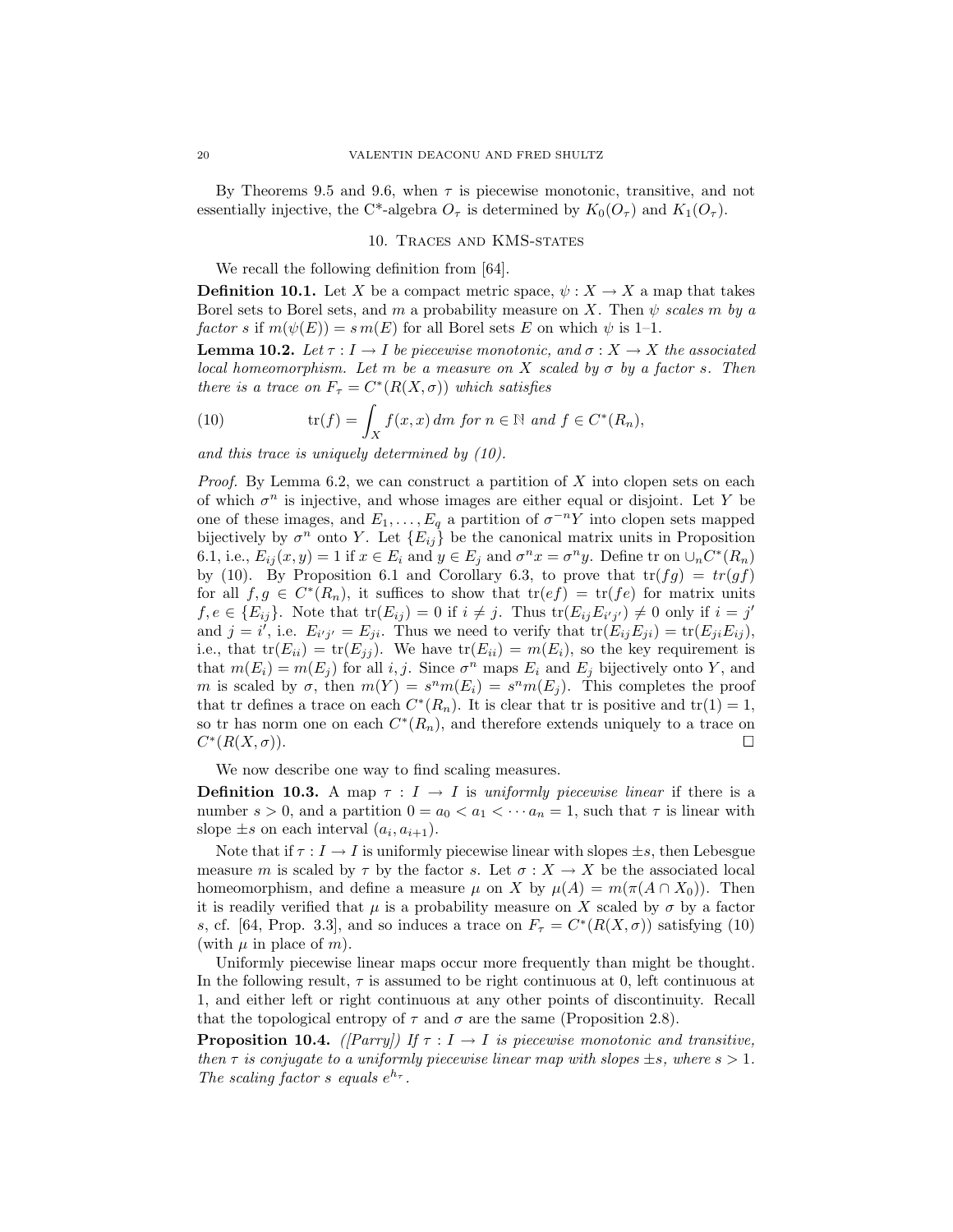*Proof.* The conjugacy result is in [46] and [64, Cor. 4.4]. If  $\tau$  is continuous, then so is the conjugate uniformly piecewise linear map, and the fact that  $\ln s = h_{\tau}$ , follows from [42]. For  $\tau$  discontinuous, see [64, Cor. 4.4].

**Theorem 10.5.** Let  $\tau : I \to I$  be piecewise monotonic, not essentially injective, and transitive, and let  $F_{\tau} = \bigoplus A_i$  be the decomposition as a sum of simple AFalgebras given in Corollary 6.13. Then each  $A_i$  has a unique tracial state  $\tau_i$ . There is a tracial state on  $F_\tau$  scaled by  $\Phi$ , and such a tracial state is unique. The scaling  $factor is e^{-h_{\tau}}$ .

*Proof.* Let  $\sigma: X \to X$  be the associated local homeomorphism. Let  $X_1, \ldots, X_n$  be a partition of *X* into clopen sets, cyclically permuted by  $\sigma$ , such that  $\sigma^n$  restricted to each  $X_i$  is topologically exact, cf. Theorem 6.12.

There is a unique state on  $DG(\tau) \cong K_0(F_\tau)$  scaled by  $\mathcal{L}_*$  by the factor  $s =$  $\exp(h_\tau)$  ([64, Thm. 5.3]). Since there is a bijection of tracial states on a unital AFalgebra and states on the associated dimension group, cf., e.g., [61, Prop. 1.5.5], and since  $\Phi_* = \mathcal{L}_*^{-1}$ , it follows that there is a unique tracial state on  $F_\tau$  scaled by  $\Phi$  by the factor  $1/s = \exp(-h_\tau)$ . Furthermore, by Theorem 7.9,  $K_0(A_i)$  $K_0(C^*(R(X_i, \sigma^n)))$  is isomorphic to  $G_{\sigma^n|_{X_i}}$ , which has a unique state ([64, Thm. 5.3]). It follows that  $A_i$  has a unique tracial state.

The uniqueness statement regarding the scaled trace in Theorem 10.5 can fail if  $\tau$  is essentially injective. For example, there are minimal interval exchange maps with more than one invariant measure, cf. [31] or [32]. Each invariant measure induces a trace on  $F_\tau$  scaled by  $\Phi$  by the factor  $s = 1$ .

**Corollary 10.6.** If  $\tau : [0,1] \rightarrow [0,1]$  is piecewise monotonic and is topologically exact, then  $F_{\tau}$  is simple and has a unique tracial state. The canonical endomorphism  $\Phi$  of  $F_{\tau}$  scales the trace by a factor  $e^{-h_{\tau}}$ , where  $h_{\tau}$  is the topological entropy of *τ* .

*Proof.* Topological exactness of  $\tau$  implies topological exactness of  $\sigma$ , so there is just one summand in the decomposition  $F_\tau = \bigoplus A_i$  in Theorem 10.5.

We turn to the question of KMS-states on the algebra  $O_7$ . Suppose that  $\tau : I \to I$ is surjective, so that  $O_{\tau}$  is isomorphic to  $F_{\tau} \times_{\Phi} \mathbb{N}$ . Then  $O_{\tau}$  is the universal C<sup>\*</sup>algebra generated by  $F_{\tau}$  and an isometry *v* such that  $vav^* = \Phi(a)$  for  $a \in F_{\tau}$ . For each scalar  $\lambda$  with  $|\lambda| = 1$ , there is a unique \*-automorphism  $\alpha_{\lambda}$  of  $O_{\tau}$  which fixes  $F_{\tau}$  and takes *v* to  $\lambda v$ . This gives an action of T on  $O_{\tau}$ , or alternatively, an action of R (by taking  $\lambda = e^{it}$ ). With respect to this action, the set of fixed points is  $F_{\tau}$ , and there is a faithful conditional expectation from  $O_{\tau}$  onto  $F_{\tau}$  given by  $E(b) = \int_{\mathbb{T}} \alpha_{\lambda}(b) d\lambda$ . See [48, 49].

**Theorem 10.7.** If  $\tau : I \to I$  is transitive, and is not essentially injective, then *O*<sub>*τ*</sub> has a unique *β*-KMS state for  $β = h_τ$ , and there is no other *β*-KMS state for  $0 \leq \beta < \infty$ .

Proof. In the remarks at the end of [48], it is observed that *β*-KMS states for  $0 < \beta < \infty$  are precisely those of the form tr **o***E*, where tr is a trace scaled by  $\Phi$ by the factor  $e^{-\beta}$ , and *E* is the conditional expectation from  $O_{\tau}$  onto  $F_{\tau}$  described above. We know  $F_{\tau}$  has a unique trace scaled by  $\Phi$ , and that the scaling factor is  $\exp(-h_{\tau})$ , so the desired result follows for  $0 < \beta$ . For the case  $\beta = 0$ , a KMS-state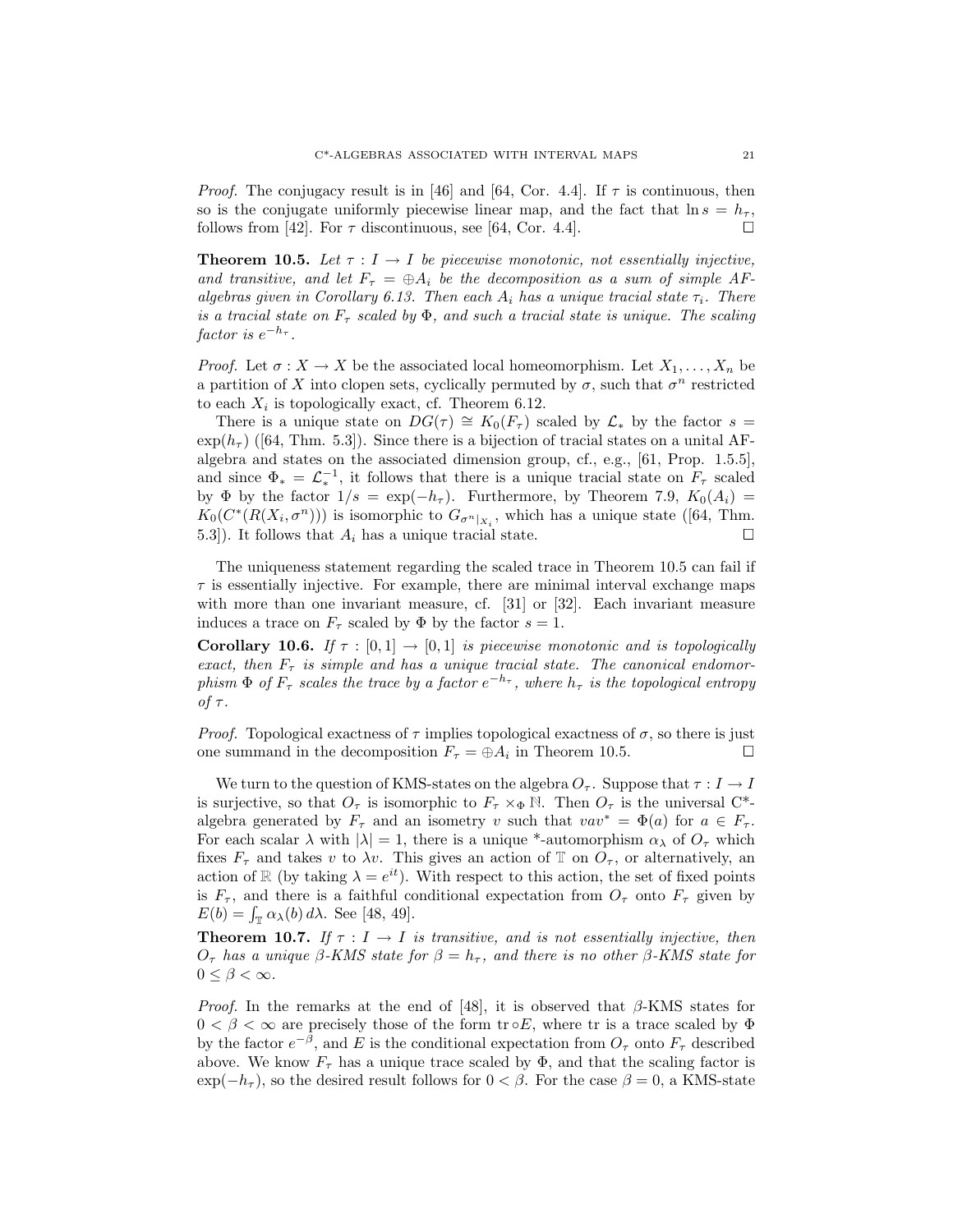is a tracial state on  $O_7$ . Since the latter is simple and purely infinite (Theorem 9.5), no such tracial state exists, so no  $\beta$ -KMS state exists for  $\beta = 0$ .

If  $\sigma$  is exact and positively expansive, the results on KMS-states in Theorem 10.7 follow from [39, Thm. 3.5]. However, the map  $\sigma$  will not be positively expansive unless the forward orbit under *τ* of the set *C* of endpoints of intervals of monotonicity is finite, i.e.,  $\tau$  is Markov (as defined below). (For details, see [64, remark after Thm. 4.5]).

#### 11. Markov maps

In the remaining sections, we will apply the results developed so far to particular families of interval maps. In Figure 1, some of the examples that will be discussed are portrayed.



FIGURE 1. Examples of piecewise monotonic maps

Recall that if  $\tau : I \to I$  is piecewise monotonic, with associated partition *C*, and is discontinuous at  $c \in C$ , we view  $\tau$  as multivalued at c, with the values given by the left and right limits of  $\tau$ . For  $A \subset [0,1]$ , we write  $\hat{\tau}(A)$  to denote the set of values of  $\tau$  at points in *A*, including the possible multiple values at points in  $C \cap A$ . **Definition 11.1.** Let  $\tau: I \to I$  be piecewise monotonic. A Markov partition for *τ* is a partition  $0 = b_0 < b_1 < \ldots < b_n = 1$ , with each  $b_i$  being in  $I_1$ , such that for each *i*,  $\tau$  is monotonic on  $(b_i, b_{i+1})$ , such that  $\tau(b_i, b_{i+1})$  is a union of intervals of the form  $[b_j, b_{j+1}]$ , and such that for some  $n \geq 0$ ,  $\hat{\tau}^n(C) \subset \{b_0, b_1, \ldots, b_n\}$ . We say  $\tau$  is *Markov* if it admits a Markov partition, The *incidence matrix* for  $\tau$  with respect to this Markov partition is the zero-one  $n \times n$  matrix *A* where  $A_{ij} = 1$  iff  $τ(b_{i-1}, b_i) ⊇ (b_{j-1}, b_j).$ 

If  $\tau$  is piecewise monotonic with associated partition  $C$ , and is Markov, then one possible Markov partition is the set of points in the forward orbit of *C*. This will be the most common kind of Markov partition that we use, but the slightly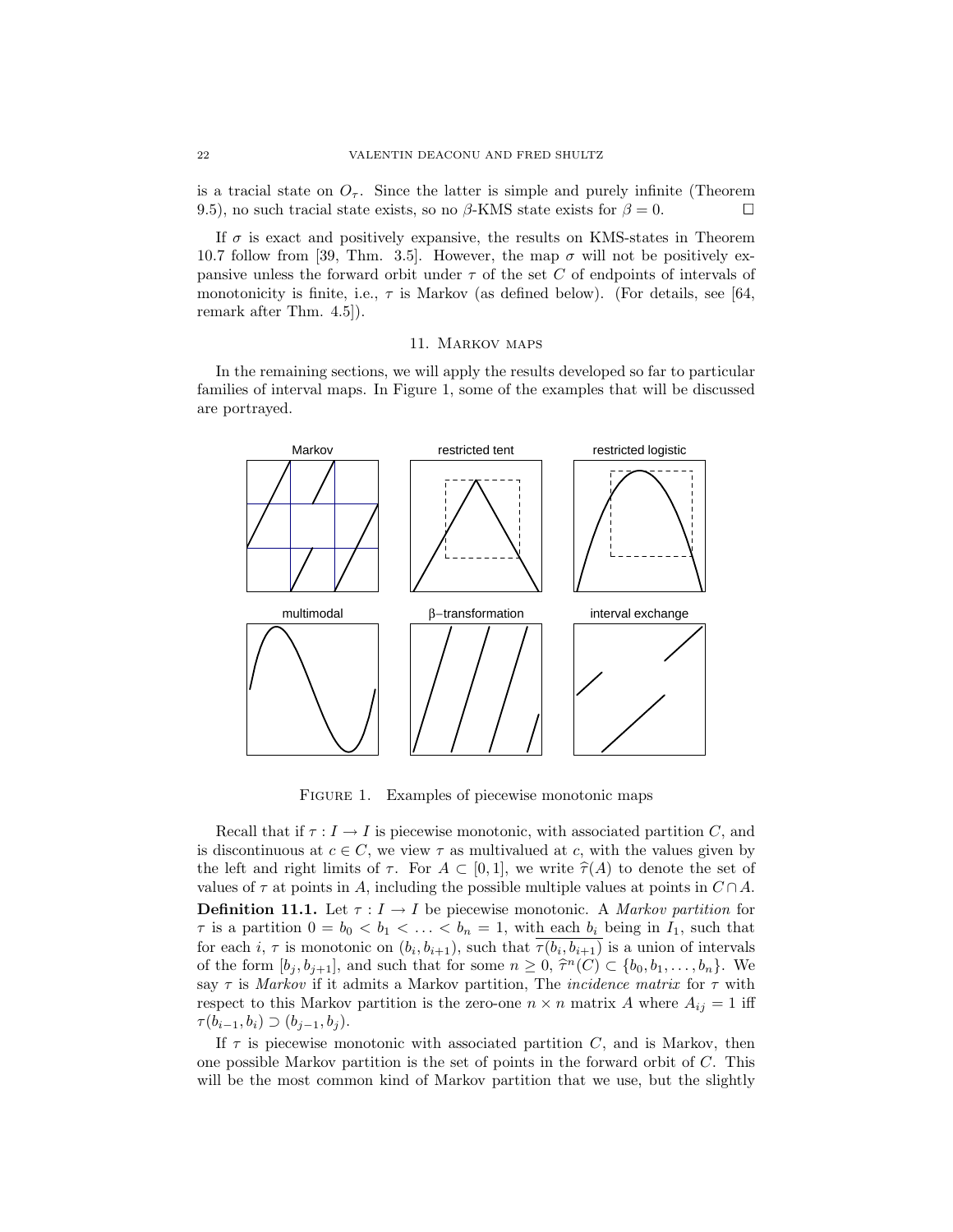greater generality allowed in the definition above will be useful in showing that all Cuntz-Krieger algebras  $O_A$  arise as  $O_{\tau}$  for some piecewise monotonic map  $\tau$ , cf. Corollary 11.9.

If  $\sigma: X \to X$  is the associated local homeomorphism, then the order intervals *I*( $b_{i-1}, b_i$ ) will form a partition of *X* such that each  $\sigma(I(b_{i-1}, b_i))$  is a union of some order intervals of the form  $I(b_{j-1}, b_j)$ . Since the range of  $\tau$  or  $\sigma$  will be a union of partition intervals, it follows that both  $\tau$  and  $\sigma$  will be eventually surjective.

**Definition 11.2.** If *A* is an  $n \times n$  zero-one matrix,  $G_A$  denotes the stationary inductive limit  $\mathbb{Z}^n \longrightarrow \mathbb{Z}^n$  in the category of ordered abelian groups. Here *A* acts by right multiplication, and *G<sup>A</sup>* will be a dimension group. The action of *A* induces an automorphism of *G<sup>A</sup>* denoted *A*∗.

**Proposition 11.3.** If  $\tau : I \to I$  is piecewise monotonic and Markov, with incidence matrix *A*, then  $K_0(F_\tau) \cong G_A$ . If  $\Phi$  is the canonical \*-automorphism of  $F_\tau$ , then the induced automorphism  $\mathcal{L}_* = (\Phi_*)^{-1}$  on  $K_0(F_\tau)$  is carried to  $A_*$ .

*Proof.* This follows from the identification of  $K_0(F_\tau)$  with  $DG(\tau)$  (Corollary 7.10), and the isomorphism of  $(DG(\tau), \mathcal{L}_*)$  with  $(G_A, A_*)$  [63, Prop. 8.4].

**Corollary 11.4.** If  $\tau : I \to I$  is piecewise monotonic, surjective, and Markov, with incidence matrix *A*, then

$$
K_0(O_\tau) \cong \text{coker}(\text{id} - A),
$$
  

$$
K_1(O_\tau) \cong \text{ker}(\text{id} - A).
$$

Proof. By Propositions 9.4 and 11.3,

$$
K_0(O_\tau) \cong \text{coker}(\text{id} - \mathcal{L}_*) \cong \text{coker}(\text{id} - A_*),
$$

which is isomorphic to coker(id  $-A$ ) by Proposition 9.3. The second isomorphism in the statement of the corollary follows in a similar fashion.  $\Box$ 

If a piecewise monotonic Markov map  $\tau$  is not surjective, then the eventual range *Y* of  $\sigma$  will be a union of some of the order intervals in the Markov partition. Restricting  $\sigma$  to its eventual range gives a Markov map whose incidence matrix  $A_Y$  will be the restriction of the original incidence matrix to the rows and columns corresponding to intervals in the eventual range. The corresponding algebras  $C^*(R(Y, \sigma|_Y))$  and  $C^*(Y, \sigma|_Y)$  will be strongly Morita equivalent to  $F_{\tau} = C^*(R(X, \sigma))$  and  $O_{\tau} = C^*(X, \sigma)$  respectively, as remarked at the end of Section 3. Morita equivalent C\*-algebras have the same K-groups, so the isomorphisms in Corollary 11.4 will hold with *A<sup>Y</sup>* in place of *A*.

Let  $X_A$  be the set of all sequences in  $\{1, 2, ..., n\}^{\mathbb{N}}$  such that *i* is followed by *j* only if  $A_{ij} = 1$ , and let  $\sigma_A$  be the one-sided shift map on  $X_A$ . We are going to characterize when  $(X, \sigma)$  is conjugate to  $(X_A, \sigma_A)$ .

For each  $n \times n$  zero-one matrix A satisfying a certain "Condition I", Cuntz and Krieger [CK] defined an AF-algebra *F<sup>A</sup>* and an algebra *OA*. For finite directed graphs, Condition I is equivalent to the following condition of Kumjian-Pask-Raeburn [38, Lemma 3.3]. (For a directed graph we will always require that there are no multiple edges between vertices).

**Definition 11.5.** A directed graph satisfies Condition L if for each cycle  $v_1v_2...v_nv_1$ , there is an index *i* and an edge from  $v_i$  to a vertex other than  $v_{i+1 \text{ mod } n}$ . If *A* is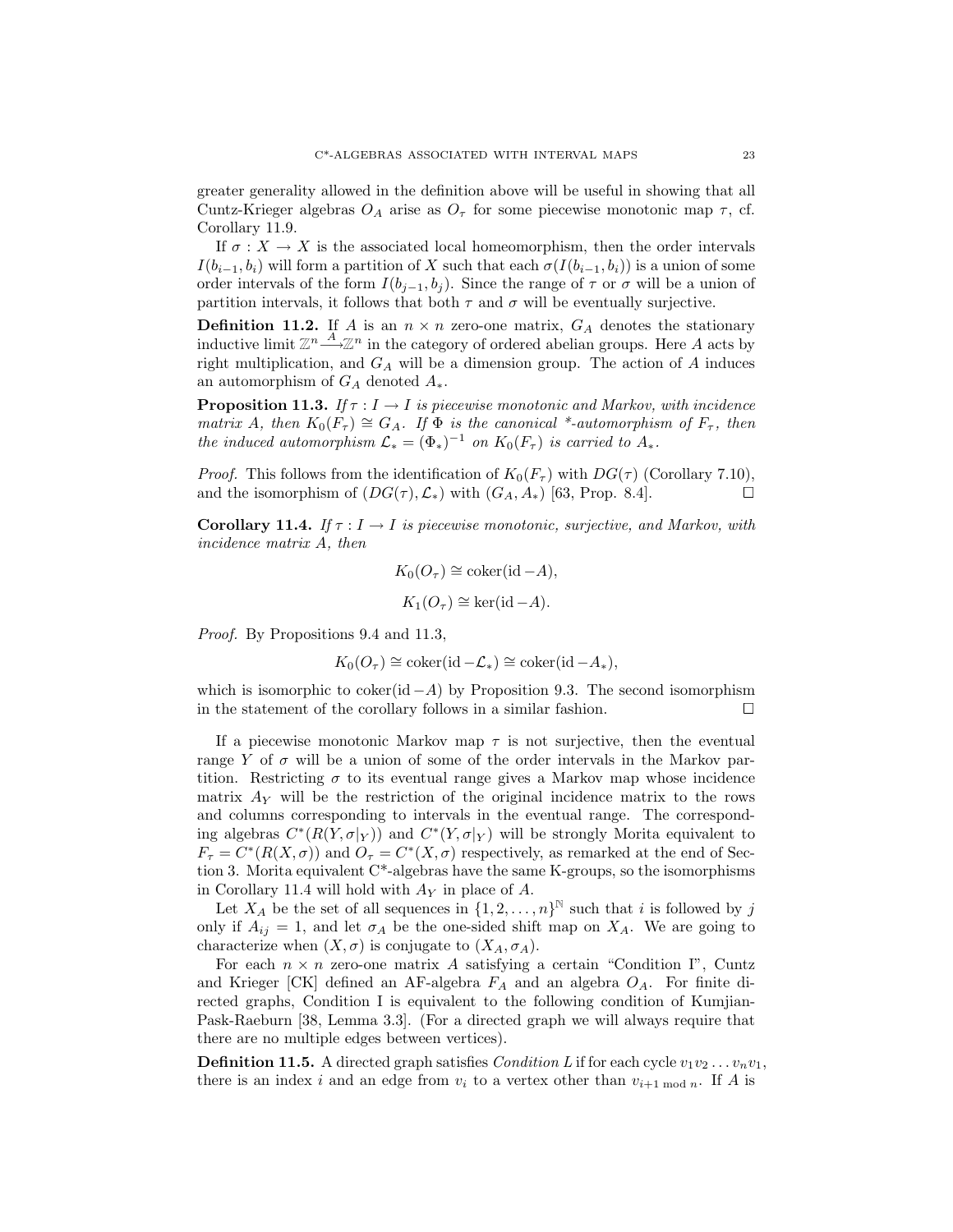a zero-one  $n \times n$  matrix, A satisfies Condition L if the associated directed graph satisfies Condition L.

**Definition 11.6.** Let  $\tau: I \to I$  be piecewise monotonic and Markov, with associated local homeomorphism  $\sigma : X \to X$ . Let  $E_1, \ldots, E_n$  be the associated Markov partition for  $\sigma : X \to X$ , with incidence matrix *A*. The *itinerary map*  $S: X \to X_A$  is given by  $S(x) = s_0 s_1 s_2 \dots$ , where  $\sigma^k(x) \in E_{s_k}$ . We say *itineraries* separate points of *X* if the itinerary map is 1-1. (This is independent of the choice of Markov partition.)

We now describe when itineraries separate points. Recall that an interval *J* is a homterval for a piecewise monotonic map  $\tau : I \to I$  if  $\tau^n$  is a homeomorphism on *J* for all *n*. A piecewise monotonic Markov map  $\tau : I \to I$  is piecewise linear if for each interval *J* of the Markov partition, there is a partition of *J* into subintervals on whose interior  $\tau$  is linear. We allow  $\tau$  to be discontinuous at finitely many points in each Markov partition interval, but require that its slope be constant within each Markov partition interval. (See the Markov map in Figure 1 on page 22 for an example.)

**Proposition 11.7.** Let  $\tau : I \to I$  be piecewise monotonic and Markov, with incidence matrix *A*. These are equivalent.

- (1)  $\tau$  has no homervals.
- (2) Itineraries separate points of *X*.
- (3)  $(X, \sigma)$  is conjugate to the one-sided shift of finite type  $(X_A, \sigma_A)$ .

If  $\tau$  is also piecewise linear, these conditions are equivalent to A satisfying Condition L.

*Proof.* [63, Props. 8.5 and 8.8]

**Proposition 11.8.** Let  $\tau : I \to I$  be piecewise monotonic and Markov, and let  $\sigma: X \to X$  be the associated local homeomorphism. If *A* is the associated incidence matrix, and if itineraries separate points of *X*, then  $F_{\tau} \cong F_A$  and  $O_{\tau} \cong O_A$ .

*Proof.* By Proposition 11.7,  $(X, \sigma)$  is conjugate to  $(X_A, \sigma_A)$ . Thus  $C^*(R(X, \sigma)) \cong$  $C^*(R(X_A, \sigma_A))$ , and  $C^*(R(X_A, \sigma_A)) \cong F_A$  by ([12, Example 2]). Hence  $F_{\tau} \cong F_A$ . In a similar fashion, since  $C^*(X_A, \sigma_A) \cong O_A$  [59, p. 10], then  $O_\tau \cong O_A$ .

**Corollary 11.9.** For each  $n \times n$  zero-one matrix A satisfying Cuntz-Krieger's Condition I, there is a piecewise linear Markov map  $\tau$  such that  $F_{\tau} \cong F_A$ , and  $O_{\tau} \cong O_{A}$ .

*Proof.* Let  $\tau$  be any piecewise linear Markov map, with a Markov partition whose associated incidence matrixis *A*. Since Condition I is equivalent to Condition L [38, Lemma 3.3], the corollary follows from Propositions 11.7 and 11.8.  $\Box$ 

If  $\tau$  is piecewise linear, Markov, and surjective, with incidence matrix  $A$ , we can determine simplicity of  $F_{\tau}$  and  $O_{\tau}$  from the matrix *A*. Indeed,  $\tau$  is topologically exact iff *A* is primitive ([63, Cor. 8.9]), and this is equivalent to  $F<sub>\tau</sub>$  being simple (Proposition 5.2). Similarly,  $\tau$  is transitive iff A is irreducible and is not a permutation matrix, and this is equivalent to  $O<sub>\tau</sub>$  being simple (Proposition 5.3).

The next two results will be used later for Markov maps that are unimodal or are *β*-transformations. We write  $\mathbb{Z}[t]I(0,1)$  for the set of elements in  $C(X,\mathbb{Z})$  of the form  $p(\mathcal{L})I(0,1)$ , with p a polynomial with integral coefficients.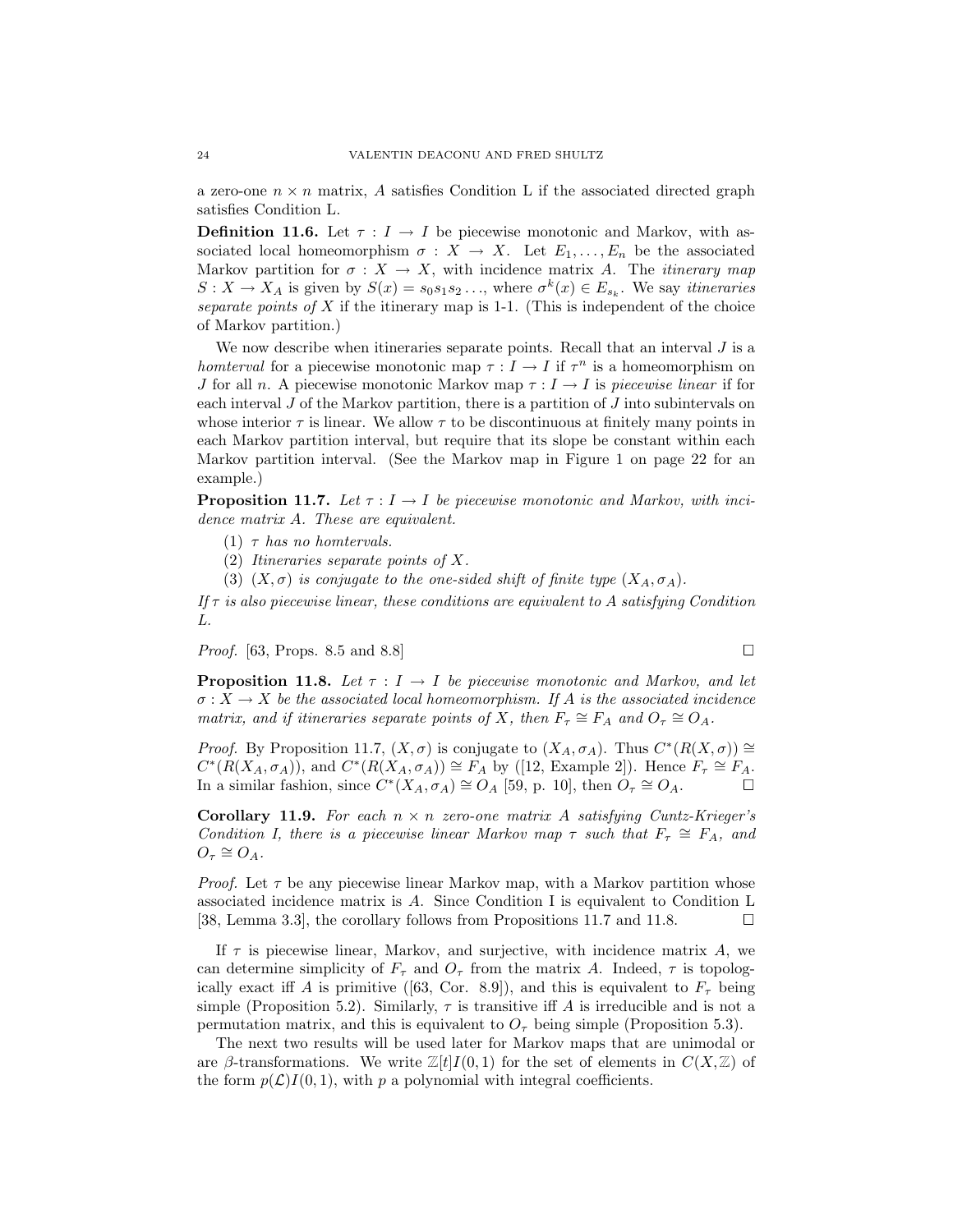**Lemma 11.10.** Let *L* be an endomorphism of an abelian group *G*, and *M* a subgroup of *G* invariant under *L*, such that for each  $g \in G$  there exists  $k \in \mathbb{N}$  such that  $L^k g \in M$ . Then

$$
\ker((\mathrm{id} - L)|_M) = \ker(\mathrm{id} - L) \text{ and } \mathrm{coker}((\mathrm{id} - L)|_M) \cong \mathrm{coker}(\mathrm{id} - L).
$$

*Proof.* Suppose first that  $g \in \text{ker}(\text{id} - L)$ , so that  $Lg = g$ . Choose  $k$  so that  $L^k g \in$ *M*. Then  $g = L^k g \in M$ , so  $g \in \text{ker}((\text{id} - L)|_M)$ . Thus ker((id −*L*)|*M*) = ker(id −*L*). Next define  $\phi$  : coker((id  $-L|_M$ )  $\rightarrow$  coker(id  $-L$ ) by

$$
\phi(m + (\mathrm{id} - L)M) = m + (\mathrm{id} - L)G.
$$

If  $m \in (\text{id}-L)M$ , then  $m \in (\text{id}-L)G$ , so  $\phi$  is well defined. If  $m \in M$  and  $\phi(m) = 0$ , choose  $g \in G$  so that  $m = (\text{id} - L)g$ . Now choose  $k \in \mathbb{N}$  so that  $L^k g \in M$ . Then  $L^k m = L^k(g - Lg) = (\mathrm{id} - L)L^k g \in (\mathrm{id} - L)M$ . Note that

$$
m - L^k m = (\text{id} - L) \sum_{i=0}^{k-1} L^i m \in (\text{id} - L)M.
$$

Thus  $m = L^k m + (m - L^k m) \in (id - L)M$ , so  $\phi$  is injective. To see that  $\phi$  is surjective, let  $g \in G$ , and again choose  $k \in \mathbb{N}$  such that  $L^k g \in M$ . Then

$$
\phi(L^k g) = L^k g + (\mathrm{id} - L)G = g + (L^k g - g) + (\mathrm{id} - L)G = g + (\mathrm{id} - L)G.
$$

Thus  $\phi$  is surjective, which completes the proof.

Recall that a module is *cyclic* if it is generated by a single element, called a cyclic element. If *M* is a subgroup of  $C(X, \mathbb{Z})$ , invariant under the transfer map *L*, and *p* ∈  $\mathbb{Z}[t]$  is a monic polynomial such that  $p(\mathcal{L})M = 0$ , we say *p* is the minimal polynomial for  $\mathcal L$  on  $M$  if no polynomial of lower degree annihilates  $\mathcal L|_M$ . Note that it may happen that no polynomial annihilates  $\mathcal{L}|_M$ , so that there is no minimal polynomial for  $\mathcal L$  on  $M$ .

**Proposition 11.11.** Let  $\tau : I \to I$  be piecewise monotonic and surjective. Assume that  $I(0,1)$  is a cyclic element for the module  $DG(\tau)$ , and that the minimal polynomial for  $\mathcal L$  on  $M = \mathbb Z[t]I(0,1) \subset C(X,\mathbb Z)$  is

$$
m(\lambda) = \lambda^p - b_0 \lambda^{p-1} - b_1 \lambda^{p-2} - \dots - b_{p-1}.
$$

Let  $n = |m(1)| = |1 - (b_0 + b_1 + \cdots + b_{p-1})|$ . If  $n \neq 0$ , then

(11) 
$$
K_0(O_\tau) \cong \mathbb{Z}/n\mathbb{Z} \text{ and } K_1(O_\tau) \cong 0,
$$

and if in addition  $\tau$  is transitive, then  $O_{\tau} \cong O_{n+1}$ . If  $n = 0$ , then

$$
K_0(O_\tau) \cong \mathbb{Z} \text{ and } K_1(O_\tau) \cong \mathbb{Z}.
$$

Regardless of the value of *n*,  $[1]_0$  is a generator of  $K_0(O_\tau)$ .

Proof. We first show that

(12) 
$$
f \in C(X, \mathbb{Z}) \implies \exists k \in \mathbb{N} \text{ such that } \mathcal{L}^k f \in M.
$$

Since  $I(0,1)$  is cyclic for  $\mathcal{L}_{*}$ , there exists a Laurent polynomial q with integer coefficients such that  $[f] = q(\mathcal{L}_*)I(0,1)$ . Choose  $j \in \mathbb{N}$  such that  $t^jq(t) \in \mathbb{Z}[t]$ . Then  $[\mathcal{L}^j f] = \mathcal{L}^j_* q(\mathcal{L}_*) I(0,1)$ , so for some  $m \in \mathbb{N}$ ,  $\mathcal{L}^{j+m} f = \mathcal{L}^{m+j} q(\mathcal{L}) I(0,1) \in M$ . Thus (12) holds.

$$
\mathbb{L}^{\mathbb{L}}
$$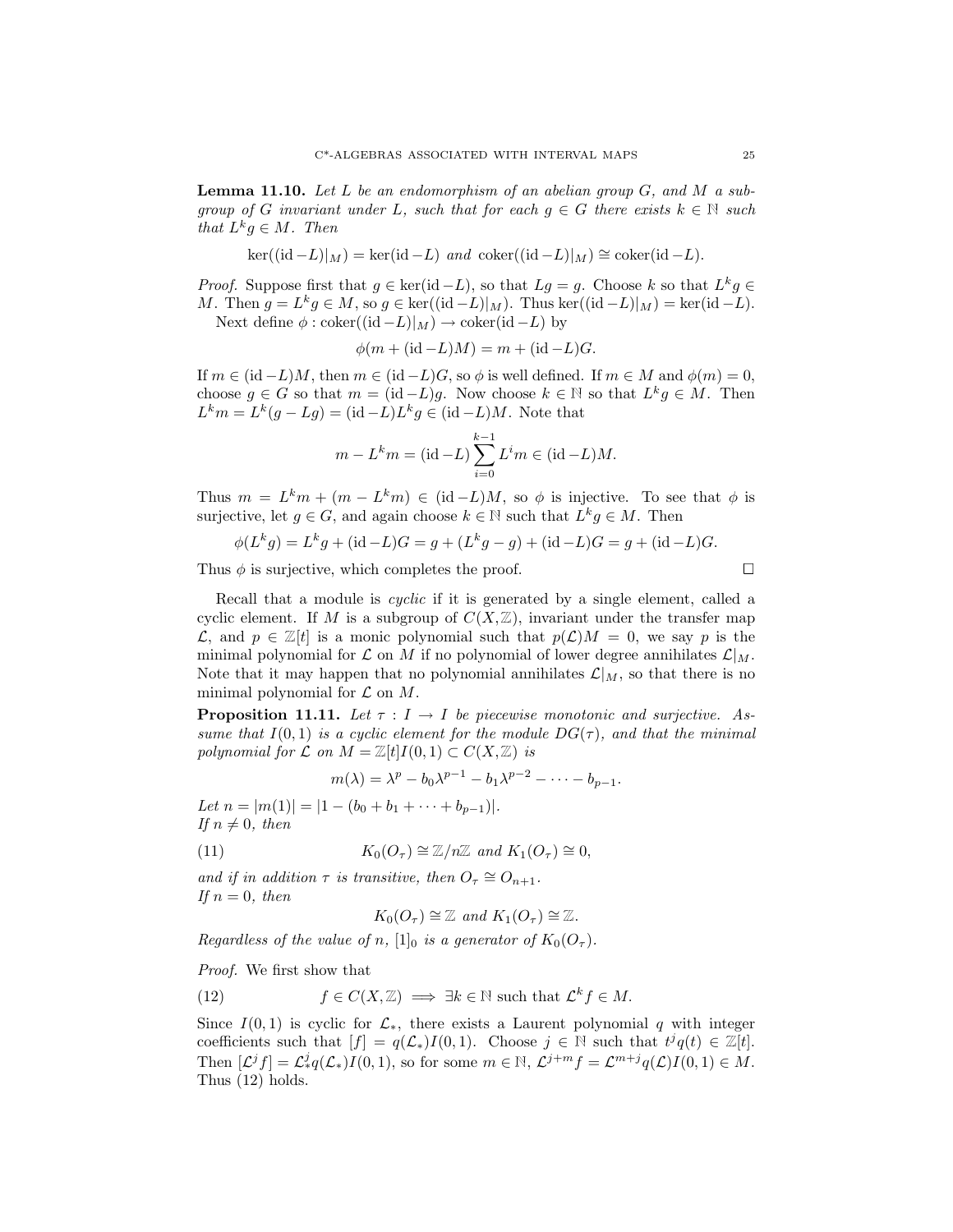Let *V* be the rational linear span of *M* in  $C(X, \mathbb{R})$ . Since  $v_0 = I(0, 1)$  is cyclic for *L* on *M*, then for each polynomial  $g \in \mathbb{Z}[t]$  of degree less than  $p, g(\mathcal{L})v_0 \neq$ 0. (Otherwise  $g(\mathcal{L}|_M) = 0$ , contrary to the assumption that *m* is the minimal polynomial.) Therefore, no rational linear combination of  $v_0, \mathcal{L}v_0, \ldots, \mathcal{L}^{p-1}v_0$  is zero, so these form a basis of  $V \cong \mathbb{Q}^p$ , and M consists of integral linear combinations of this basis, so  $M \cong \mathbb{Z}^p$ . For this basis, the matrix for  $\mathcal{L}|_M$  is

$$
B = \begin{pmatrix} 0 & 1 & 0 & \cdots & 0 \\ 0 & 0 & 1 & \cdots & 0 \\ 0 & 0 & 0 & \cdots & 0 \\ \cdots & \cdots & \cdots & \cdots & \cdots \\ 0 & 0 & 0 & \cdots & 1 \\ b_0 & b_1 & b_2 & \cdots & b_{p-1} \end{pmatrix}
$$

where *B* acts by right multiplication on  $\mathbb{Q}^p$ . Now by elementary operations over  $\mathbb{Z}$ , (i.e., operations that exchange rows, multiply a row by -1, or add an integral multiple of one row to another, or the analogous column operations), the matrix  $(id - B)$  can be transformed to a diagonal matrix *D* with entries  $(1, 1, \ldots, 1, n)$ , where  $n = |1 - (b_0 + b_1 + \cdots + b_{p-1})|$ . (This is the Smith form of the matrix *B*, cf. [43, p. 248] and [45]). These elementary operations can be carried out by left or right multiplication by invertible integral matrices  $W_1$  and  $W_2$ , with  $W_1^{-1}$  and  $W_2^{-1}$  also having integer entries, so that  $D = W_1(\text{id} - B)W_2$ . It follows that the kernels of *D* and id  $-B$ , when viewed as operators on  $\mathbb{Z}^p$  by right multiplication, are isomorphic, and similarly their cokernels are isomorphic. Thus if  $n \neq 0$ , then

$$
\operatorname{coker}((\operatorname{id}-\mathcal{L})|_M) \cong \mathbb{Z}^p / (\mathbb{Z}^p(\operatorname{id}-B)) \cong \mathbb{Z}^p / \mathbb{Z}^p D \cong \mathbb{Z}/n\mathbb{Z}
$$

$$
\operatorname{ker}((\operatorname{id}-\mathcal{L})|_M) \cong \operatorname{ker}(\operatorname{id}-B) \cong \operatorname{ker} D \cong 0.
$$

If  $n = 0$ , then

$$
\operatorname{coker}((\operatorname{id} - \mathcal{L})|_M) \cong \mathbb{Z}^p / (\mathbb{Z}^p D) \cong \mathbb{Z}
$$

$$
\operatorname{ker}((\operatorname{id} - \mathcal{L})|_M) \cong \operatorname{ker} D \cong \mathbb{Z}.
$$

Combining these results with Lemma 11.10 and Proposition 9.4 gives the K-groups described in the proposition.

Since  $M = \mathbb{Z}[t]v_0$ , every element *v* of M can be written in the form  $p(\mathcal{L})v_0$ , and thus its image in the quotient  $M/(\mathrm{id} - \mathcal{L})M$  is the same as the image of  $p(1)v_0$ . Hence the image of  $v_0 = I(0,1)$  generates the quotient. The element of  $K_0(F_\tau)$ corresponding to the identity in  $F_\tau$  is  $I(0,1)$ , and the inclusion of  $F_\tau$  in  $O_\tau$  is unital, so  $[1]_0$  generates  $K_0(O_\tau)$ .

Finally, suppose that  $n \neq 0$  and that  $\tau$  is transitive. We would like to apply Theorem 9.5; for that purpose, we need to know that  $\tau$  is not essentially injective. If  $\tau$  were essentially injective, then  $\sigma$  would be injective ([63, Lemma 11.3]). Since *τ* (and then *σ*) are surjective, then *σ* would be a homeomorphism, so  $\mathcal{L}I(0,1) =$ *I*(0*,* 1). Thus the minimal polynomial of  $\mathcal L$  on  $M = \mathbb Z[t]$  *I*(0*,* 1) would be  $m(t) = t-1$ , so  $m(1) = 0$ , contrary to assumption. Thus  $\tau$  is not essentially injective, so by Theorem 9.5,  $O<sub>\tau</sub>$  is simple, separable, nuclear, purely infinite, and in the UCT class  $\mathcal N$ , so by the results of Kirchberg [33] and Phillips [50] (Theorem 9.6), is determined by its K-groups. By the isomorphisms in (11), the K-groups of  $O<sub>\tau</sub>$  coincide with those of  $O_{n+1}$ , so these algebras are isomorphic.

If  $m(t)$  is the minimal polynomial for  $\mathcal L$  on  $M = \mathbb Z[t]I(0,1)$ , and  $p(t)$  is the minimal polynomial for the incidence matrix *A*, then *m* and *p* are closely related.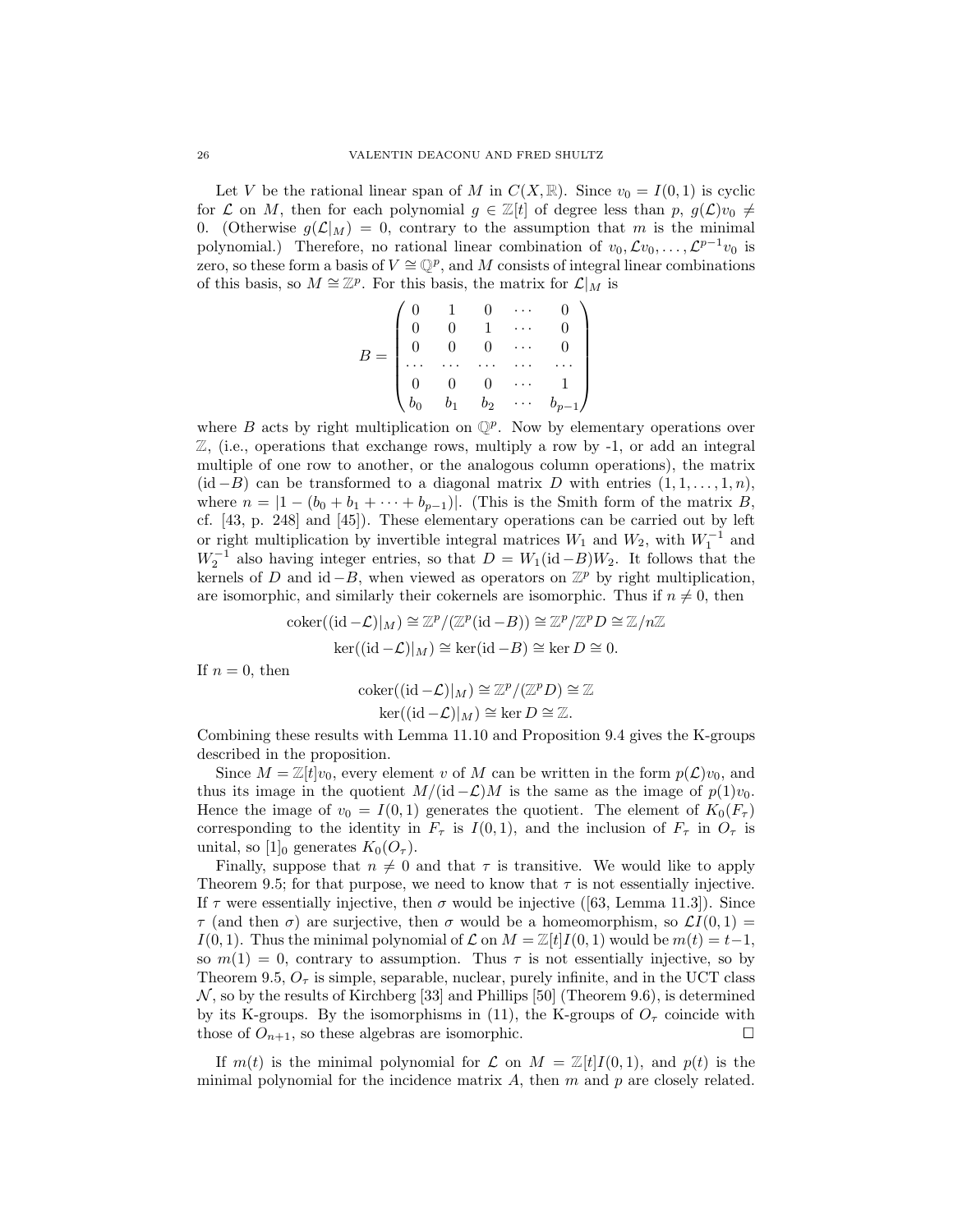In Proposition 11.11, let  $E_1, \ldots, E_n$  be the intervals for a Markov partition of  $\sigma$ , and *A* the incidence matrix. The action of  $\mathcal{L}$  on  $\sum_i z_i E_i$  for  $z_i \in \mathbb{Z}$  is given by right multiplication by *A* on  $(z_1, z_2, \ldots, z_n)$ . Since  $I(0, 1) = E_1 + \cdots + E_n$ , then  $p(A) = 0$  implies  $p(\mathcal{L})I(0, 1) = 0$ , so  $m(t)$  divides  $p(t)$ . On the other hand, since by hypothesis *I*(0, 1) is a cyclic element for  $\mathcal{L}_*$ , for each *i* there exists  $f_i \in \mathbb{Z}[t, t^{-1}]$  such that  $f_i(\mathcal{L}_*)I(0,1) = [E_i]$ . For a suitable  $k \geq 0$ ,  $f_i(t)t^k \in \mathbb{Z}[t]$ , so for some  $K \geq 0$ ,  $\mathcal{L}^K E_i \in \mathbb{Z}[t]$ *I*(0, 1) for all *i*. Then  $m(\mathcal{L})\mathcal{L}^K E_i = 0$  for all *i*, so  $m(A)A^K = 0$ . Hence  $p(t)$  divides  $m(t)t^K$ , and thus  $p(t) = t^j m(t)$  for some  $j \ge 0$ . Then  $p(1) = m(1)$ , so in Proposition 11.11, we could replace *m* by *p*.

**Example 11.12.** Let  $\tau$  be the tent map, i.e.,  $\tau(x) = 2x$  if  $0 \le x \le 1/2$ , and  $\tau(x) =$  $2-2x$  if  $1/2 \leq x \leq 1$ . Then  $\tau$  is topologically exact, so  $F_{\tau}$  is a simple AF-algebra and  $\begin{pmatrix} 1 & 1 \\ 1 & 1 \end{pmatrix}$  $O<sub>\tau</sub>$  is simple and purely infinite. Furthermore,  $\tau$  is Markov, with incidence matrix , and the inductive limit of  $\mathbb{Z}^2$  with respect to this matrix is the dyadic

rationals, so by Proposition 11.3,  $K_0(F_\tau)$  is isomorphic to the dyadic rationals, with order unit 1, and with the canonical automorphism being multiplication by 2. Thus  $K_0(F_\tau)$  is unitally isomorphic to  $K_0(M_{2\infty})$ , and  $F_\tau$  and  $M_{2\infty}$  are unital AF-algebras, so  $F_\tau \cong M_{2^\infty}$ . The unique tracial state of  $F_\tau$  is given by integration with respect to Lebesgue measure, cf. Lemma 10.2. Since the slopes are  $\pm 2$ , the entropy of  $\tau$  is ln 2 [42], so there is a unique  $\beta$ -KMS state for  $\beta = \ln 2$  (Theorem 10.7). By elementary operations over Z, we can transform id −*A* into the identity matrix, so by Corollary 11.4,  $K_0(O_\tau) \cong \text{coker}(\text{id}) = 0$ , and  $K_1(O_\tau) \cong \text{ker}(\text{id}) = 0$ . It follows that  $O_7 \cong O_4 \cong O_2$ . This information on  $O_7$  can also be derived by viewing *τ* as a unimodal map, cf. Lemma 12.1 and Theorem 12.2.

**Example 11.13.** Let  $\tau$  be the Markov map in Figure 1 on page 22. Then the associated local homeomorphism  $\sigma: X \to X$  is Markov with respect to the partition {*I*(0*,* 1*/*3)*, I*(1*/*3*,* 2*/*3)*, I*(2*/*3*,* 1)}, with incidence matrix

(13) 
$$
A = \begin{pmatrix} 0 & 1 & 1 \\ 1 & 0 & 1 \\ 1 & 1 & 0 \end{pmatrix}
$$

All entries of  $A^2$  are positive, so  $A$  is primitive. By Corollary 11.9 and the remarks afterwards,  $F_{\tau} \cong F_A$  and  $O_{\tau} \cong O_A$ , and both  $F_{\tau}$  and  $O_{\tau}$  are simple. By elementary operations over  $\mathbb{Z}$ , we can transform id  $-A$  into the diagonal matrix with entries 1, 2, 2, so by Corollary 11.4,  $K_0(O_\tau) \cong \mathbb{Z}/2\mathbb{Z} \oplus \mathbb{Z}/2\mathbb{Z}$ , and  $K_1(O_\tau) \cong 0$ .

Since  $K_0(F_\tau) \cong DG(\tau)$ , and  $DG(\tau)$  is described for most of the following examples in [63] and [64], in the rest of this paper we will concentrate on describing the algebras  $O<sub>\tau</sub>$  and their K-groups.

#### 12. Unimodal maps

A map  $\tau : [0,1] \to [0,1]$  is unimodal if  $\tau$  is continuous, there is a single critical point *c*, and  $\tau$  increases on [0, *c*], and decreases on [*c*, 1]. If  $\tau$  is unimodal and surjective, then  $\tau(c) = 1$ , and we must have either  $\tau(0) = 0$  or  $\tau(1) = 0$  (or both). We will just consider the case where  $\tau(1) = 0$ . (The case where  $\tau(0) = 0$  can be dealt with by similar techniques.)

We first analyze the case where the orbit of 0 (or equivalently, of the critical point *c*) is periodic. Let  $J_1 = [0, c]$  and  $J_{-1} = (c, 1]$ , and let the itinerary of 0 be the sequence  $n_0, n_1, n_2, \ldots$  (In other words,  $\tau^k 0 \in J_{n_k}$  for  $k \geq 0$ .) Define  $a_k$  to be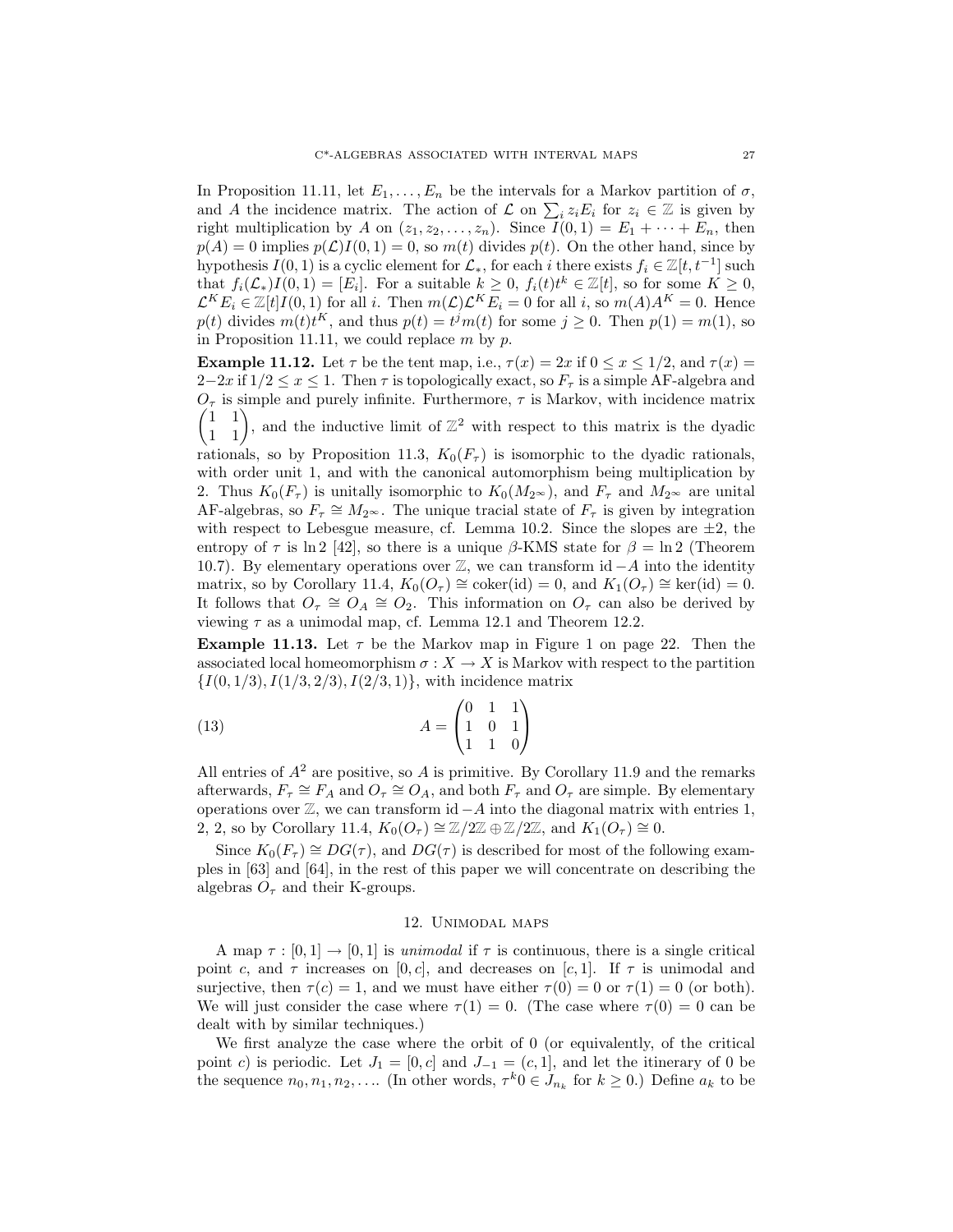the product  $n_0 n_1 \ldots n_k$  for  $k \geq 0$ , and  $a_{-1} = 1$ . With latter convention, note that  $a_k a_{k-1} = n_k$  for all  $k \geq 0$ .

**Lemma 12.1.** Let  $\tau : [0,1] \rightarrow [0,1]$  be a surjective unimodal map satisfying  $\tau(1) =$ 0. Assume that 0 is eventually periodic, with 0,  $\tau$ 0,  $\ldots$ ,  $\tau$ <sup>k</sup>0,  $\ldots$ ,  $\tau$ <sup>p-1</sup>0 all distinct and  $\tau^{p}0 = \tau^{k}0$ . With the notation for the itinerary of 0 described above, the minimal polynomial  $m(t)$  of  $\mathcal L$  on  $M = \mathbb Z[t]I(0,1) \subset C(X,\mathbb Z)$  is as follows.

(1) If 0 is periodic with period  $p \geq 3$ ,

$$
m(t) = t^{p-1} - t^{p-2} - a_0 t^{p-3} - a_1 t^{p-4} - \dots - a_{p-3}.
$$

- (2) If 0 is periodic with period 2,  $m(t) = t 1$ .
- (3) If 0 is a fixed point of  $\tau$ , then  $m(t) = t 2$ .
- (4) If 0 is eventually periodic, with  $k > 1$ ,

$$
m(t) = t^{p} - t^{p-1} - a_0 t^{p-2} - a_1 t^{p-3} - \dots - a_{p-2}
$$

$$
- \frac{a_{k-1}}{a_{p-1}} (t^{k} - t^{k-1} - a_0 t^{k-2} - a_1 t^{k-3} - \dots - a_{k-2}).
$$

(5) If 0 is eventually periodic, with  $k = 1$ ,

$$
m(t) = tp - tp-1 - a_0 tp-2 - a_1 tp-3 - \dots - a_{p-2} - a_{p-1} (t - 1).
$$

*Proof.* Let *c* be the critical point of  $\tau$ . Fix  $j \geq 0$ . If  $\tau^{j}0 \leq c$ , then

$$
\mathcal{L}I(\tau^{j}0,1) = \mathcal{L}I(\tau^{j}0,c) + \mathcal{L}I(c,1) = I(\tau^{j+1}0,1) + I(0,1).
$$

If  $\tau^{j}0 > c$ , then

$$
\mathcal{L}I(\tau^{j}0,1) = I(0,\tau^{j+1}0) = I(0,1) - I(\tau^{j+1}0,1).
$$

Thus in either case we have

$$
\mathcal{L}I(\tau^{j}0,1) = n_j I(\tau^{j+1}0,1) + I(0,1).
$$

Rearranging and using  $1/n_j = n_j$  gives

(14) 
$$
I(\tau^{j+1}0,1) = n_j \mathcal{L}I(\tau^{j}0,1) - n_j I(0,1).
$$

By induction, for  $j \geq 1$ ,  $\mathcal{L}$  satisfies

(15) 
$$
I(\tau^{j}0, 1) = a_{j-1}(\mathcal{L}^{j} - \mathcal{L}^{j-1} - a_0 \mathcal{L}^{j-2} - a_1 \mathcal{L}^{j-3} - \cdots - a_{j-2})I(0, 1).
$$

(When  $j = 1$ , the right side is  $a_0(\mathcal{L} - 1)I(0, 1)$ .) Observe that by (15), for  $k \ge 0$ , the subgroup generated by  $\{I(\tau^{j}0,1) \mid 0 \leq j \leq k\}$  in  $C(X,\mathbb{Z})$  is contained in the subgroup generated by  $\{\mathcal{L}^{j}I(0,1) | 0 \leq j \leq k\}$ . The opposite containment follows from (15) by induction. Now we prove  $(1) - (5)$ .

(1) Assume 0 is periodic with period  $p \geq 3$ . Then 1 is the unique pre-image of 0, so  $\tau^{p-1}0 = 1$ . Putting  $j = p - 1$  in (15) gives  $m(\mathcal{L})I(0, 1) = 0$ , where *m* is as in (1). Here the  $p-1$  vectors  $\{I(\tau^k 0, 1) \mid 0 \leq k \leq p-2\}$  are linearly independent in  $C(X)$ , so the vectors  $\{\mathcal{L}^k I(0,1) \mid 0 \leq k \leq p-2\}$  are independent, and thus we conclude that (1) gives the minimal polynomial for  $\mathcal{L}$ .

(2) If 0 has period 2, then  $\tau$ 0 = 1 and  $\tau$ 1 = 0, so  $\mathcal{L}I(0,1) = I(0,1)$ . It follows that  $m(t) = t - 1$ .

(3) If 0 is fixed, then  $\mathcal{L}I(0,1) = 2I(0,1)$ , so  $m(t) = t-2$  is the minimal polynomial of L.

(4) Assume that 0 is eventually periodic, with  $k > 1$ . Then applying (15) with  $j = p$  and  $j = k$ , we conclude that  $m(\mathcal{L})I(0, 1) = 0$ , where *m* is as defined in (4). Since  $I(0, 1)$  is a cyclic element for  $\mathcal L$  on *M*, then  $m(\mathcal L) = 0$  on *M*. We show that no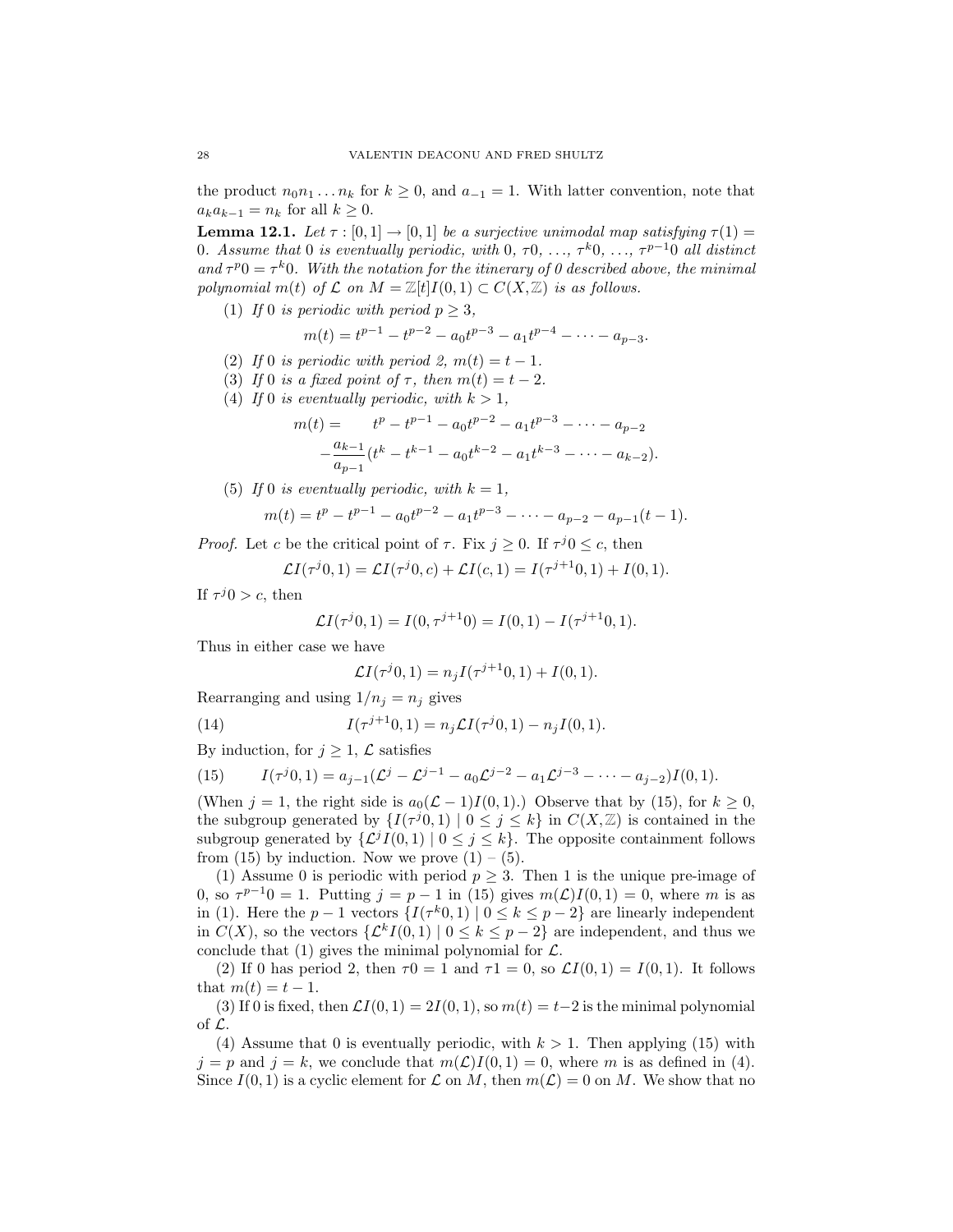polynomial of lower degree annihilates  $\mathcal L$  on *M*. The points  $\{\tau^j 0 \mid 0 \leq j \leq p-1\}$ are distinct, and none equals 1, so the characteristic functions for the  $p$  intervals  $\{I(\tau^{j}0,1) \mid 0 \leq j \leq p-1\}$  are linearly independent in  $C(X,\mathbb{R})$ . Thus the linear span *V* of this set is *p* dimensional. As remarked above, the linear span of the *p* vectors  $\{\mathcal{L}^k I(0,1) \mid 0 \leq k \leq p-1\}$  equals *V*, and thus these vectors also are linearly independent. Hence, no linear combination of  $1, \mathcal{L}, \mathcal{L}^2, \ldots, \mathcal{L}^{p-1}$  annihilates  $I(0, 1)$ . It follows that *m* is the minimal polynomial of  $\mathcal{L}$ .

(5) Assume that 0 is eventually periodic, with  $k = 1$ . Then combining (15) for  $j = k = 1$  and (15) for  $j = p$  gives the desired formula for  $m(t)$ . That m is the minimal polynomial of  $\mathcal L$  follows in a similar way to (4).

In the statement of the following theorem, periodic points are also viewed as eventually periodic.

**Theorem 12.2.** Let  $\tau : [0,1] \rightarrow [0,1]$  be a surjective unimodal map that satisfies  $\tau(1)=0.$ 

- (1) Assume that the critical point *c* is eventually periodic, and let *m*(*t*) be the minimal polynomial of  $\mathcal L$  on  $\mathbb Z[t]I(0,1)$ , as described in Lemma 12.1. Let  $n = |m(1)|$ .
	- (a) If  $n \neq 0$ , then

 $K_0(O_\tau) \cong \mathbb{Z}/n\mathbb{Z}$  and  $K_1(O_\tau) = 0$ ,

and if in addition  $\tau$  is transitive, then  $O_{\tau} \cong O_{n+1}$ .

(b) If  $n = 0$ , then

 $K_0(O_\tau) \cong \mathbb{Z}$  and  $K_1(O_\tau) \cong \mathbb{Z}$ .

(2) If 0 is not eventually periodic, then  $K_0(O_\tau) \cong \mathbb{Z}$  and  $K_1(O_\tau) = 0$ . If in addition  $\tau$  is transitive, then  $O_{\tau} \cong O_{\infty}$ .

*Proof.* By Corollary 8.2,  $DG(\tau)$  is generated as a  $\mathbb{Z}[t, t^{-1}]$  module by  $I(0, c)$  and *I*(*c,* 1). Since  $\mathcal{L}I(c, 1) = I(0, 1)$  and  $I(0, c) = I(0, 1) - I(c, 1)$ , then  $I(0, 1)$  is a cyclic element for  $DG(\tau)$ . If 0 is eventually periodic, the theorem follows from Proposition 11.11 and Lemma 12.1. If 0 is not eventually periodic, then  $K_0(F_\tau) \cong \mathbb{Z}[t, t^{-1}]$  (as abelian groups), with the action of  $\mathcal{L}_*$  given by multiplication by *t*, cf. [63, Theorem 9.1]. Now  $K_0(O_\tau) \cong \mathbb{Z}$  and  $K_1(O_\tau) \cong 0$  follow from Proposition 9.4. These are the same K-groups as those for  $O_{\infty}$ . If  $\tau$  is transitive, since it is continuous, it can't be essentially injective. Thus by Theorem 9.5,  $O<sub>\tau</sub>$  meets the conditions needed to apply the Kirchberg/Phillips classification results (Theorem 9.6), so  $O_7 \cong O_\infty$ .  $\Box$ 

Given  $1 < s < 2$ , we define the *restricted tent map*  $T_s$  by

(16) 
$$
T_s(x) = \begin{cases} 1 + s(x - c) & \text{if } x \leq c \\ 1 - s(x - c) & \text{if } x > c, \end{cases}
$$

where  $c = 1 - 1/s$ . (This is the usual symmetric tent map  $\tau$  on [0, 1] with slopes  $\pm s$ , restricted to the interval  $[\tau^2(1/2), \tau(1/2)]$ , which is the interval of most interest for the dynamics. Then the map has been rescaled so that its domain is [0,1]. See Figure 1 on page 22.) Note that  $T_s(c) = 1$  and  $T_s(1) = 0$ .

**Example 12.3.** Let  $\tau = T_s$  be the restricted tent map, with  $\sqrt{2} < s < 2$ , and assume that the orbit of the critical point is not eventually periodic. (For example, this occurs if  $s = 3/2$ , or if *s* is transcendental.) By [25] or [64, Lemma 8.1],  $\tau$  is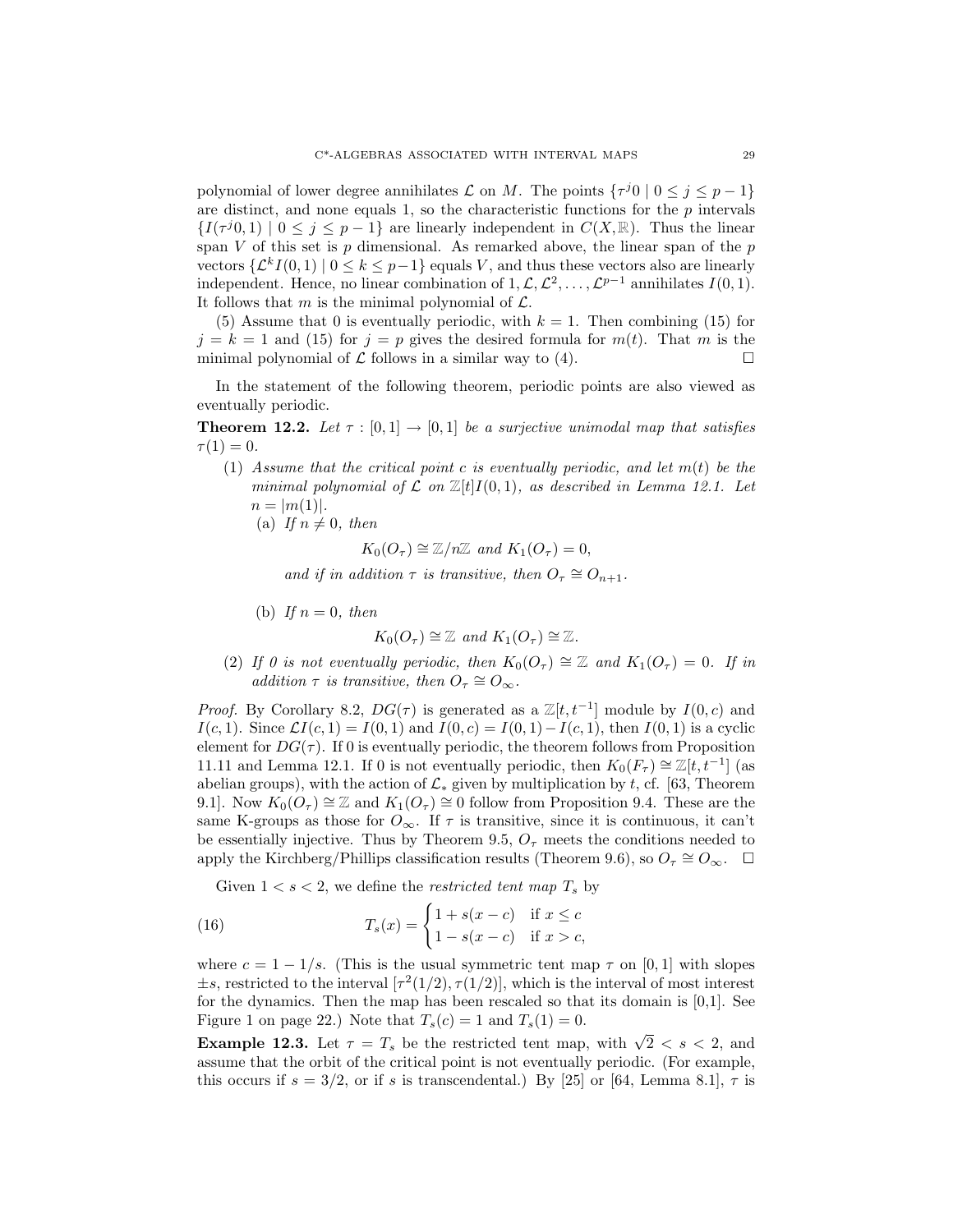topologically exact. By Theorem 12.2,  $O_{\tau} \cong O_{\infty}$ . Thus all such tent maps give isomorphic C<sup>\*</sup>-algebras  $O_7$ . However,  $O_7$  comes equipped with an action of T (or of  $\mathbb{R}$ ), (see the discussion preceding Theorem 10.7) and these actions give different KMS-states. In fact, by Theorem 10.7, since  $\ln s$  is the entropy of  $\tau = T_s$ , there will be a unique  $\beta$ -KMS state for  $\beta = \ln s$ . Furthermore, the range of the unique state on the dimension group of the AF-algebras  $F_{\tau}$  will be  $\mathbb{Z}[s, s^{-1}]$  ([64, Prop. 8.2]), as *s* varies, many of the algebras  $F_\tau$  for  $\tau = T_s$  will be non-isomorphic, even though the associated algebras  $O<sub>\tau</sub>$  will all be isomorphic to  $O<sub>\infty</sub>$ .

**Example 12.4.** Let  $\tau_0(x) = kx(1-x)$ , with *c* the unique critical point, and choose  $k \approx 3.68$  so that  $p = \tau_0^3(c)$  is fixed. Let  $\tau$  denote  $\tau_0|_J$ , where  $J = [\tau_0^2(c), \tau_0(c)]$ , rescaled so that the domain of the restricted map is [0*,* 1]. Applying Lemma 12.1 (5) (with  $k = 1$  and  $p = 2$ , since  $\tau^3 c = \tau 0$  is fixed) we conclude that the minimal polynomial of  $\mathcal L$  on  $\mathbb Z[t]I(0,1)$  is  $m(t) = t^2 - 2$ . By Theorem 12.2,  $K_0(O_\tau) = 0$  and  $K_1(O_\tau) = 0$ . By [63, Example 9.5],  $\tau$  is conjugate to  $T_{\sqrt{2}}$ , which is transitive [64, Lemma 8.1], so by Theorem 12.2,  $O<sub>\tau</sub> \cong O<sub>2</sub>$ .

## 13. Multimodal maps

By a multimodal map we mean a continuous piecewise monotonic map. In this section, we compute the *K*-groups of  $O<sub>\tau</sub>$  for some multimodal maps.

**Example 13.1.** Let  $\tau: I \to I$  be piecewise monotonic, continuous, and surjective, with  $0 = a_0 < a_1 < \ldots < a_q = 1$  being the associated partition. Assume that the orbits of  $a_1, \ldots, a_{q-1}$  are disjoint and infinite, and  $\tau(\{0,1\}) \cap \{0,1\} = \emptyset$ . Then by Corollary 7.10 and [63, Prop. 10.6],  $K_0(F_\tau) \cong DG(\tau) \cong (\mathbb{Z}[t, t^{-1}])^{q-1}$ , with the action of  $\mathcal{L}_*$  on  $DG(\tau)$  given by multiplication by *t*. By Proposition 9.4,  $K_0(O_\tau) \cong$ coker $(1-t) \cong \mathbb{Z}^{q-1}$ , and  $K_1(O_\tau) \cong \ker(1-t) \cong 0$ .

**Example 13.2.** Let  $\tau : I \to I$  be continuous, piecewise linear, and topologically mixing, with slopes  $\pm s$ , with associated partition  $a_0 < a_1 < \cdots < a_n$ . Assume

- (1) *s* is transcendental,
- (2) the lengths of the intervals  $[a_0, a_1], \ldots, [a_{n-2}, a_{n-1}]$  are independent over Z[*s, s*−<sup>1</sup>],
- (3)  $\tau({0,1}) \cap {0,1} = \emptyset$ .

Then by [64, Prop. 9.2],  $DG(\tau)$  is order isomorphic to  $\sum_{i=1}^{n-1} \mathbb{Z}[s, s^{-1}](a_i - a_{i-1}),$ with the action of  $\mathcal{L}_*$  given by multiplication by *s*. As in Example 13.1, we find  $K_0(O_\tau) \cong \mathbb{Z}^{n-1}$ , and  $K_1(O_\tau) \cong 0$ .

Observe that for the maps in Examples 13.1 and 13.2,  $K_1(O_\tau)$  is not the torsion free part of  $K_0(O_\tau)$ , so  $O_\tau$  won't be a Cuntz-Krieger algebra.

## 14. Interval exchange maps

**Definition 14.1.** A piecewise monotonic map  $\tau : [0,1) \rightarrow [0,1)$  is an *generalized* interval exchange map if  $\tau$  is increasing on each interval of monotonicity, is bijective, and is right continuous at all points. We will usually identify  $\tau$  with its extension to a map from [0*,* 1] into [0*,* 1], defined to be left continuous at 1.

Note that if  $0 = a_0 < a_1 < \ldots < a_n = 1$  is the partition associated with a generalized interval exchange map  $\tau$ , then  $\tau$  maps the intervals  $[a_{i-1}, a_i]$  to new intervals which partition [0*,* 1). If a generalized interval exchange map is linear with slope 1 on each interval of monotonicity, it is called an *interval exchange map*; in this case  $\tau$  maps each interval  $[a_{i-1}, a_i]$  to an interval of the same length.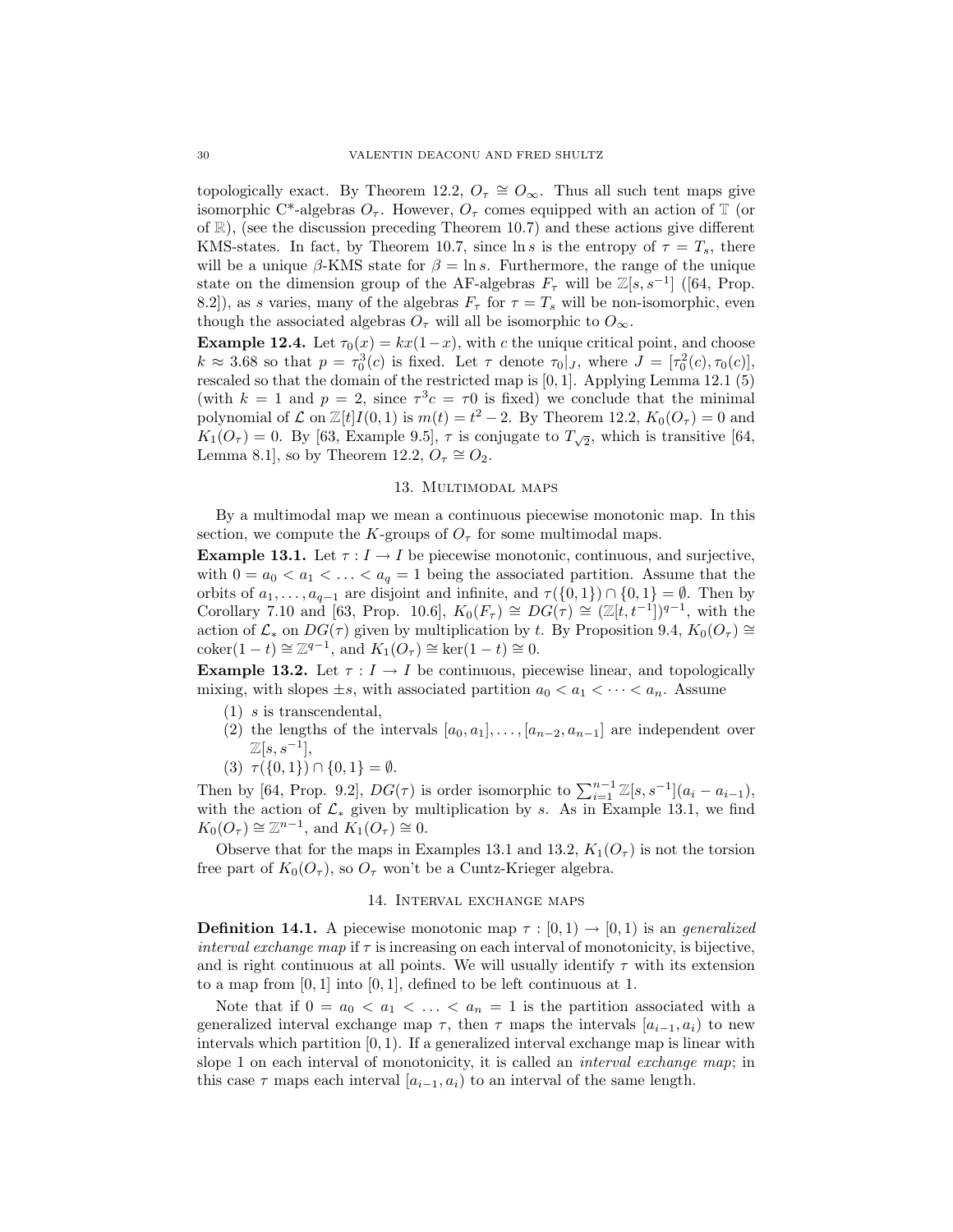For a generalized interval exchange map, since  $\tau : [0, 1) \to [0, 1)$  is bijective, the associated local homeomorphism  $\sigma : X \to X$  will be a homeomorphism. Then, as we observed when  $C^*(X, \sigma)$  was defined,  $C^*(X, \sigma)$  will be isomorphic to the transformation group C<sup>\*</sup>-algebra  $C(X) \times_{\psi} \mathbb{Z}$ , where the action of  $\mathbb{Z}$  is given by the \*-automorphism  $\psi$  defined by  $\psi(f) = f \circ \sigma^{-1}$ . If  $\tau$  is an interval exchange map, then our construction of the homeomorphism  $\sigma : X \to X$  is the same as that of Putnam [55]. Thus we have the following.

**Proposition 14.2.** If  $\tau : I \to I$  is an interval exchange map, then  $O_{\tau}$  coincides with the transformation group  $C^*$ -algebra associated with interval exchange maps by Putnam in [55].

When we have referred to the generalized orbit of a point with respect to a piecewise monotonic map with some discontinuities, we have previously used the orbit with respect to the multivalued map  $\hat{\tau}$ . In the next proposition, we need to refer to the orbit with respect to  $\tau$  itself, and we will call this the  $\tau$ -orbit to avoid confusion with our earlier usage. If a set *B* has the property that its points have orbits that are infinite and disjoint, we refer to this property as the IDOC for *B*.

In [63, Corollary 11.8], the dimension group  $DG(\tau)$  was described for generalized interval exchange maps in which the orbits of the partition endpoints  $a_1, a_2, \ldots, a_{n-1}$  satisfy the IDOC. Since the associated local homeomorphism  $\sigma$ is a homeomorphism, then as a group,  $DG(\tau) = C(X, \mathbb{Z})$ . As a  $\mathbb{Z}[t, t^{-1}]$  module,  $DG(\tau) \cong \mathbb{Z}[t,t^{-1}]^{n-1} \oplus \mathbb{Z}$ , where the action of  $\mathcal{L}_*$  is multiplication by *t* on the first summand, and trivial on the Z summand. We now apply this to compute the K-groups of  $O_7$ . For interval exchange maps, Proposition 14.3 is due to Putnam [55].

**Proposition 14.3.** Let  $\tau : I \to I$  be a generalized interval exchange map, with associated partition  $C = \{a_0, a_1, \ldots, a_n\}$ . If the *τ*-orbits of  $a_1, a_2, \ldots, a_{n-1}$  are infinite and disjoint, then  $K_0(O_\tau) \cong \mathbb{Z}^n$  and  $K_1(O_\tau) \cong \mathbb{Z}$ .

*Proof.* Let  $M = (\mathbb{Z}[t, t^{-1}])^{n-1}$ . By the result from [63, Corollary 11.8] described above,  $C(X, \mathbb{Z}) = DG(\tau) \cong M \oplus \mathbb{Z}$ , and  $(\mathrm{id} - \mathcal{L}_*)DG(\tau) = (1 - t)M \oplus 0$ . Thus  $C(X, \mathbb{Z})/(\mathrm{id}-\mathcal{L})C(X, \mathbb{Z}) \cong M/(1-t)M \oplus \mathbb{Z}.$ 

Let  $\psi : M \to \mathbb{Z}^{n-1}$  be the map  $\psi(p_1, \ldots, p_{n-1}) = (p_1(1), \ldots, p_{n-1}(1))$ . Then  $\psi$  is a homomorphism from *M* onto  $\mathbb{Z}^{n-1}$ . The kernel consists of those  $(p_1, \ldots, p_{n-1}) \in$ *M* such that  $p_i(1) = 0$  for each *i*. If  $(p_1, \ldots, p_{n-1}) \in \text{ker } \psi$ , for each *i* we can write  $p_i(t) = (1-t)q_i(t)$  for  $q_i \in \mathbb{Z}[t, t^{-1}]$ , so  $(p_1, \ldots, p_{n-1}) \in (1-t)M$ . Conversely, each element in  $(1-t)M$  is in the kernel of the homomorphism. Thus  $M/(1-t)M \cong$  $\mathbb{Z}^{n-1}$ , and so  $K_0(O_\tau) \cong \mathbb{Z}^{n-1} \oplus \mathbb{Z} \cong \mathbb{Z}^n$ . Finally,  $K_1(F_\tau) \cong \ker(1-t) \cong 0 \oplus \mathbb{Z} \cong$  $\mathbb{Z}.$ 

#### 15. *β*-transformations

If  $\beta > 1$ , the *β*-transformation on [0, 1] is the map  $\tau_{\beta}: x \mapsto \beta x \mod 1$ . (See Figure 1 on page 22.) We extend  $\tau_\beta$  to [0, 1] by defining  $\tau_\beta(1) = \lim_{x \to 1^-} \tau_\beta(x)$ . Then  $\tau_\beta$  is piecewise monotonic, and the associated partition is  $\{0, 1/\beta, 2/\beta, \ldots, n/\beta, 1\}$ , where  $n = [\beta]$  is the greatest integer  $\leq \beta$ .

Katayama, Matsumoto, and Watatani [27] have associated C<sup>\*</sup>-algebras  $F_\beta^\infty$  and *O*<sup>β</sup> with the *β*-shift. In this section we will show that when  $\tau$  is a β-transformation, the algebras  $O_{\tau}$  and  $O_{\beta}$  are isomorphic. If 1 is eventually periodic, then  $F_{\tau} \cong F_{\beta}^{\infty}$ .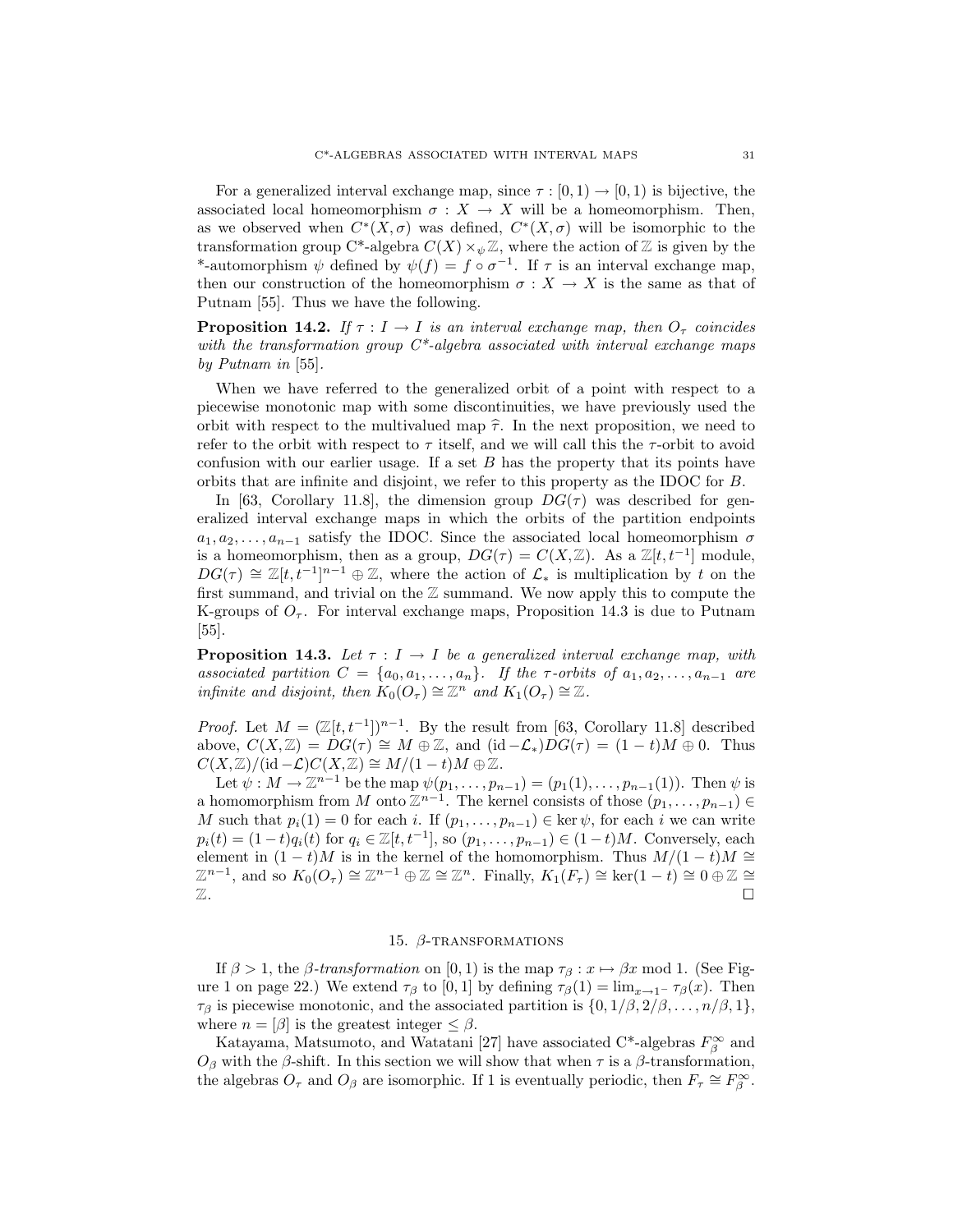The *β*-transformation is always topologically exact ([64, Lemma 10.1]). We need the following result describing the minimal polynomial of  $\mathcal L$  on  $\mathbb Z[t]I(0,1)$ . If  $x \in I$ , and *n* is the greatest integer  $\leq \beta$ , we give the intervals  $[0, 1/\beta)$ ,  $[1/\beta, 2/\beta)$ , ...  $[(n-1)/\beta, n/\beta), [n/\beta, 1]$  the labels  $0, 1, \ldots, n$ , and define the *itinerary* of  $x \in I$  to be  $n_0 n_1 n_2 \ldots$ , where  $\tau^k x$  is in the interval with label  $n_k$ . The calculation of the minimal polynomial in the following result is similar to our previous calculation for unimodal maps, cf. Lemma 12.1, and so is left to the reader.

**Lemma 15.1.** ([64, Lemma 10.2]) Let *τ* be the *β*-transformation, and  $σ : X →$ *X* the associated local homeomorphism. Assume 1 is eventually periodic, with  $1, \tau 1, \ldots, \tau^{p-1}1$  distinct, and with  $\tau^{p}1 = \tau^{k}1$  for some  $k < p$ . Let the itinerary of 1 be  $n_0 n_1 n_2 \ldots n_k \ldots n_p \ldots$ , and let  $M = \mathbb{Z}[t]I(0,1)$ . Then M is order isomorphic to  $\mathbb{Z}^p$ . Let  $m(t)$  be the minimal polynomial for  $\mathcal L$  restricted to  $M$ .

\n- (1) If 
$$
\tau 1 = 1
$$
, then  $m(t) = t - n_0$ .
\n- (2) If  $\tau 1 \neq 1$  and  $\tau^{p_1} \neq 0$ , then
\n- $m(t) = t^p - n_0 t^{p-1} - n_1 t^{p-2} - \cdots - n_{p-1} - (t^k - n_0 t^{k-1} - \cdots - n_{k-1})$ .
\n- (3) If  $\tau^{p_1} = 0$ , then
\n- $m(t) = t^{p-1} - n_0 t^{p-2} - n_1 t^{p-3} - \cdots - n_{p-2}$ .
\n

As discussed before Theorem 10.7, there is a natural action of  $\mathbb{R}$  on  $O_{\tau}$ , so it makes sense to speak of KMS-states on  $O<sub>\tau</sub>$ . In the following, we use the notation of Lemma 15.1.

**Proposition 15.2.** Let *τ* be the *β*-transformation.

(1) If 1 is eventually periodic, let

$$
n = |m(1)| = \begin{cases} n_0 - 1 & \text{if } \tau 1 = 1 \\ \sum_{i=k}^{p-1} n_i & \text{if } \tau 1 \neq 1 \text{ and } \tau^{p} 1 \neq 0 \\ (\sum_{i=0}^{p-2} n_i) - 1 & \text{if } \tau^{p} 1 = 0. \end{cases}
$$

Then  $n \neq 0$ , and  $K_0(O_\tau) \cong \mathbb{Z}/n\mathbb{Z}$  and  $K_1(O_\tau) = 0$ . Furthermore,  $O_\tau \cong$  $O_{n+1}$ .

- (2) If 1 is not eventually periodic, then  $K_0(O_\tau) \cong \mathbb{Z}$  and  $K_1(O_\tau) = 0$ , and  $O_{\tau} \cong O_{\infty}$ .
- (3)  $F_{\tau}$  is a simple AF algebra with a unique trace given by Lebesgue measure.
- (4) The entropy of  $\tau$  is  $\ln \beta$ , and there is a unique  $(\ln \beta)$ -KMS state for  $O_{\tau}$ .

*Proof.* Assume 1 is eventually periodic. To show  $n \neq 0$ , we consider three cases. If  $\tau$ 1 = 1, then  $n_0 = \beta \ge 2$ , so  $m(1) = n_0 - 1 \ne 0$ . If  $\tau$ 1  $\ne 1$ , and  $\tau$ <sup>*p*</sup>1  $\ne 0$ , suppose that  $n = |m(1)| = 0$ . Then  $n_k = n_{k+1} = \cdots = n_{p-1} = 0$ . Since  $\sigma^p 1 = \sigma^k 1$ , then  $n_j = 0$  for all  $j \geq k$ . It follows that the orbit of 1 stays in the interval  $[0, 1/\beta)$ forever. This is possible only if the orbit of 1 lands on 0, which contradicts  $\tau^p 1 \neq 0$ . If  $\tau^{p}1 = 0$ , then  $\tau^{p-1}1 = 0$ , and  $\tau^{p-2}1 = n_{p-2}/\beta$ , where  $n_{p-2} \geq 1$ . Since  $n_0 \geq 1$ , then  $n \geq 1$  follows. Thus we've shown that  $n \neq 0$ . Now (i) follows from Proposition 11.11.

If 1 is not eventually periodic, then  $K_0(F_\tau) \cong DG(\tau) \cong \mathbb{Z}[t, t^{-1}]$ , with the action of  $\mathcal{L}_*$  given by multiplication by t, cf. [64, Prop. 10.5], so the statements about  $K_0(O_\tau)$  and  $K_1(O_\tau)$  in (ii) follow from Proposition 9.4. Since  $\tau$  is topologically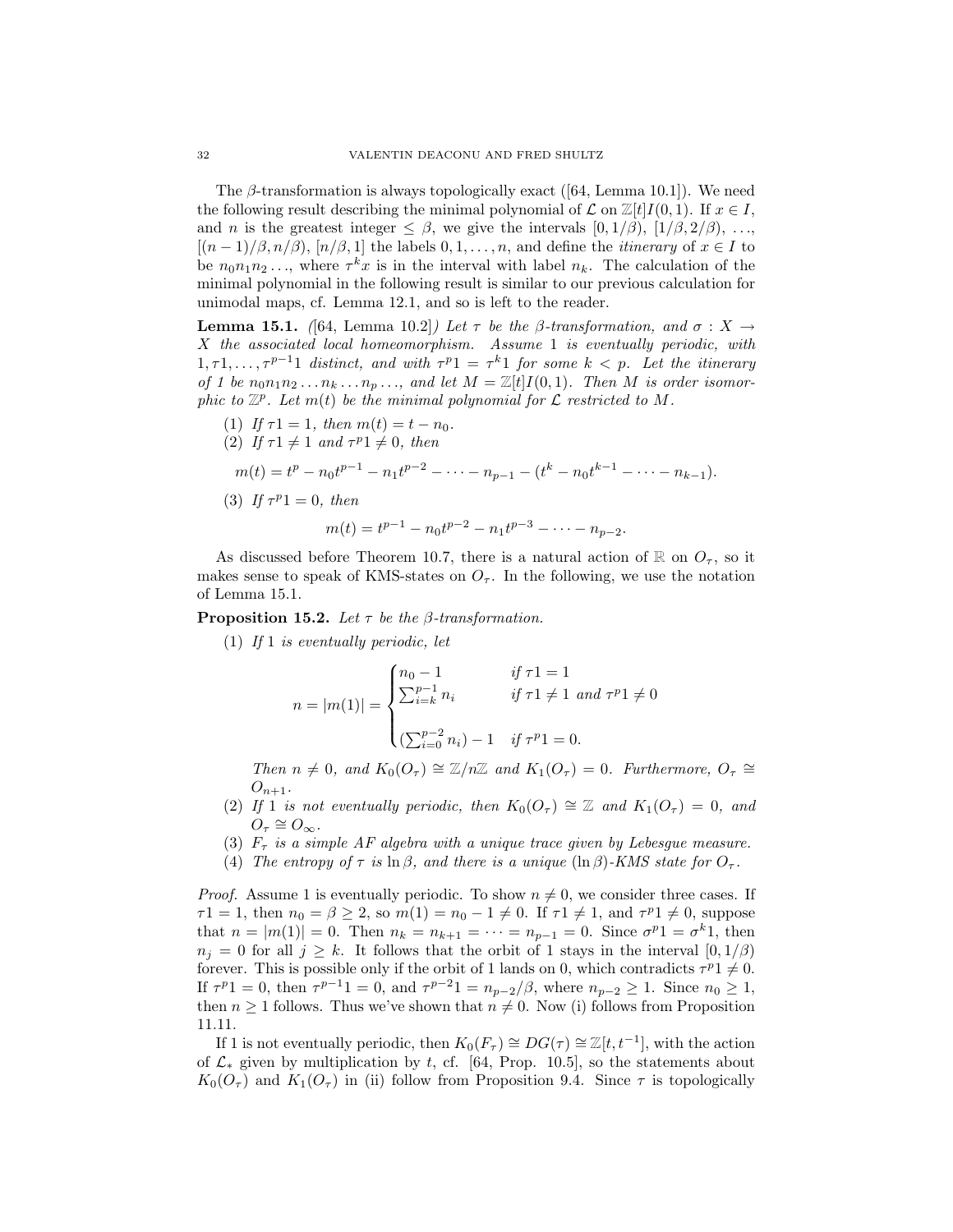exact, we can apply Theorem 9.5 and the Kirchberg-Phillips classification results (Theorem 9.6) to conclude that  $O_7 \cong O_\infty$ .

Since  $\tau$  is exact, then (iii) follows from Corollary 10.6. The fact that the entropy of  $\tau$  is ln  $\beta$  can be found in [64, Prop. 3.7]. The statement about KMS-states follows from Theorem 10.7.

If  $x \in [0, 1]$ , then the *β*-expansion of  $x$  is  $x = \frac{n_0}{\beta} + \frac{n_1}{\beta^2} + \cdots$ , where  $n_0$  is the greatest integer in  $\beta x$ , and for each  $k \geq 1$ ,  $n_k$  is the greatest integer in  $\beta^{k+1}(x - \sum_{i=0}^{k-1} \frac{n_i}{\beta^{i+1}})$ . If  $\beta \notin \mathbb{N}$ , the itinerary of 1 will be the sequence of coefficients  $(n_1 n_2 \cdots)$  in the *β*-expansion of 1. (If  $β = n ∈ ℕ$ , the itinerary of 1 will be  $(n - 1)(n - 1) \dots$ , while the *β*-expansion of 1 will be *n*000 ··· .) The *β*-expansion of 1 will be finite iff either  $\tau$ 1 = 1 or the orbit of 1 lands on 0. Since  $\tau$  is topologically exact, then itineraries separate points, so the  $\beta$ -expansion of 1 will be eventually periodic iff 1 is eventually periodic.

**Corollary 15.3.** If  $\tau$  is the  $\beta$ -transformation, then the C<sup>\*</sup>-algebras  $O_{\tau}$  and  $O_{\beta}$  are isomorphic. If 1 is eventually periodic, then  $F_{\tau} \cong F_{\beta}^{\infty}$ .

*Proof.* From Proposition 15.2,  $O_\tau \cong O_{n+1}$  if 1 is not eventually periodic, and  $O_{\tau} \cong O_{\infty}$  otherwise. Here *n* is described in terms of the itinerary of 1. In [27, Cor. 4.13], it also is shown that  $O_\beta \cong O_{n+1}$  if the  $\beta$ -expansion of 1 is eventually periodic, and  $O_\beta \cong O_\infty$  otherwise. A formula for *n* is given in terms of the  $\beta$ -expansion of 1; this formula gives the same value for *n* as in Proposition 15.2. Thus  $O<sub>\tau</sub> \cong O<sub>\beta</sub>$  in either case.

If 1 is eventually periodic, it is shown in [64, Prop. 10.6] that  $DG(\tau)$  and  $K_0(F_\beta^\infty)$ are unitally order isomorphic. Thus  $F_{\tau}$  and  $F_{\beta}^{\infty}$  are unital AF-algebras with unitally order isomorphic  $K_0$  groups, so are isomorphic by Elliott's classification of AFalgebras [18].  $\Box$ 

# **REFERENCES**

- [1] C. Anantharaman-Delaroche, Purely infinite C∗-algebras arising from dynamical systems. *Bull. Soc. Math. France* **125** (1997), no. 2, 199–225.
- [2] V. Arzumanian and J. Renault, Examples of pseudogroups and their C∗-algebras. *Operator algebras and quantum field theory (Rome, 1996)*, 93–104, Internat. Press, Cambridge, MA, 1997.
- [3] V. A. Arzumanian and A. M. Vershik, Star algebras associated with endomorphisms. *Operator algebras and group representations*, Vol. I (Neptun, 1980), 17–27, Monogr. Stud. Math., **17**, Pitman, Boston, MA, 1984.
- [4] B. Blackadar, Symmetries of the CAR algebra. *Ann. of Math.* (2) **131** (1990), no. 3, 589–623.
- [5] B. Brenken, C\*-algebras associated with topological relations, preprint.
- [6] L. S. Block and W. A. Coppel, *Dynamics in one dimension.* Lecture Notes in Mathematics, **1513**. Springer-Verlag, Berlin, 1992.
- [7] M. Boyle, D. Fiebig, and U. Fiebig, A dimension group for local homeomorphisms and endomorphisms of one-sided shifts of finite type. *J. Reine Angew. Math.* **487** (1997), 27–59.
- [8] P. Collet and J. Eckmann, *Iterated maps on the interval as dynamical systems*, Progress in Physics 1, Birkhäuser, Boston, 1980.
- [9] J. Cuntz, A class of C∗-algebras and topological Markov chains. II. Reducible chains and the Ext-functor for C∗-algebras. *Invent. Math.* **63** (1981), no. 1, 25–40.
- [10] J. Cuntz and W. Krieger, A class of C\*-algebras and topological Markov chains. *Invent. Math.* **56** (1980), no. 3, 251–268.
- [11] K. Davidson, *C\*-algebras by example.* Fields Institute Monographs, 6. American Mathematical Society, Providence, RI, 1996.
- [12] V. Deaconu, Groupoids associated with endomorphisms. *Trans. Amer. Math. Soc.* **347** (1995), no. 5, 1779–1786.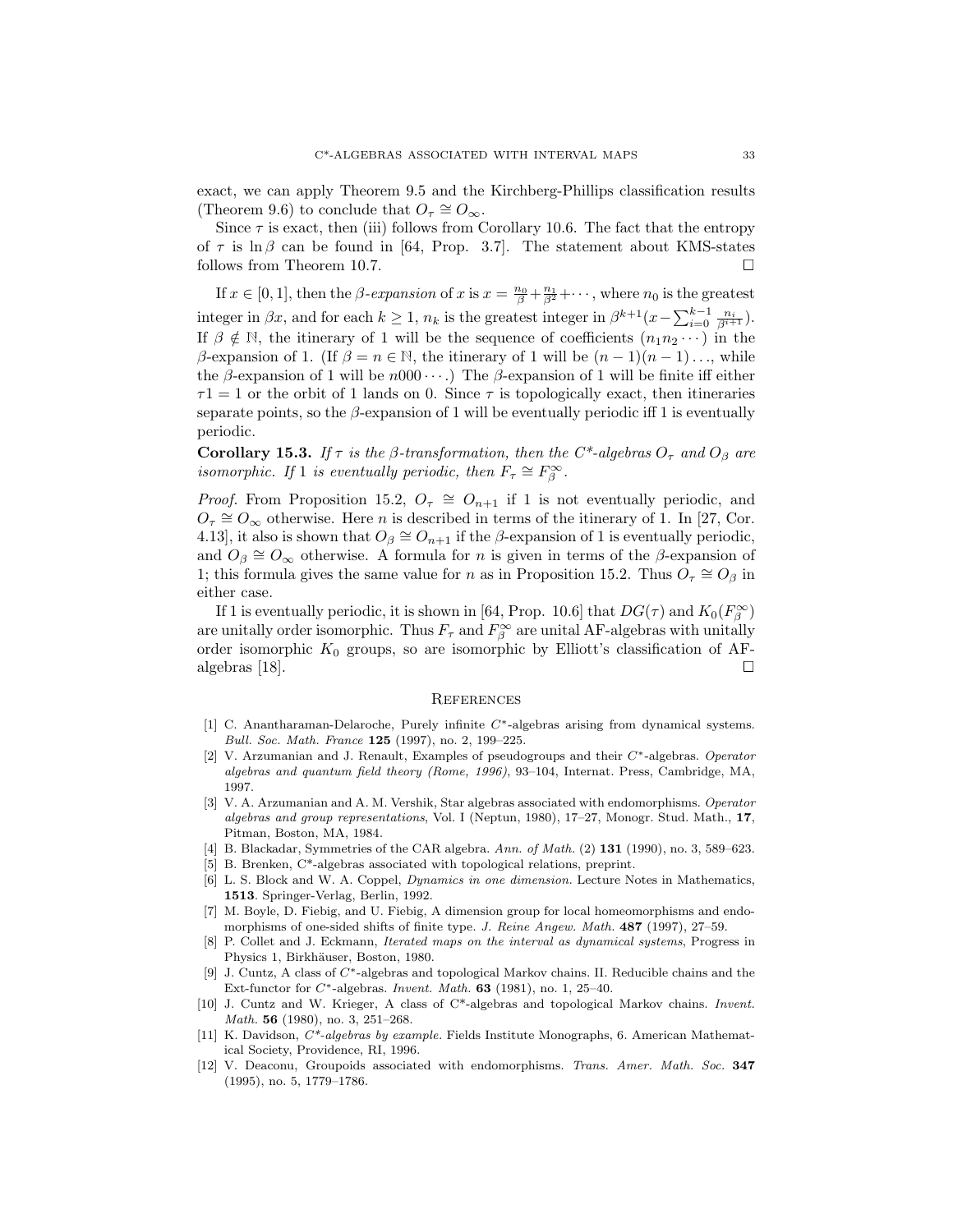- [13] V. Deaconu and P. Muhly, C\*-algebras associated with branched coverings. *Proc. Amer. Math. Soc.* **129** (2001), no. 4, 1077–1086 (electronic).
- [14] V. Deaconu and F. Shultz, C\*-algebras associated with interval maps, 40 pages, *arXiv:math.* OA/0405469.
- [15] M. Denker, and M. Urbański, On the existence of conformal measures. *Trans. Amer. Math. Soc.* **328** (1991), no. 2, 563–587.
- [16] E. Effros, *Dimensions and C\*-algebras.* CBMS Regional Conference Series in Mathematics, 46. Conference Board of the Mathematical Sciences, Washington, D.C., 1981.
- [17] E. G. Effros, D. E. Handelman, and C. L. Shen, Dimension groups and their affine representations. *Amer. J. Math.* **102** (1980), no. 2, 385–407.
- [18] G. Elliott, On the classification of inductive limits of sequences of semisimple finitedimensional algebras. *J. Algebra* **38** (1976), no. 1, 29–44.
- [19] G. Elliott, On the classification of C\*-algebras of real rank zero, *J. Reine Angew. Math.* **443** (1993), 179-219.
- [20] R. Exel, personal communication.
- [21] R. Exel and A. Vershik, C\*-algebras of irreversible dynamical systems. *arXiv:math.* OA/0203185 v1 10 Mar 2002.
- [22] T. Giordano, I. Putnam, and C. Skau, Topological orbit equivalence and C\*-crossed products. J. Reine Angew. Math. 469 (1995), 51–111.
- [23] K. R. Goodearl, *Partially ordered abelian groups with interpolation.* Mathematical Surveys and Monographs, 20. American Mathematical Society, Providence, RI, 1986.
- [24] F. Hofbauer, The structure of piecewise monotonic transformations. *Ergodic Theory Dynamical Systems* **1** (1981), no. 2, 159–178.
- [25] L. Jonker and D. Rand, Bifurcations in one dimension. I. The nonwandering set. *Invent. Math.* **62** (1981), no. 3, 347–365.
- [26] T. Kajiwara and Y. Watatani, C\*-algebras associated with complex dynamical systems. *arXiv:math.OA/0309293*.
- [27] Y. Katayama, K. Matsumoto, and Y. Watatani, Simple  $C^*$ -algebras arising from β-expansion of real numbers. *Ergodic Theory Dynam. Systems* **18** (1998), no. 4, 937–962.
- [28] T. Katsura, A class of C\*-algebras generalizing both graph algebras and homeomorphism C\*-algebras I, fundamental results. 37 pages, *arXiv:math.* OA/0207252.
- [29] T. Katsura, On C\*-algebras associated with C\*-correspondences, 29 pages, *arXiv:math.* OA/0309088.
- [30] M. Keane, Interval exchange transformations. *Math. Z.* **141** (1975), 25–31.
- [31] M. Keane, Non-ergodic interval exchange transformations. *Israel J. Math.* **26** (1977), no. 2, 188–196.
- [32] H. Keynes and D. Newton, A "minimal", non-uniquely ergodic interval exchange transformation. *Math. Z.* **148** (1976), no. 2, 101–105.
- [33] E. Kirchberg, The classification of purely infinite C\*-algebras using Kasparov's theory, to appear in the Fields Institute Communication series.
- [34] W. Krieger, On a dimension for a class of homeomorphism groups. *Math. Ann.* **252** (1979/80), no. 2, 87–95.
- [35] W. Krieger, On dimension functions and topological Markov chains. *Invent. Math.* **56** (1980), no. 3, 239–250.
- [36] A. Kumjian, Preliminary algebras arising from local homeomorphisms. *Math. Scand.* **52** (1983), no. 2, 269–278.
- [37] A. Kumjian, Fell bundles over groupoids. *Proc. Amer. Math. Soc.* **126** (1998), no. 4, 1115– 1125.
- [38] A. Kumjian, D. Pask, and I. Raeburn, Cuntz-Krieger algebras of directed graphs. *Pacific J. Math.* **184** (1998), no. 1, 161–174.
- [39] A. Kumjian and J. Renault, KMS states on C\*-algebras associated to expansive maps, *arXiv:math.* OA/0305044 v1 1 May 2003.
- [40] N. Martins, R. Severino, and J. S. Ramos, K-theory for Cuntz-Krieger algebras arising from real quadratic maps. *Int. J. Math. Math. Sci.* **2003**, no. 34, 2139–2146.
- [41] P. S. Muhly, J. N. Renault, and D. P. Williams, Equivalence and isomorphism for groupoid C∗-algebras. *J. Operator Theory* **17** (1987), no. 1, 3–22.
- [42] M. Misiurewicz and W. Szlenk, Entropy of piecewise monotone mappings. *Studia Math.* **67** (1980), no. 1, 45–63.